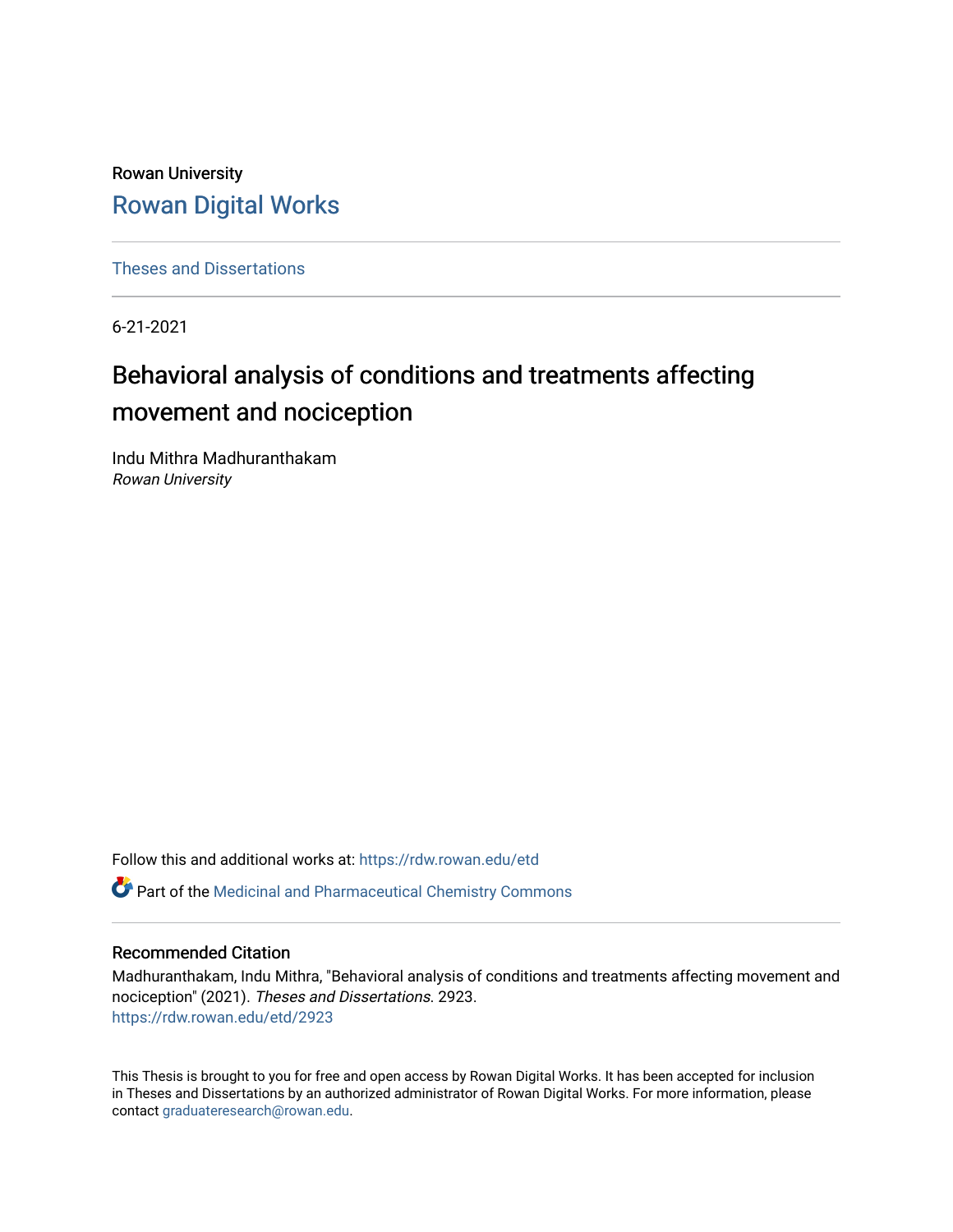## **BEHAVIORAL ANALYSIS OF CONDITIONS AND TREATMENTS AFFECTING MOVEMENT AND NOCICEPTION**

by Indu Mithra Madhuranthakam

## A Thesis

Submitted to the Department of Chemistry and Biochemistry College of Science and Mathematics In partial fulfillment of the requirement For the degree of Master of Science in Pharmaceutical Sciences at Rowan University March 26, 2021

Thesis Advisor: Thomas M Keck, Ph.D.

Committee Members: Kandalam Ramanujachary, Ph.D. Subash Jonnalagadda, Ph.D.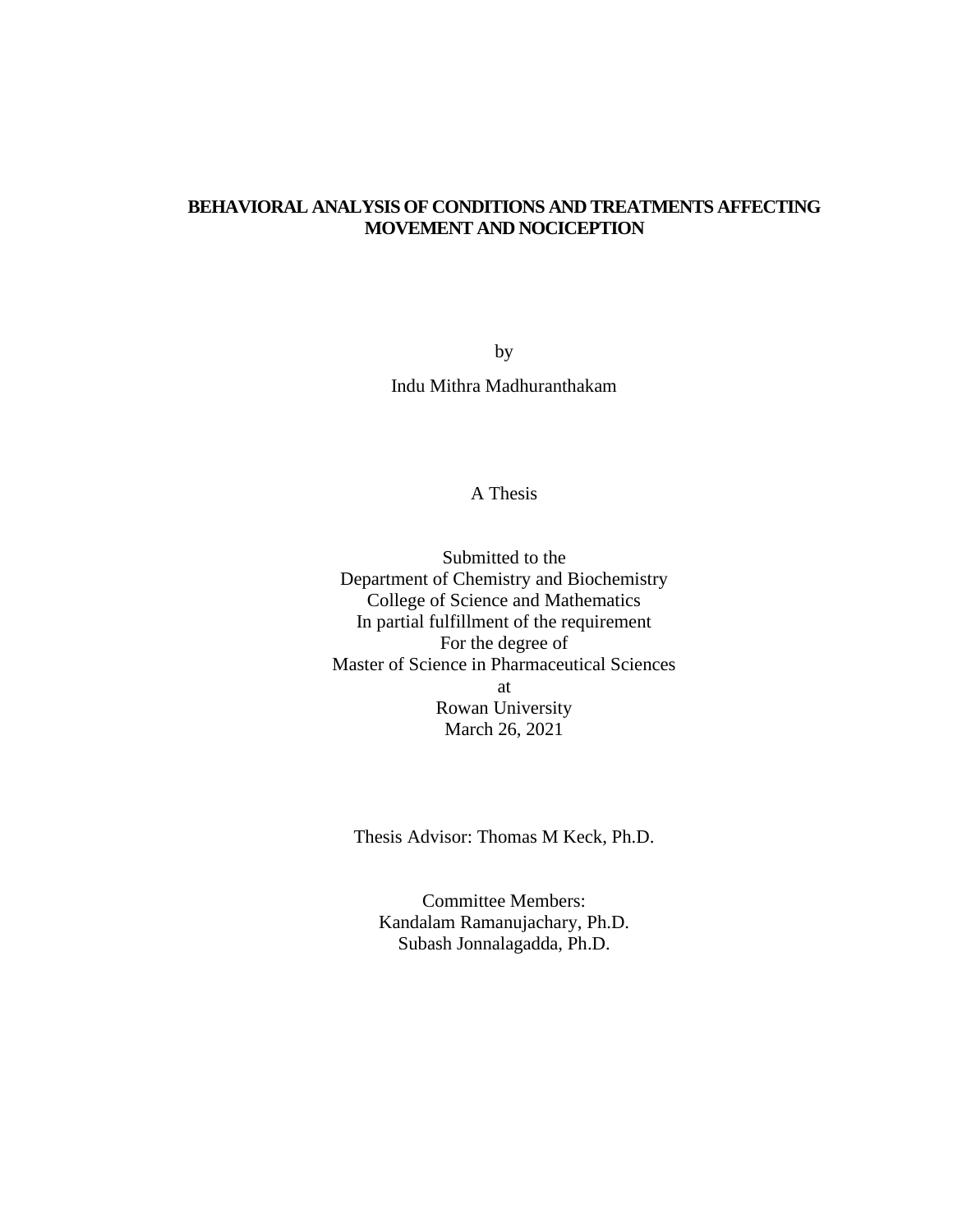**©**2021 Indu Mithra Madhuranthakam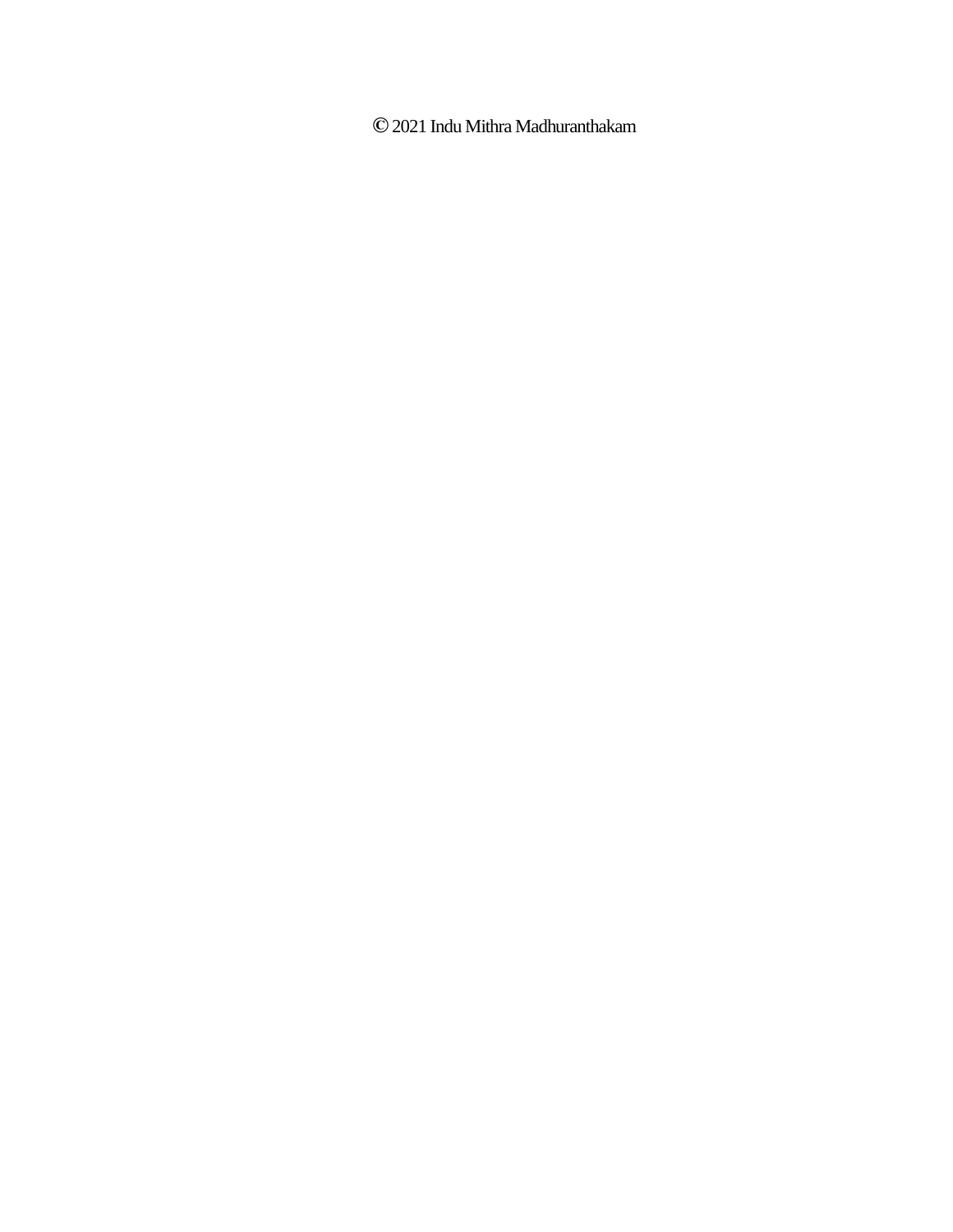## **Acknowledgements**

I would like to express my sincere gratitude to Professor Thomas Keck, my thesis advisor, for guiding me throughout my research period at the Rowan University. I am also grateful to Professor Kandalam Ramanujachary and Professor Subash Jonnalagadda for being supportive and helpful and also for being my thesis Committee members. Finally, I would like to thank my family, friends, and lab mates for extending their love and support.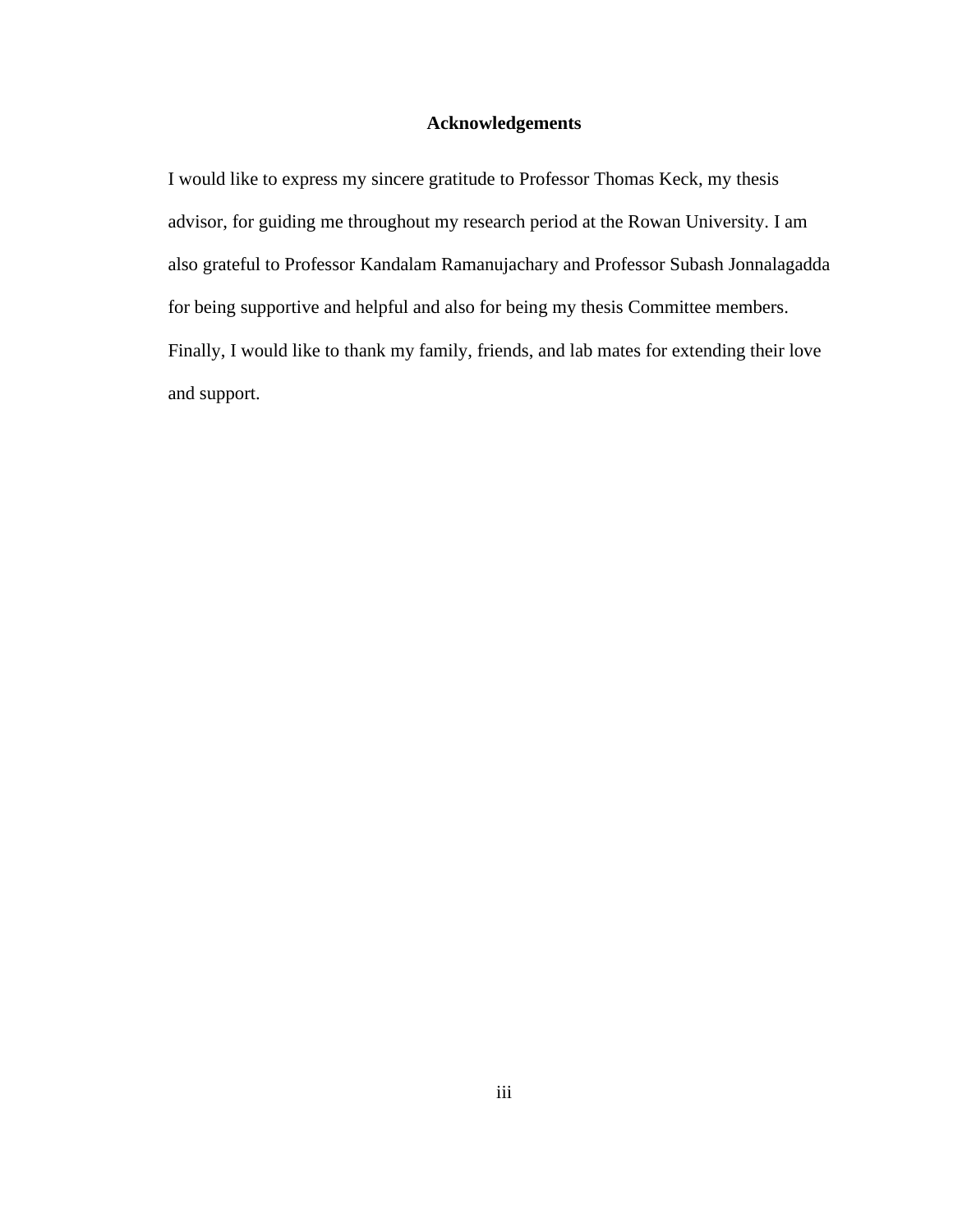#### **Abstract**

## Indu Mithra Madhuranthakam BEHAVIORAL ANALYSIS OF CONDITIONS AND TREATMENTS AFFECTING MOVEMENT AND NOCICEPTION 2019-2021 Thomas M Keck, Ph.D. Master of Sciences in Pharmaceutical Sciences

This thesis work includes three projects. First part deals with the investigation of novel D2 receptor ligands in Prepulse inhibition. The goal of this study is to establish a relationship between dopamine receptor antagonists and agonists and prepulse inhibition which can then serve as a working model for an in-vivo efficacy of novel dopamine D2 drugs. The second part of the thesis work deals with Niemann pick disease type C. Niemann pick disease type C is a progressive genetic disorder that is characterized by the lysosomal accumulation of lipids which causes neurodegeneration, dementia, ataxia, and death. NPC1<sup>nmf164</sup> mutant mice (knockout) have a delayed acquisition of motor skills during development. The aim of our study was to identify cellular and molecular pathways involved in causing and progressing NPC in young patients from which effective therapeutic interventions can be designed and tested to prevent or delay the onset of the disease and prolong and improve the quality of life of young NPC patients.Finally, the last part of this thesis work includes studies on synergistic anithyperalgesic and antinociceptive effects of morphine and MP-III-024, a positive allosteric modulator at  $\alpha$ 2 GABAA and  $\alpha$ 3GABA<sub>A</sub> receptors. The purpose of this study was to examine the interactive effects of the μ-opioid agonist morphine and the α2GABAA and α3GABAA receptor positive allosteric modulator MP-III-024 in preclinical models of mechanical hyperalgesia and thermal nociception.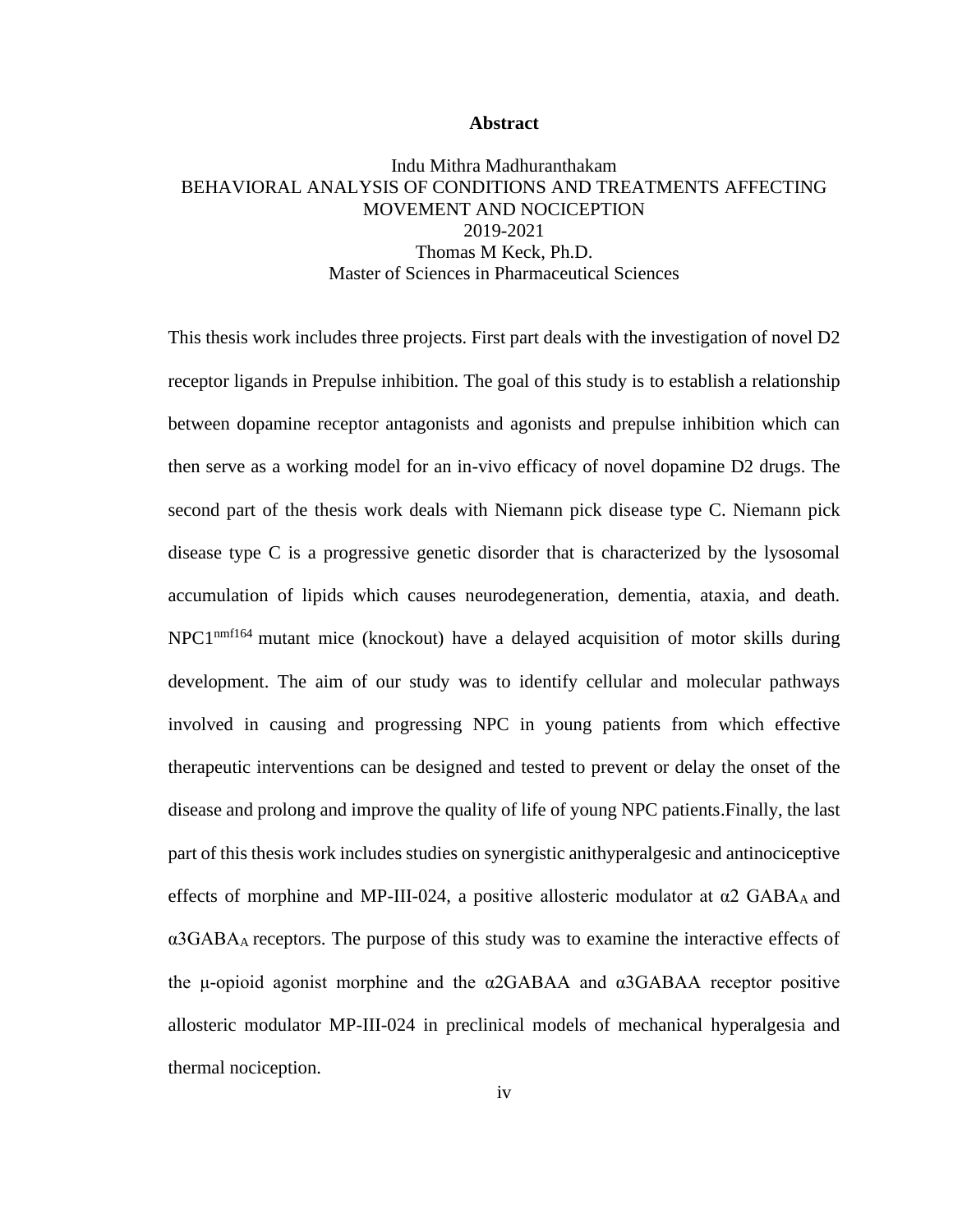# **Table of Contents**

| Chapter 1: Investigating Novel Dopamine D2 Receptor Ligands in Prepulse Inhibition  1 |
|---------------------------------------------------------------------------------------|
|                                                                                       |
|                                                                                       |
|                                                                                       |
|                                                                                       |
|                                                                                       |
|                                                                                       |
|                                                                                       |
|                                                                                       |
|                                                                                       |
|                                                                                       |
|                                                                                       |
|                                                                                       |
| 13                                                                                    |
|                                                                                       |
|                                                                                       |
|                                                                                       |
|                                                                                       |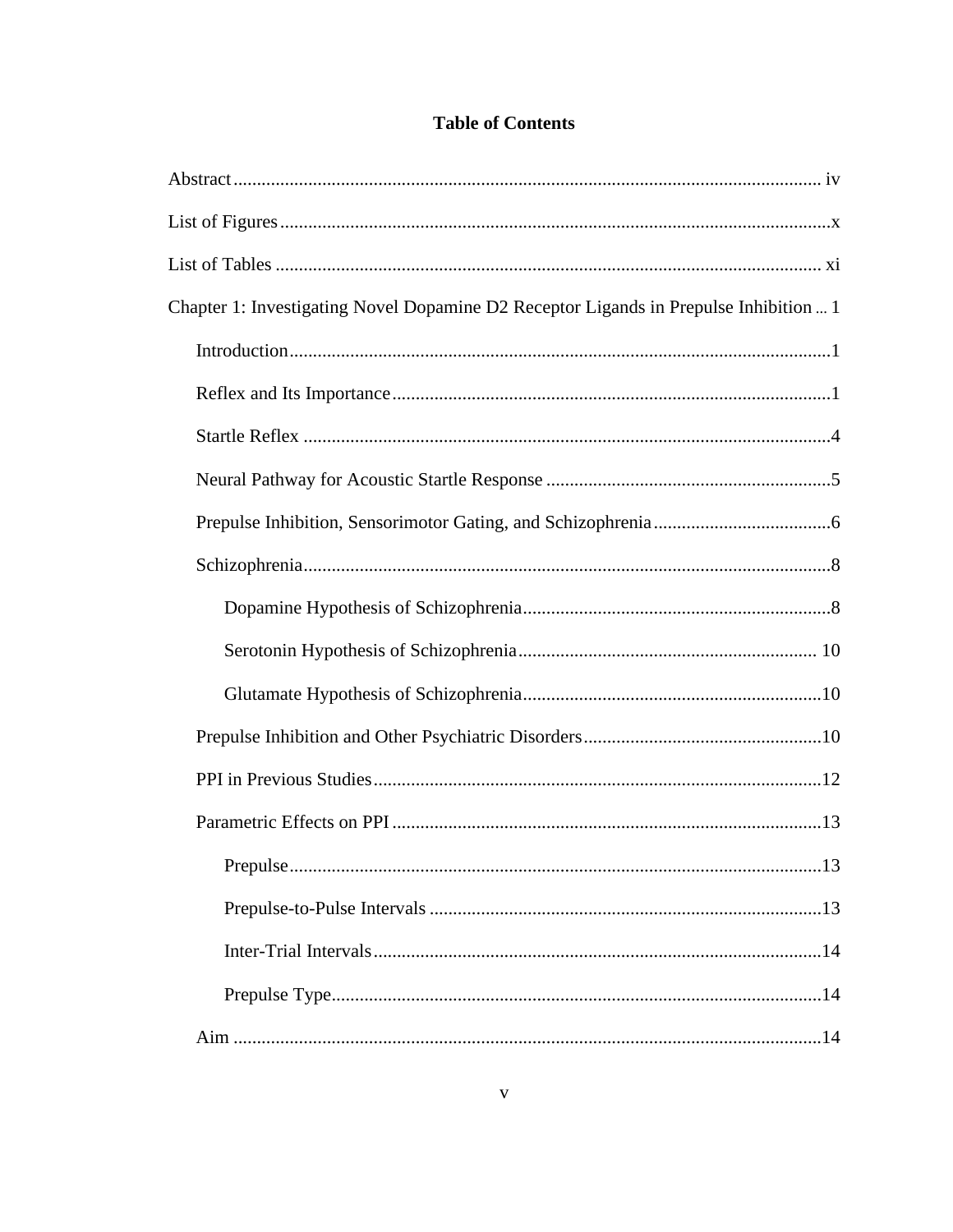| .27 |
|-----|
|     |
|     |
|     |
| 29  |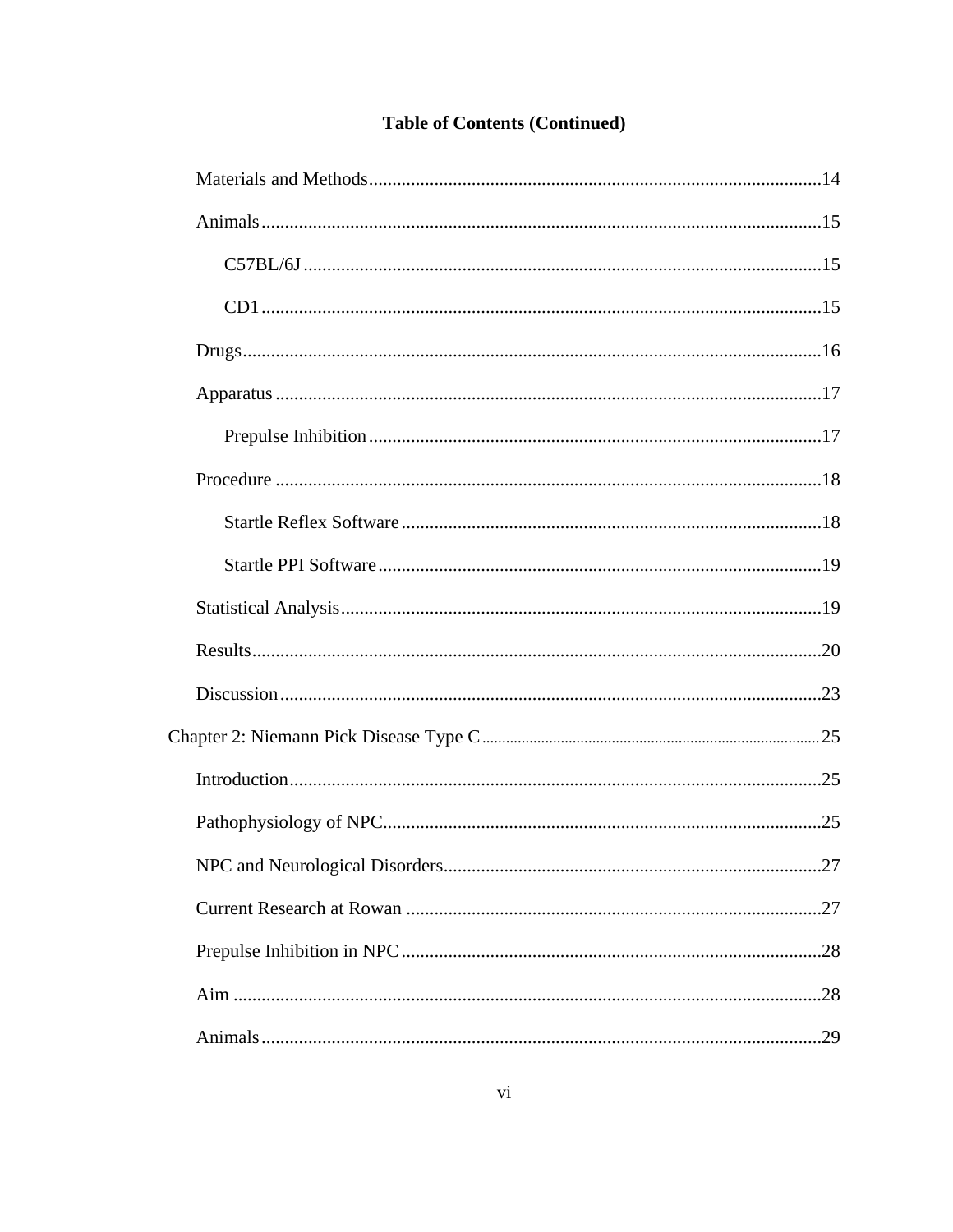| Chapter 3: Synergistic Antihyperalgesic and Antinociceptive Effects of Morphine and<br>MP-III-024, a Positive Allosteric Modulator at $\alpha$ 2GAB <sub>A</sub> and $\alpha$ 3GABA <sub>A</sub> |  |
|--------------------------------------------------------------------------------------------------------------------------------------------------------------------------------------------------|--|
|                                                                                                                                                                                                  |  |
|                                                                                                                                                                                                  |  |
|                                                                                                                                                                                                  |  |
|                                                                                                                                                                                                  |  |
|                                                                                                                                                                                                  |  |
|                                                                                                                                                                                                  |  |
|                                                                                                                                                                                                  |  |
|                                                                                                                                                                                                  |  |
| 41                                                                                                                                                                                               |  |
|                                                                                                                                                                                                  |  |
|                                                                                                                                                                                                  |  |
|                                                                                                                                                                                                  |  |
|                                                                                                                                                                                                  |  |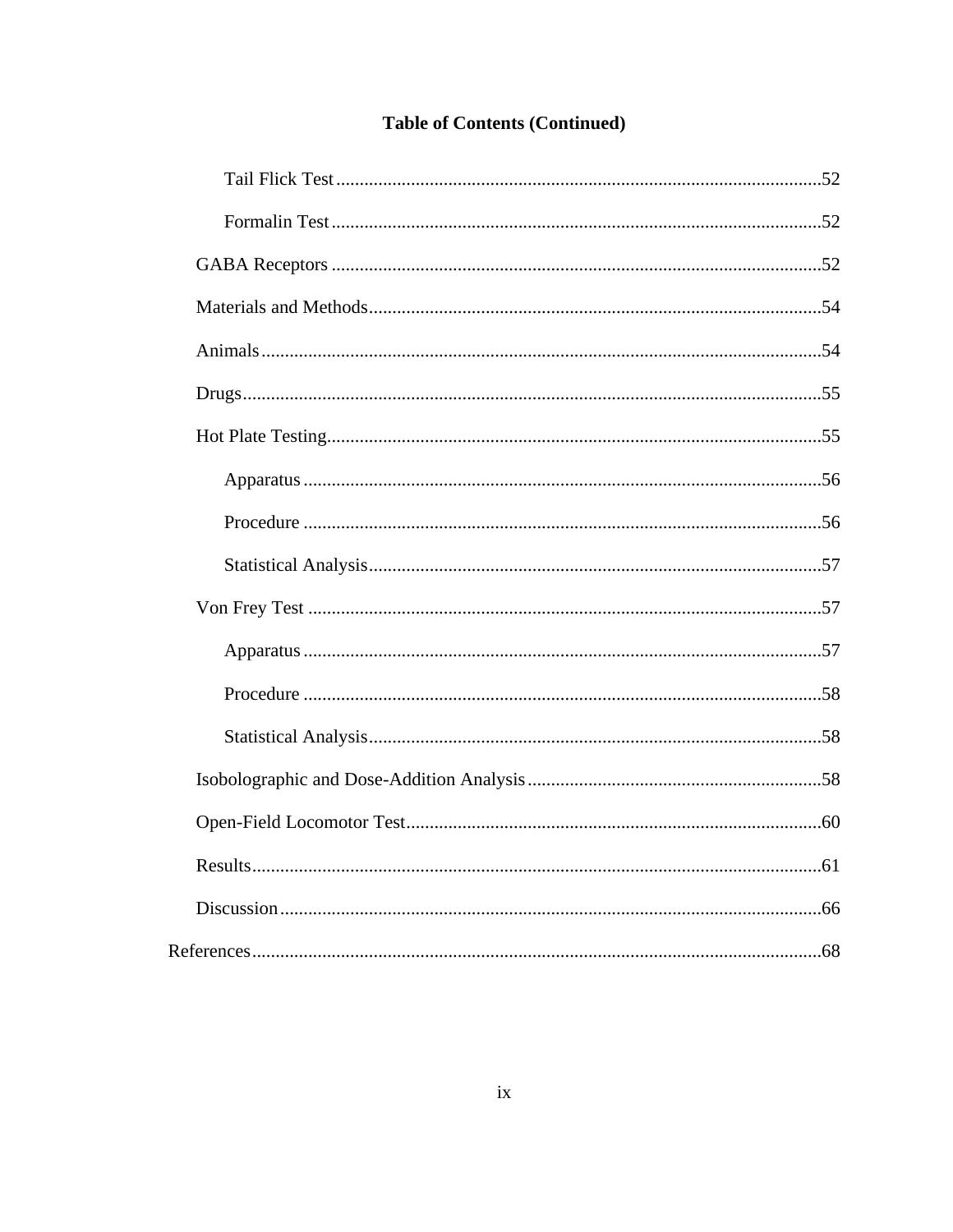# **List of Figures**

| Figure<br>Page                                                                       |
|--------------------------------------------------------------------------------------|
| Figure 1. Differences Between Startle Response With and Without Prepulse Stimulus in |
|                                                                                      |
|                                                                                      |
|                                                                                      |
|                                                                                      |
|                                                                                      |
|                                                                                      |
|                                                                                      |
|                                                                                      |
|                                                                                      |
| Figure 11. Morphine Alone and Morphine and MP-III-024 Mixtures in Von Frey and Hot   |
| Figure 12. Isobolograms for MP-III-024/Morphine Mixtures in the Assay of Mechanical  |
| Figure 13. The Comparison of Locomotor Activity in Mice Injected with Morphine, MP-  |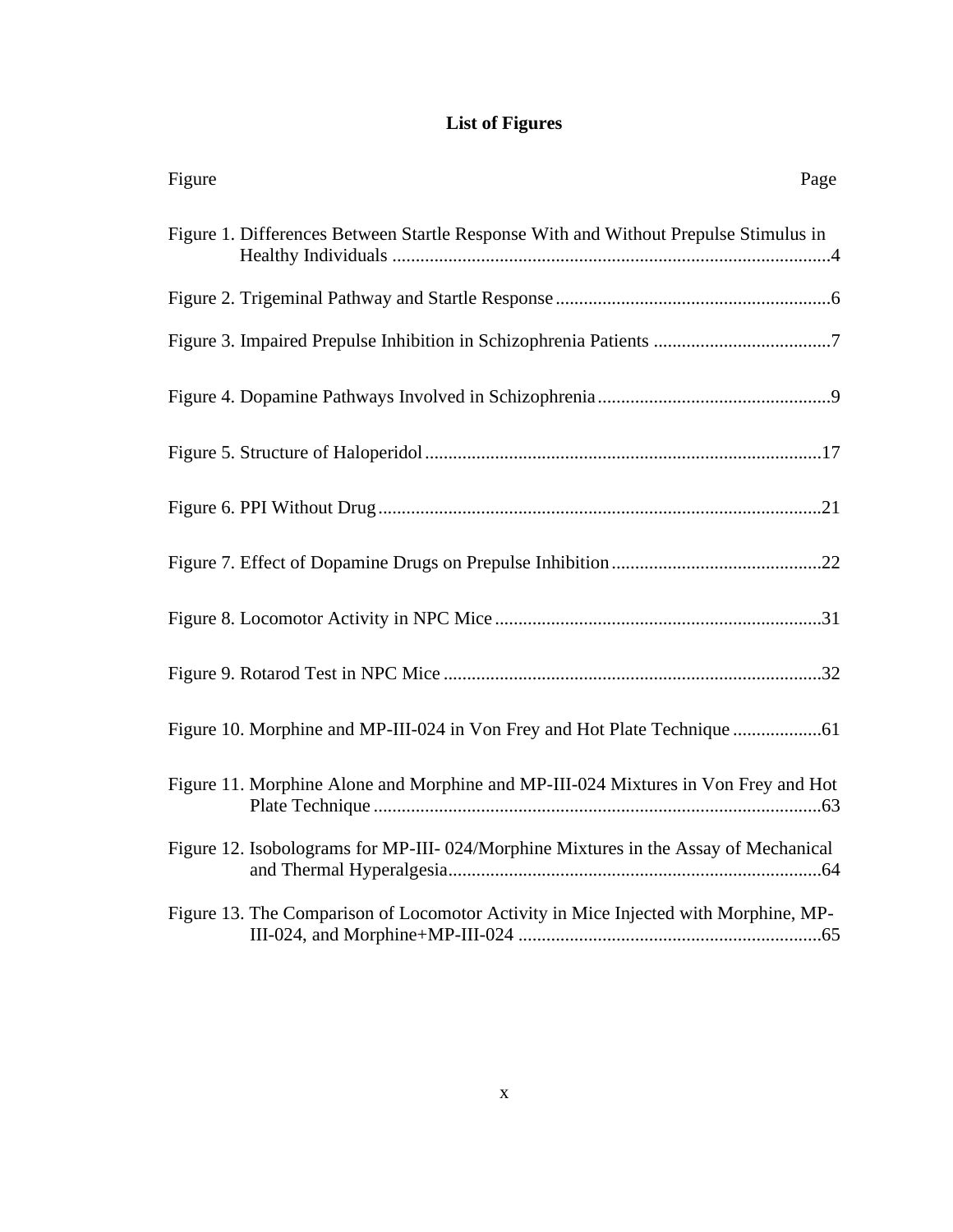# **List of Tables**

| Table                                                                             | Page |
|-----------------------------------------------------------------------------------|------|
|                                                                                   |      |
|                                                                                   |      |
| Table 3. Opioid Receptors and Their Respective Endogenous Ligands36               |      |
| Table 4. Classification of Opioid Receptors Based on Their Binding and Affinity37 |      |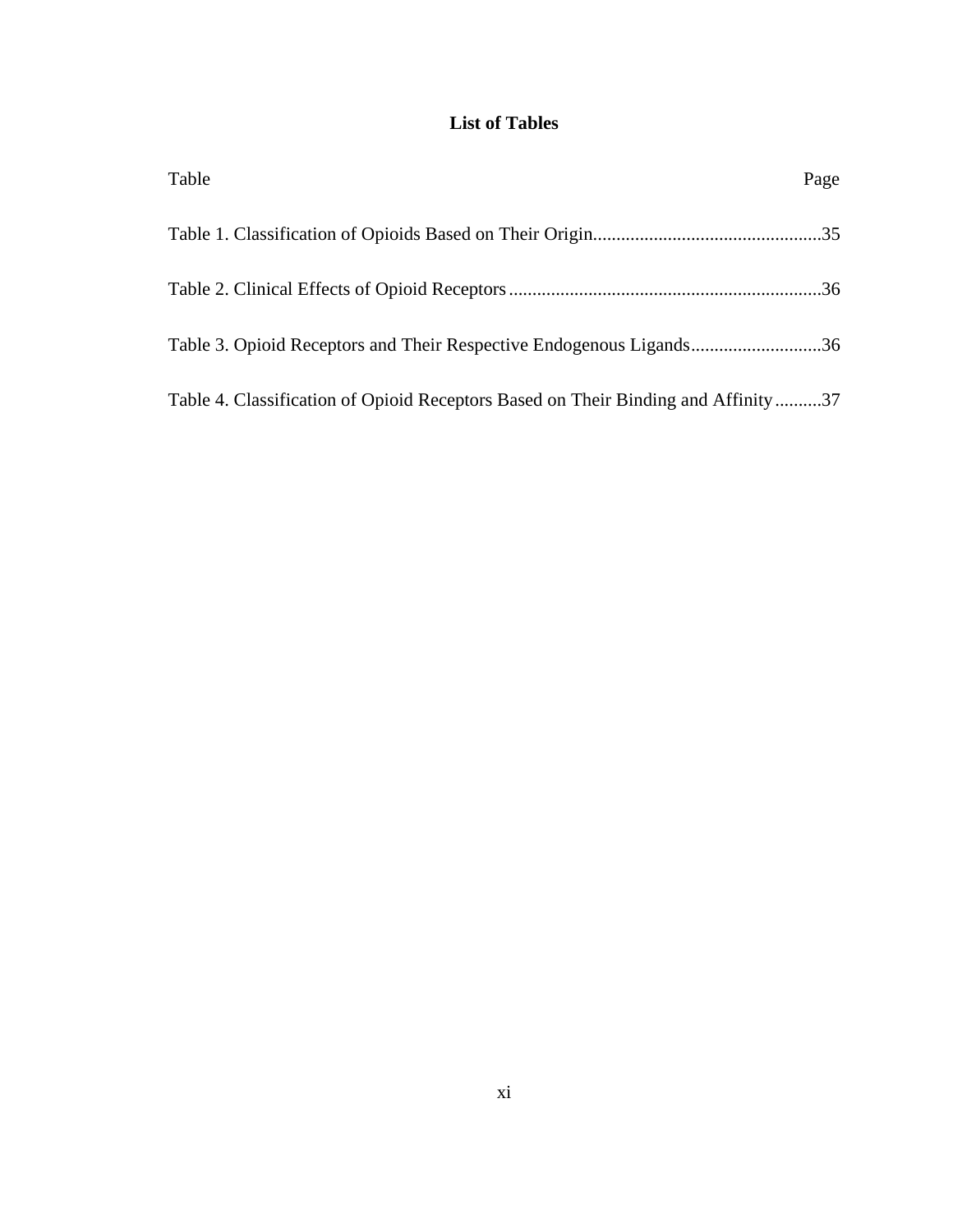#### <span id="page-12-0"></span>**Chapter 1**

# **Investigating Novel Dopamine D2 Receptor Ligands in Prepulse Inhibition Introduction**

Prepulse inhibition is the reduction in startle amplitude to an acoustic startle stimulus when preceded by a weaker pre-stimulus within a certain time frame (fig.1). The information processing begins during the initial 100ms following the onset of a stimuli with a set of preattentional automatic processes in organisms with complex nervous systems that trigger different response mechanisms, one among which is the startle response, a neuronal reflex mechanism that prepares an organism to face a potentially relevant stimulus. Therefore, acoustic startle response is a protective mechanism that is elicited by a sudden and intense acoustic stimulus<sup>1</sup>. PPI is normal in healthy individuals but impaired in patients with schizophrenia and Alzheimer's disease due to abnormalities in sensorimotor gating. Commercially available drugs used in the treatment of psychotic disorders, such as the dopamine D2 receptor antagonist haloperidol, increase PPI. The goal of this study is to establish a relationship between dopamine receptor antagonists and agonists and prepulse inhibition which can then serve as a working model for an invivo efficacy of novel dopamine D2 drugs.

#### **Reflex and Its Importance**

Reflex is an involuntary movement that arises in response to a peripheral stimulus and gets conducted to the nerve center in the brain or spinal cord. Spinal cord is an abode of the centers that govern reflex movements in addition to the ones that control certain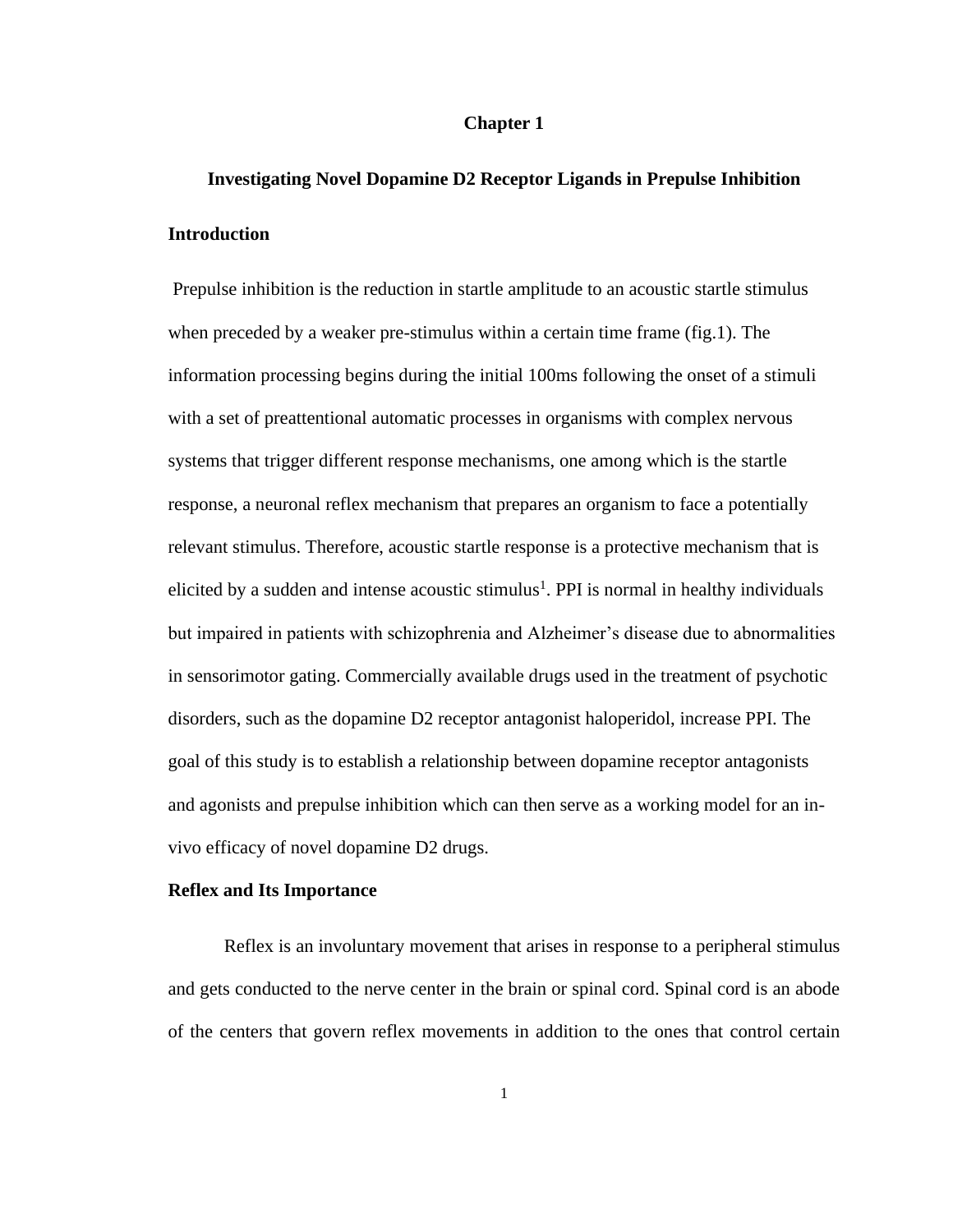groups of muscles. The reflex begins in an impulse upon the stimulation of a sensory or afferent nerve. It is conducted to the center in the spinal cord, from the sensory cell bodies to the neurons of the corresponding motor center. As a result, a motor impulse originates in the motor nerve which then is transmitted to the muscle fibers that are supplied by the nerve. This complete path is called as a reflex arc. A reflex arc is complicated when sensory impulses are conducted to the higher or lower-level centers and excite several motor impulses. If the arc, either in its sensory or motor limb or in the center, is interrupted, the reflex is lost. Spinal reflexes are very important for survival and include the stretch reflex, the Golgi tendon reflex, the crossed extensor reflex, and the withdrawal reflex<sup>3</sup>.

The stretch reflex, also called a myotatic reflex is a monosynaptic reflex that causes muscle contraction in response to stretch within the muscle. These are the shortest latency reflexes as they travel the shortest distance between the muscle and spinal cord and from the same segment of the spinal cord that it entered to the muscle. The knee jerk reflex is an example of a stretch reflex<sup>3</sup>.

Golgi Tendon reflex is a negative feedback mechanism that prevents the tendon from breaking due to muscle force by causing muscle relaxation<sup>2</sup>. As tension builds in the tendon, the Golgi tendon organ gets stimulated and propagates nerve impulses along the sensory neurons into the spinal cord where it synapses with and activates an inhibitory interneuron that releases the neurotransmitter glycine and inhibits the  $\alpha$  motor neuron, a neuron that innervates extrafusal muscle fibers of skeletal muscle and initiate contraction<sup>3</sup>.

Crossed extensor reflex is a contralateral stimulus that occurs on the opposite side of the body from the stimulus. Upon receiving the stimulus, sensory nerve fibers cross to the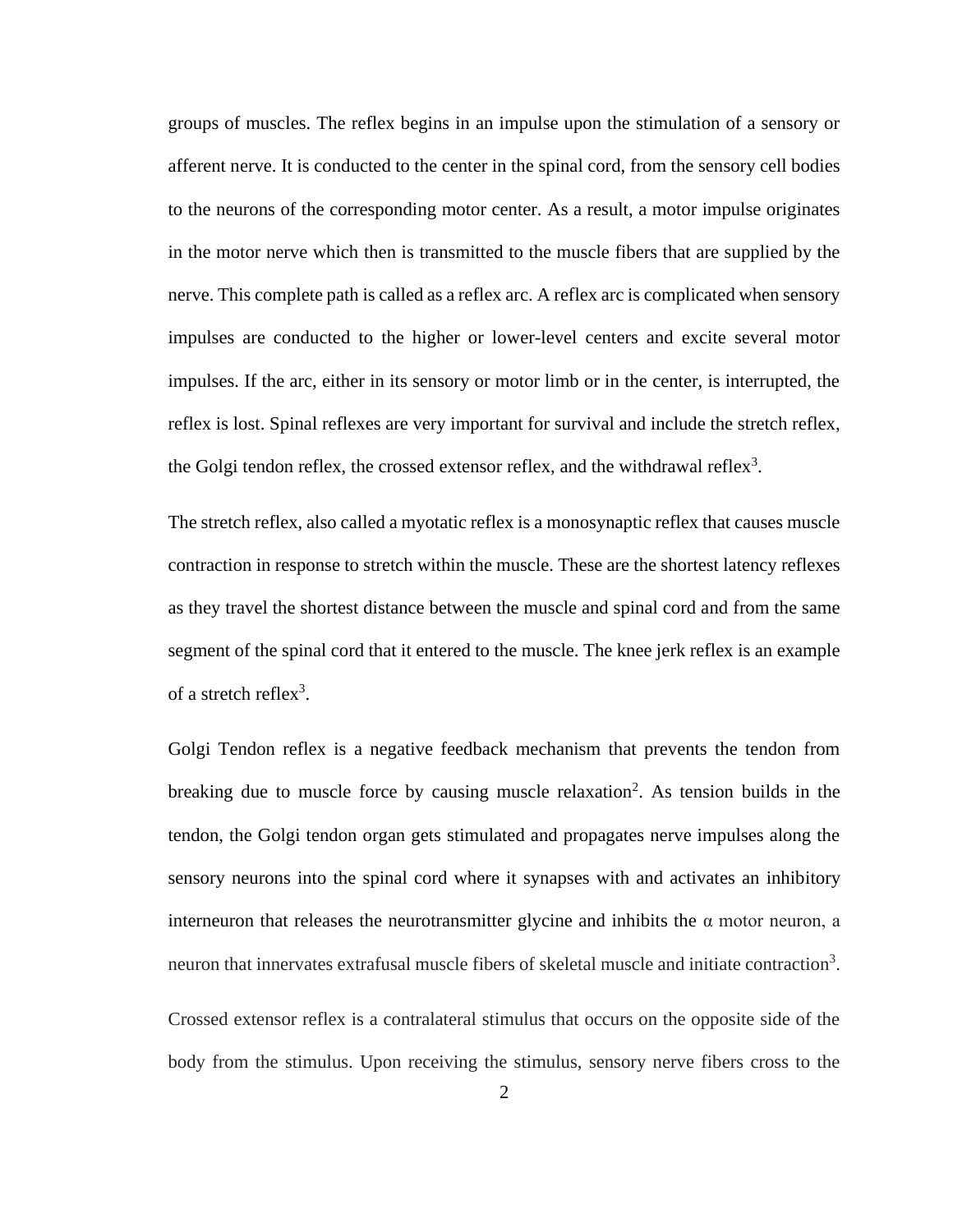contralateral side of the spinal cord from the stimulated side of the body and synapse with and inhibit the alpha motor neurons that innervate the muscles of the contralateral limb. An example of this reflex action is when a person steps on a nail. The painful stimulus propagates and causes the flexors of the ipsilateral leg (the one that experiences the stimulus) to contract and extensors to relax. On the contralateral leg (the other leg that bears the weight of the body) the flexors relax and the extensors contract to support the weight of the body<sup>3</sup>.

Withdrawal reflex is a protective reflex that protects the body from damaging stimuli. It is polysynaptic and an example is when a person withdraws his hand from a hot object even without consciously wanting to do so. The sensory neurons get stimulated by the receptors that receive heat and synapse with the interneurons that relay message to the motor neurons. The motor neurons that innervate flexors allow them to withdraw from the stimulus<sup>3</sup>.

A reflex need to be sufficiently constant and noticeable to give importance to its alterations, particularly in case of its absence, in normal subjects. Reflexes of the lower extremity are more vital than those of the upper extremity and knee-jerk is the prominent among them. Babinski reflex, ankle clonus, Achilles jerk, abdominal reflex, the cremasteric or inguinal reflex, epigastric reflex, and planter reflex etc., are some of the other reflexes that are important. Absent or diminished or exaggerated reflexes are indicative of diseases of the central nervous system and muscles that are involved in that reflex<sup>4</sup>.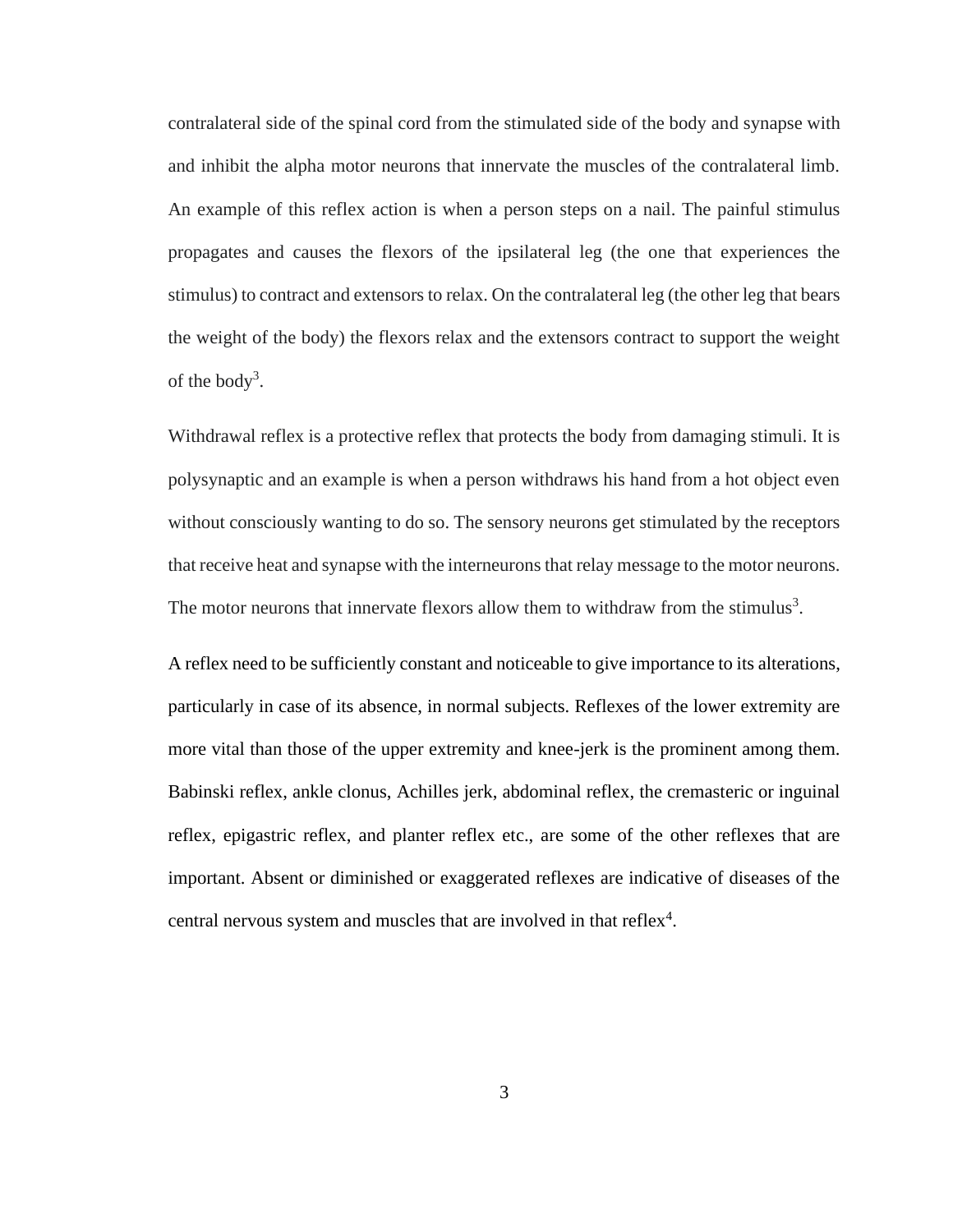#### **Startle Reflex**

The startle reflex response is induced by stimuli of adequate intensity reflecting the activation of motor paths in the bulbopontine reticular formation of the brainstem. Within a few milliseconds, facial and skeletal muscles are activated, leading the whole body to flinch in rodents due to changes in the electrical activity. In rats, the startle response can be observed within 5msec in the neck and 8msec in the hindleg. Neural pathways mediate this acoustic startle response attributing to its very short latency. According to Davis *et al.*, the acoustic startle response in the rat is mediated by three synapses-: 1) cochlear root neurons; -, 2) neurons in the nucleus reticularis pontis caudalis and 3) motoneurons in the facial motor nucleus or spinal cord<sup>5</sup>.

#### **Figure 1**

*Difference Between Startle Response with and Without Prepulse Stimulus in Healthy Individuals.*

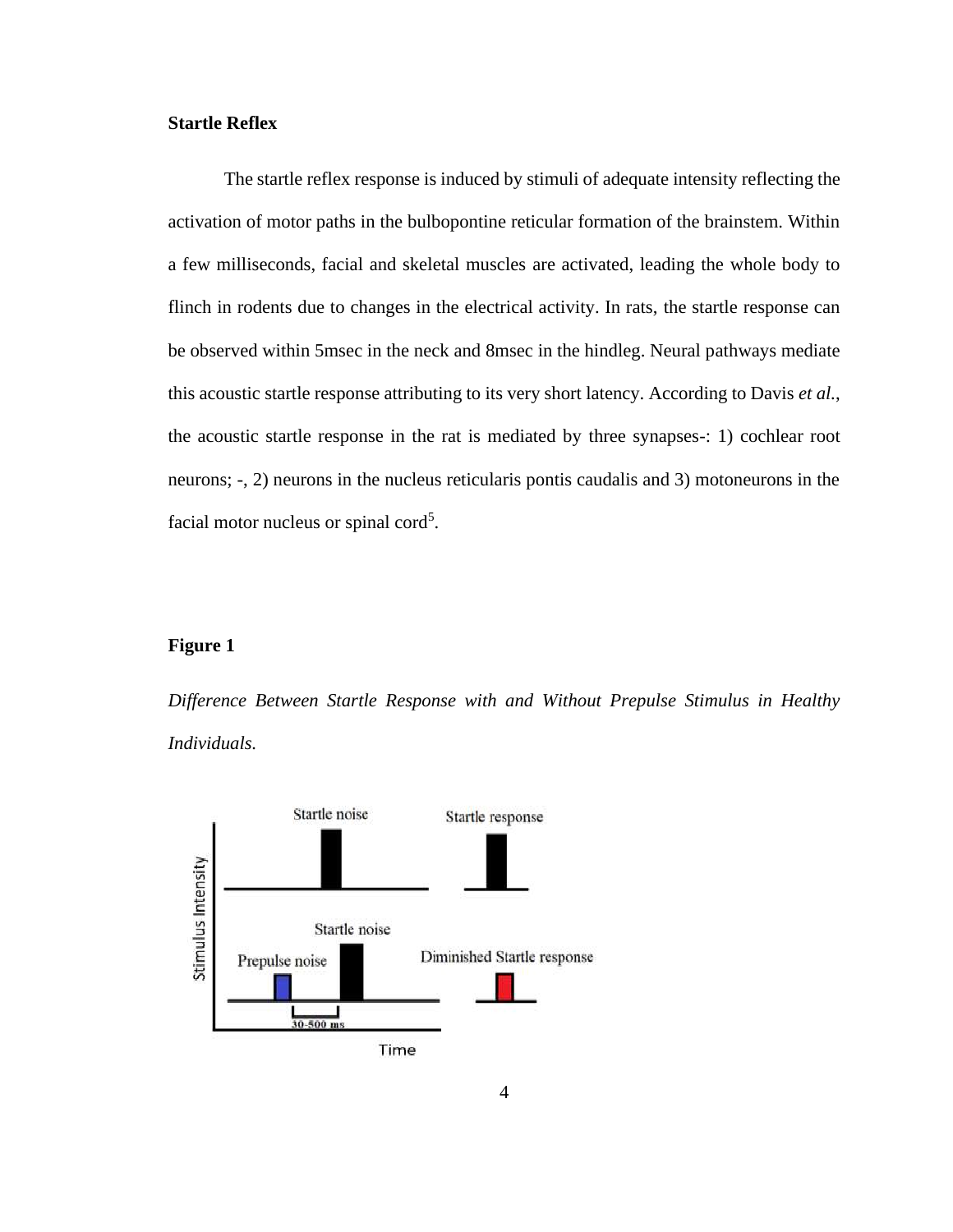#### **Neural Pathway for Acoustic Startle Response**

The neural pathway for Acoustic Startle Response begins in the cochlear nucleus upon receiving the stimulus. This signal is transferred to the cells in the nucleus reticularis pontis caudalis (PnC) located in the pons of the brainstem which then reaches the reticular formation neurons that form circuits with the motor neurons of spinal cord or facial motor neurons which control the muscle movements  $(fig.2)^{2,3}$ . This causes the startle response<sup>6</sup>. The startle response is adaptive in nature in terms of its plasticity in response that it can be either be high or low depending on the intensity of the stimulus produced and the circumstances. For instance, when the organism is in a state of emotional activation the startle response is augmented because of a non-associative learning process called sensitization or attenuated due to a process called habituation, which is because of repeated presentations of stimulus. The other circumstance in which the startle reflex is decreased is when presented with a low intensity stimulus before a startle stimulus, a process known as prepulse inhibition<sup>1</sup>.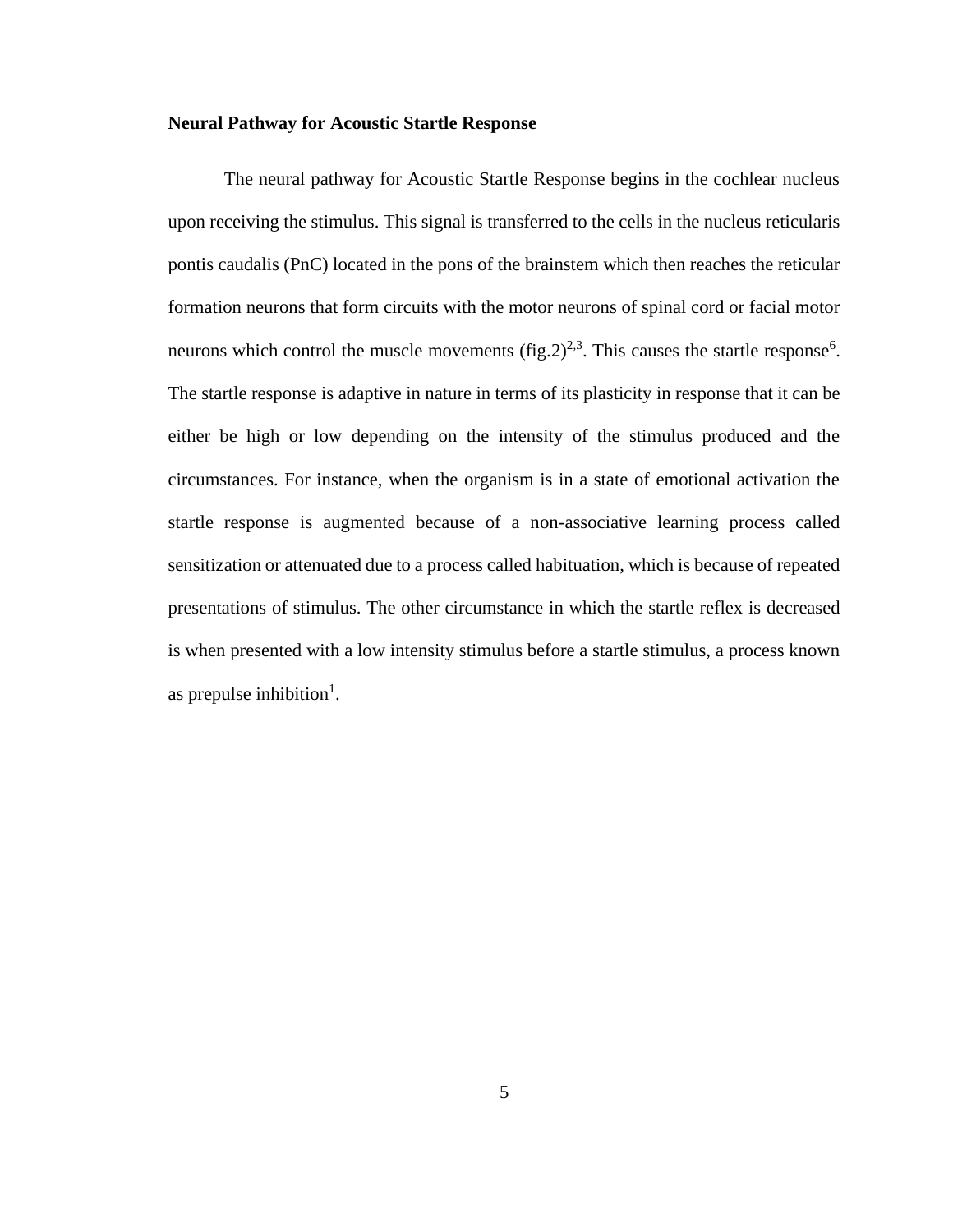#### **Figure 2**



#### *Trigeminal Pathway and Startle Response*

#### **Prepulse Inhibition, Sensorimotor Gating, and Schizophrenia**

Prepulse inhibition plays a key role in filtering relevant and irrelevant sensory information, alteration of which causes an overload of sensory information and can be used as a measure of sensorimotor signaling which is impaired in patients with Schizophrenia<sup>1</sup>fig.3). Several studies confirmed the presence of PPI disruption in schizophrenia spectrum patients and in other disorders with disrupted gating mechanisms which in healthy people involves an integrated symphonic array of time-coordinated events across multiple sites that are brought about by a cascade of neurons in multiple loci. Thus, PPI is considered as an operational measure of sensorimotor gating which gates out of awareness the excess or insignificant stimuli, so that an individual can focus on the most important aspects of the stimulus-loaded environment. We use the term sensorimotor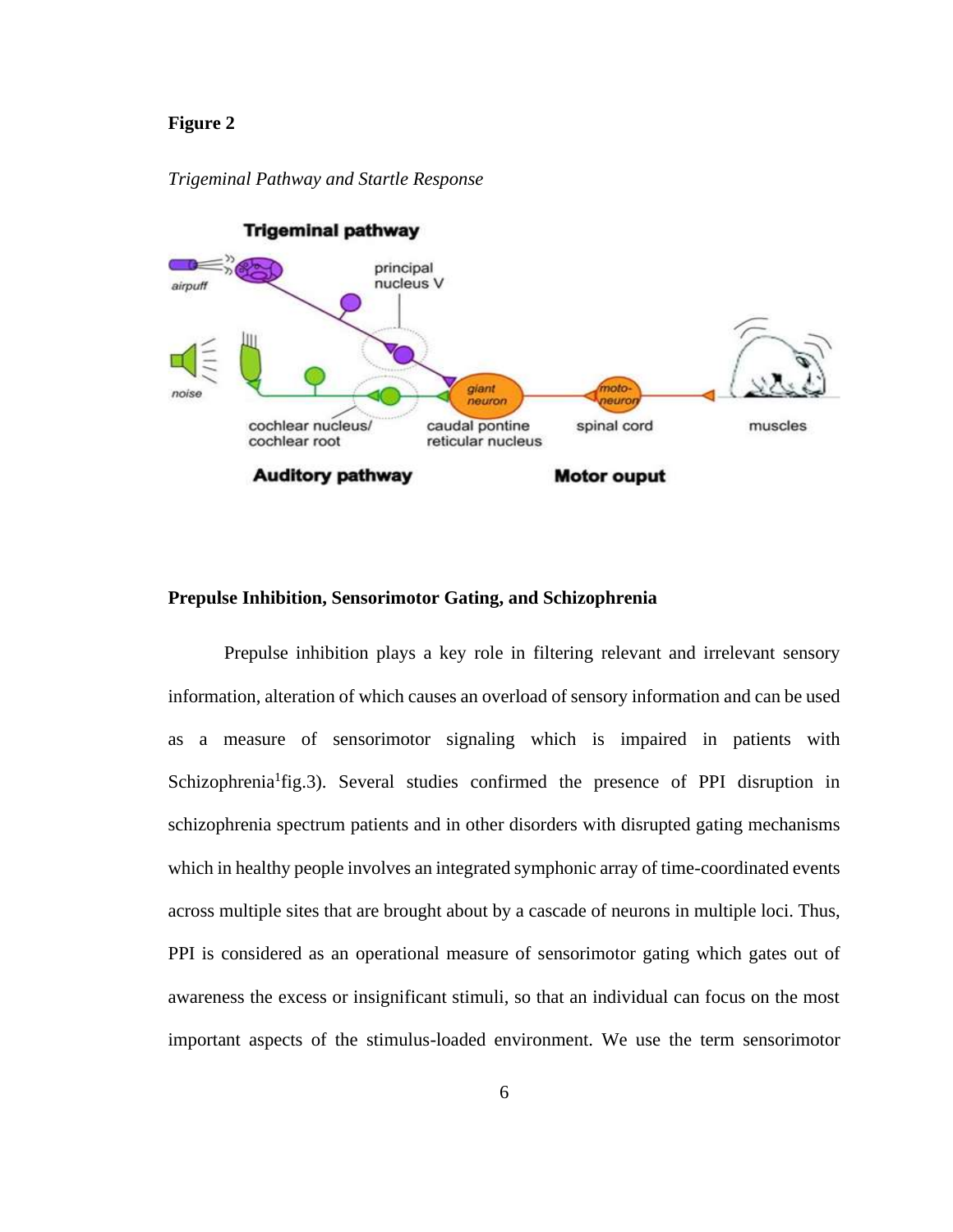gating to describe the construct calculated by PPI because it is involved in the weak sensory event or stimulus (the prepulse) inhibiting (or gating) the startle motor response to a startling event or stimulus<sup>7</sup>.

## **Figure 3**

*Impaired Prepulse Inhibition in Schizophrenia Patients.* 



Animal studies suggest that PPI can be because of the descending forebrain circuitry of cortico-striato-pallido-pontine (CSPP) interconnected substrates. The regulatory tone is transmitted by the pedunculopontine nucleus from the forebrain via descending ventral projections from ventral pallidum to the primary startle circuitry thus altering the inhibitory effect of the prepulse stimulus on startle reflex. The psychopathological manifestations observed in schizophrenia patients is because of this circuitry overlapping with the regions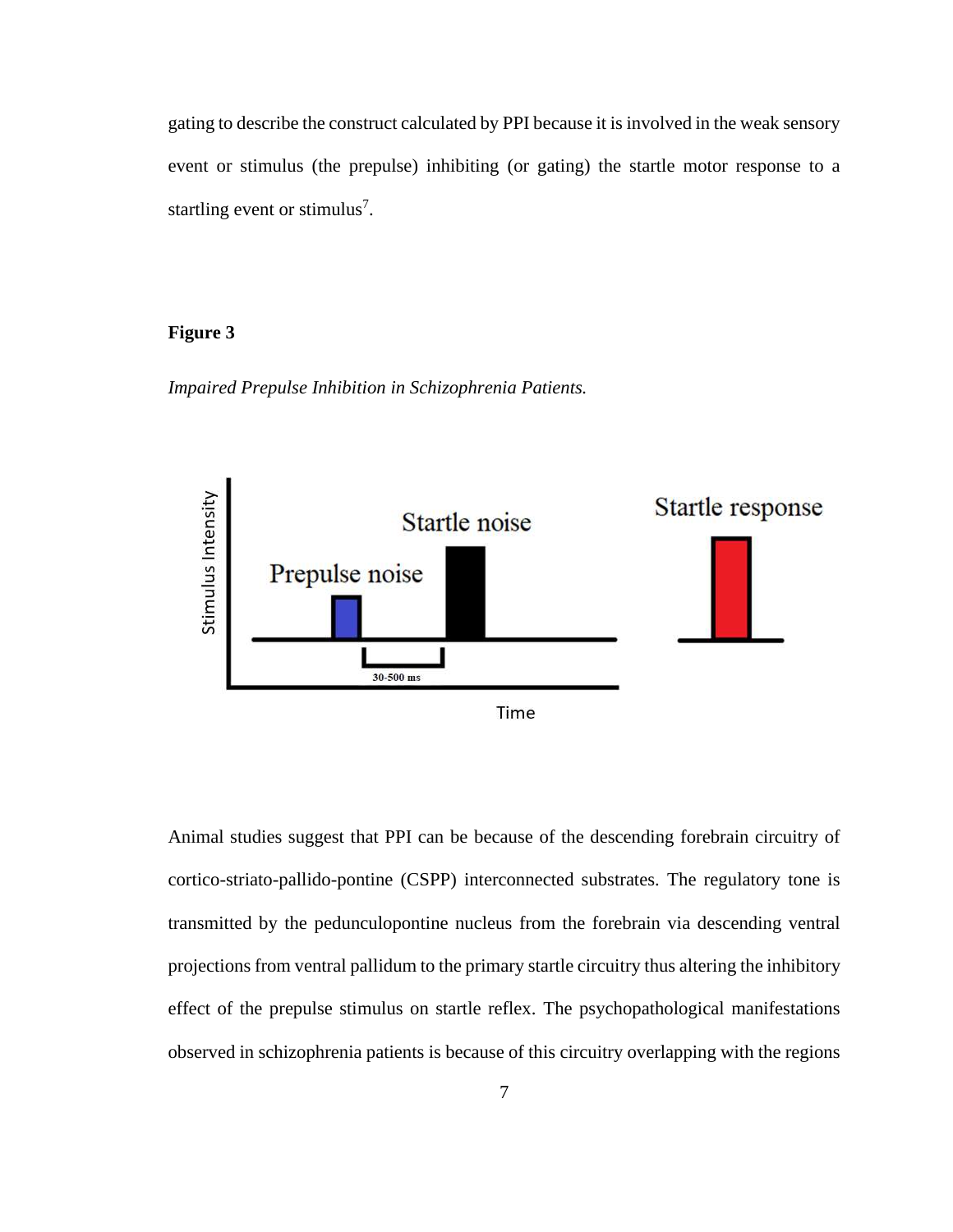associated with the disease symptoms. Sensorimotor signaling is further influenced by any structural abnormalities in the brain regions related directly or indirectly to PPI regulation<sup>8</sup>. Literature has constantly demonstrated the reduction in prepulse inhibition in patients with schizophrenia compared to healthy subjects and has thus proposed PPI as a biomarker of the disease<sup>1</sup>[.](#page-12-0)

#### **Schizophrenia**

It is a serious psychotic illness characterized by an array of symptoms that can be categorized into positive, negative and cognitive symptoms, which when left untreated can be persistent and disabling. Positive symptoms include hallucinations, delusions and thought disorder. Negative symptoms include avolition, anhedonia, flat affect and reduced speaking. Cognitive symptoms of schizophrenia are subtle in some patients while in others they are more prominent and include difficulty in decision making, paying attention, and learning new things<sup>9</sup>. There are several theories as to what causes schizophrenia that center on either an excess or a deficiency of neurotransmitters such as dopamine, serotonin, or glutamate.

#### *Dopamine Hypothesis of Schizophrenia*

It is the widely accepted theory, and it involves four dopaminergic pathways (fig.4). The low dopamine levels within the nigrostriatal pathway that extends from the substantia nigra to caudate nucleus is responsible for motor symptoms. Excess dopamine levels in the mesolimbic pathway that originates from the ventral tegmental area (VTA) and ends in the limbic areas cause positive symptoms of schizophrenia. Negative symptoms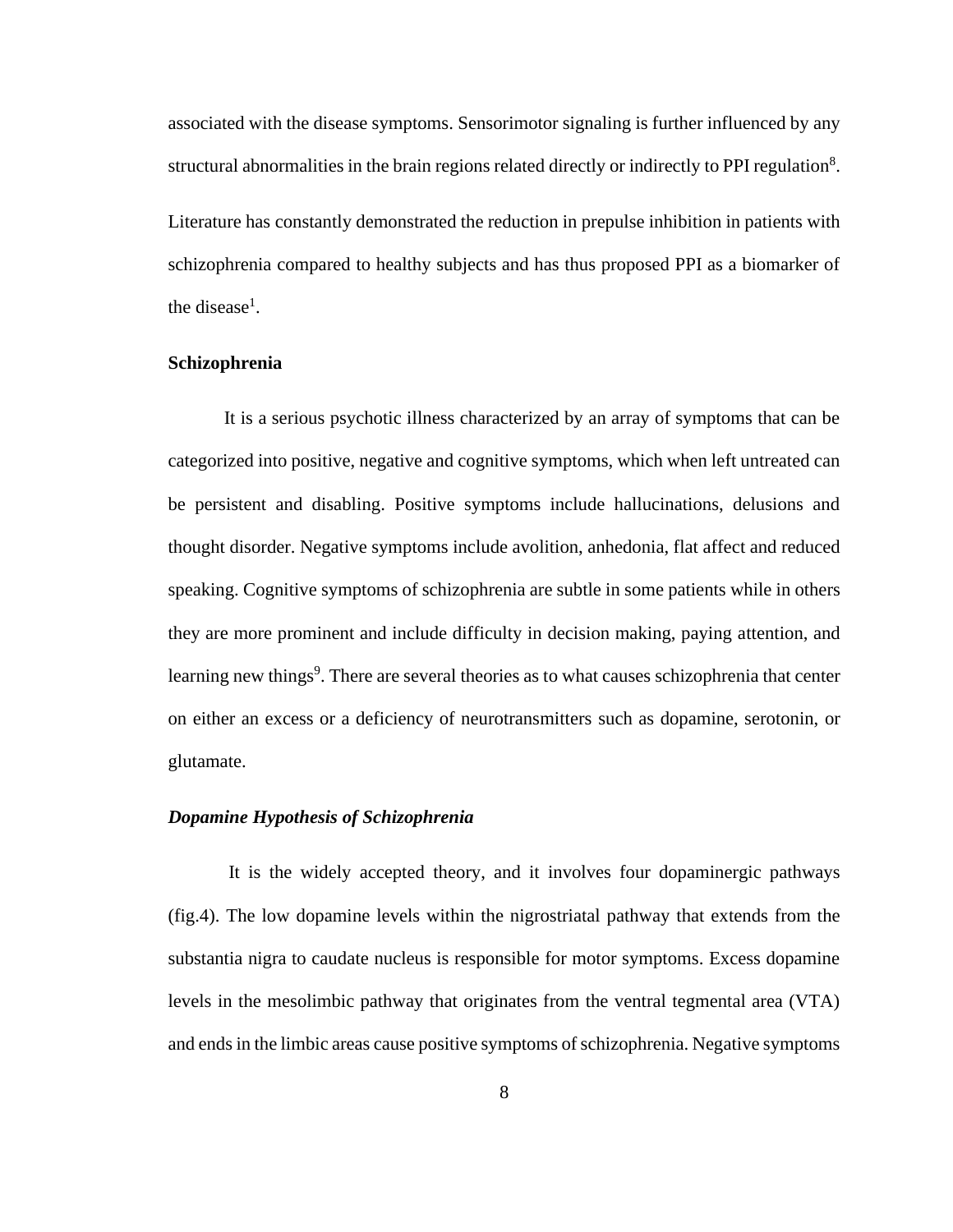and cognitive deficits in schizophrenia are caused by dopamine levels in the mesocortical pathway that extends from the VTA to the cortex. The decrease or blockade dopamine levels in tuberoinfundibular pathway extending from the hypothalamus to the pituitary gland results in elevated prolactin levels and causes galactorrhea, amenorrhea, and reduced  $libido<sup>10</sup>$ .

## **Figure 4**

*Dopamine Pathways Involved in Schizophrenia*



1) Mesolimbic (SCZ - increase in DA causes positive symptoms)

- 2) Mesocortical (SCZ DA hypoactivity: negative & cognitive & affective symptoms)
- 3) Nigrostriatal (Drugs EPS & TD drug side effects)
- 4) Tuberohypophyseal (Drugs hyperprolactinemia side effects)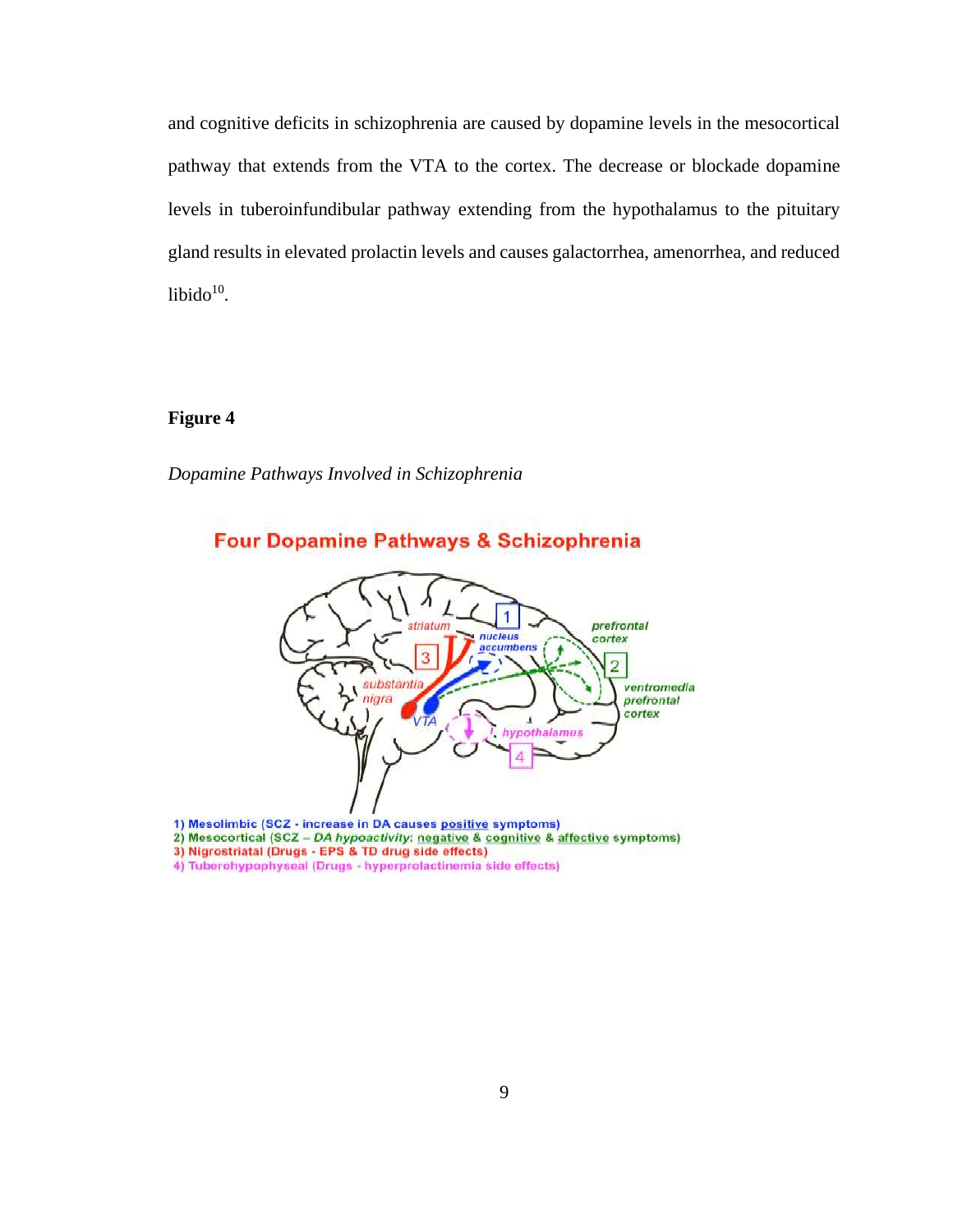**Role of Dopamine Receptors**. Heightened D2 receptor activation due to increased subcortical release of dopamine is responsible for the positive symptoms and reduced D1 receptor activation in the prefrontal cortex for the negative symptoms of schizophrenia<sup>11</sup>.

#### <span id="page-21-0"></span>*Serotonin Hypothesis of Schizophrenia*

This hypothesis was developed when a structural similarity between serotonin (5 hydroxytryptamine; 5HT) and lysergic acid diethylamide (LSD), a hallucinogenic drug, was established 40 years ago<sup>12</sup>. Drugs that blocked both dopamine and serotonin instead of just dopamine were found to be more effective in alleviating both positive and negative symptoms of schizophrenia<sup>[11](#page-21-0)</sup>.

## *Glutamate Hypothesis of Schizophrenia*

This theory is centered on the lack of glutamate, an excitatory neurotransmitter, activity at the NMDA receptor. Increased co-agonists at NMDA receptor showed some efficacy in clinical trials in schizophrenic subjects but not yet firmly established<sup>13</sup>.

#### **Prepulse Inhibition and Other Psychiatric Disorders**

Prepulse inhibition is deficient in patients with Huntington's disease, obsessive compulsive disorder, nocturnal enuresis, bipolar disorder, Asperger's syndrome, fragile X syndrome, 22q11 syndrome, Alzheimer's disease, blepharospasm, and Tourette syndrome<sup>14</sup>. Studies in OCD patients revealed dysfunctional PPI which was hypothesized to be due to abnormalities in striatal regions and sensorimotor gating. In another study, it was found that OCD patients with a history of a tic disorder were more likely to have PPI deficiency<sup>15</sup>.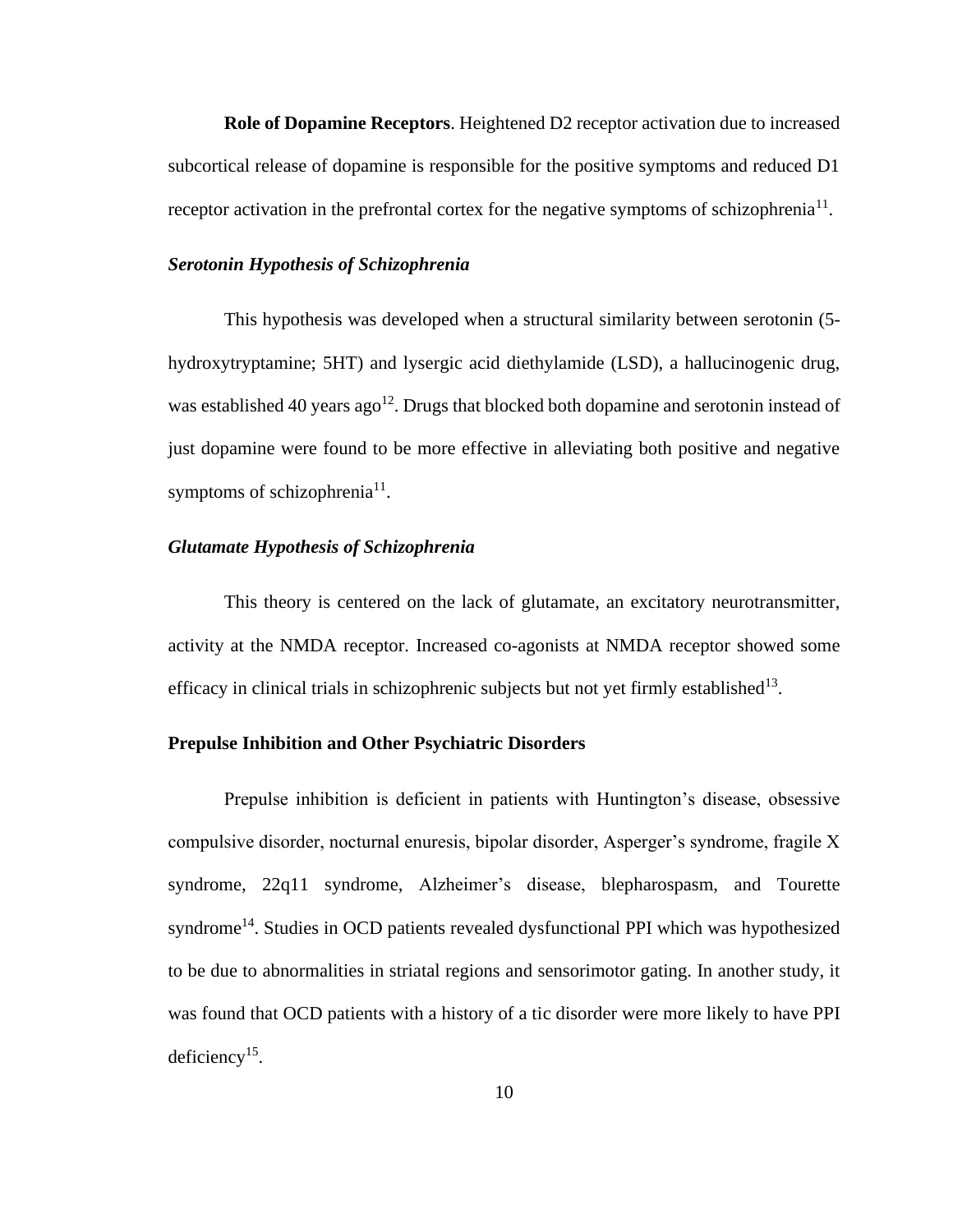Huntington's disease is a genetic neurodegenerative disorder that causes progressive breakdown of nerve cells in the brain. Patients with HD have movement abnormalities, cognitive impairments, and emotional disturbances<sup>16</sup>. Corpus striatum plays an important role in inhibiting involuntary and intrusive movements. Degeneration of striatum in Huntington's disease causes a loss of motor inhibition which is manifested as abnormal involuntary choreiform movements. Sensorimotor abnormalities or inhibition in such patients can be measured using startle reflex $17$ .

Bipolar disorder shows similar psychotic symptoms as schizophrenia such as hallucinations and delusions. Deficits of PPI in bipolar disorder patients were like the deficits in schizophrenia. Studies suggested that active manic symptoms and acute psychosis might be responsible for PPI dysfunction in bipolar patients<sup>18</sup>.

Patients with major depressive disorder showed lower PPI values compared to the control subjects in research studies but the impairment was not as profound as was observed in patients with psychotic symptoms<sup>19</sup>.

Alzheimer's disease is a progressive neurodegenerative disease that is characterized by cognitive and memory deficits due to the structural and functional abnormalities including neurofibrillary tangles, amyloid-β accumulation and neuron loss. Decreased prepulse inhibition and increased latency to startle was observed in the transgenic mouse model Tg4-42 $^{20}$ .

Post-traumatic stress disorder is a condition that develops in people who have experienced an injury or a traumatic event. In such patients, strong evidence from previous studies show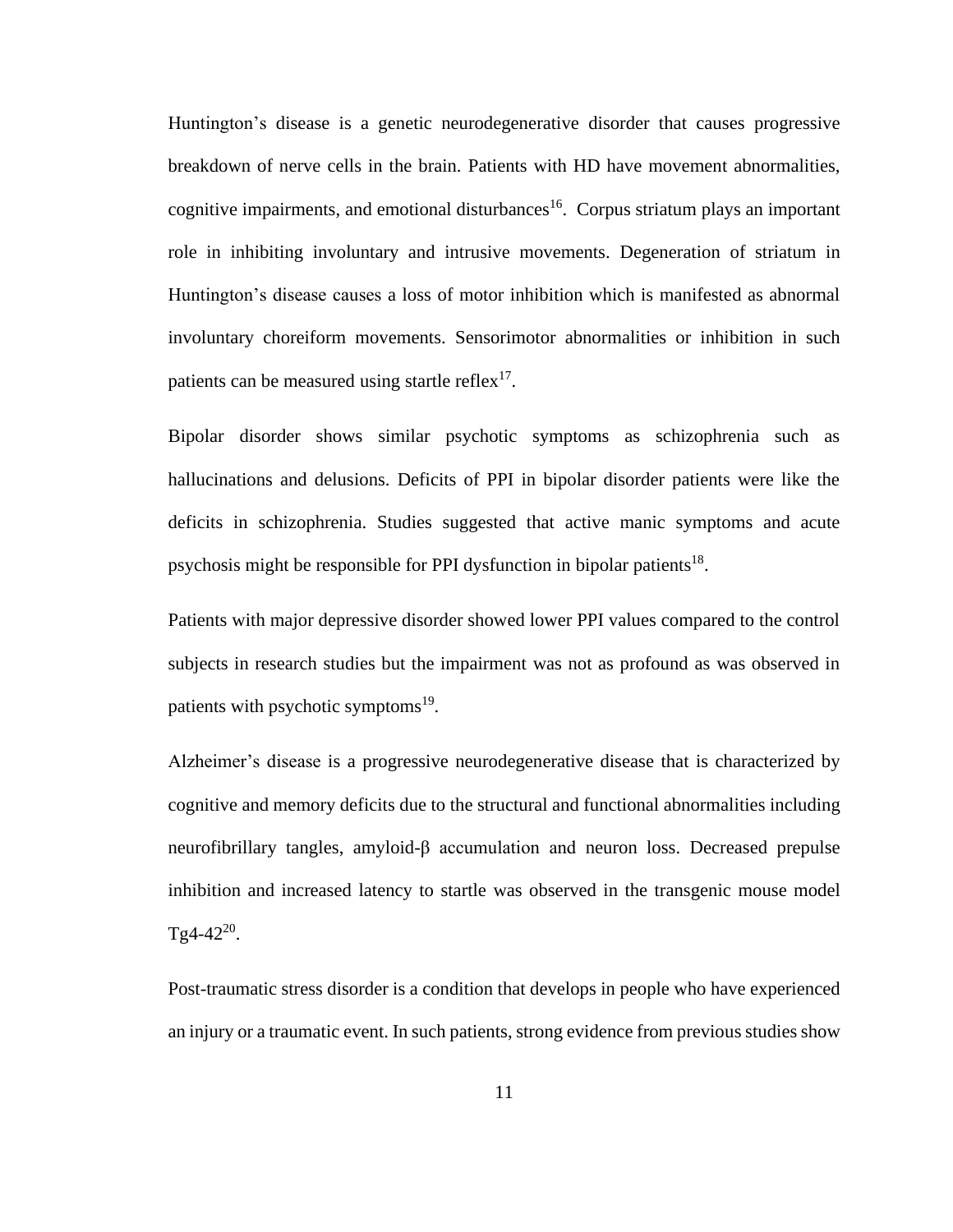an increased baseline startle amplitude. PPI in PTSD patients isn't quite conclusive yet due to controversial results. Also, the causes of altered PPI values must be assessed with further caution as baseline startle amplitude is elevated in the patients $2^1$ .

Niemann Pick Disease Type C is a progressive genetic disorder characterized by the lysosomal accumulation of lipids which causes neurodegeneration, dementia, ataxia, and death. In some cases of adult-onset NPC, psychiatric disorders such as schizophrenia, attention deficit hyperactivity disorder, and depression were pre-diagnosed suggesting neural circuitry dysfunction precede the neurological symptoms. So, PPI can be used as a diagnostic tool in NPC disease.

#### **PPI in Previous Studies**

PPI has been effectively studied in various neurological disorders, drug-challenge studies and in studies of antipsychotic drug efficacy<sup>22</sup>. Studies were conducted to determine the role of dopamine in prepulse inhibition of acoustic startle response and behavioral variations among different genetic strains of mice<sup>23</sup>. Studies were also conducted to determine a relationship between dopamine drugs and prepulse inhibition. Amphetamine, an indirect dopamine agonist, was shown to decrease prepulse inhibition by increasing dopamine overflow in nucleus accumbens markedly in one study while in the other experiment, a combined treatment with subthreshold doses of SKF38393 and quinpirole, selective dopamine D1 agonist and a selective dopamine D2 agonist, respectively, decrease prepulse inhibition. Lastly, raclopride, a selective dopamine D2/D3 antagonist was shown to increase prepulse inhibition<sup>24</sup>.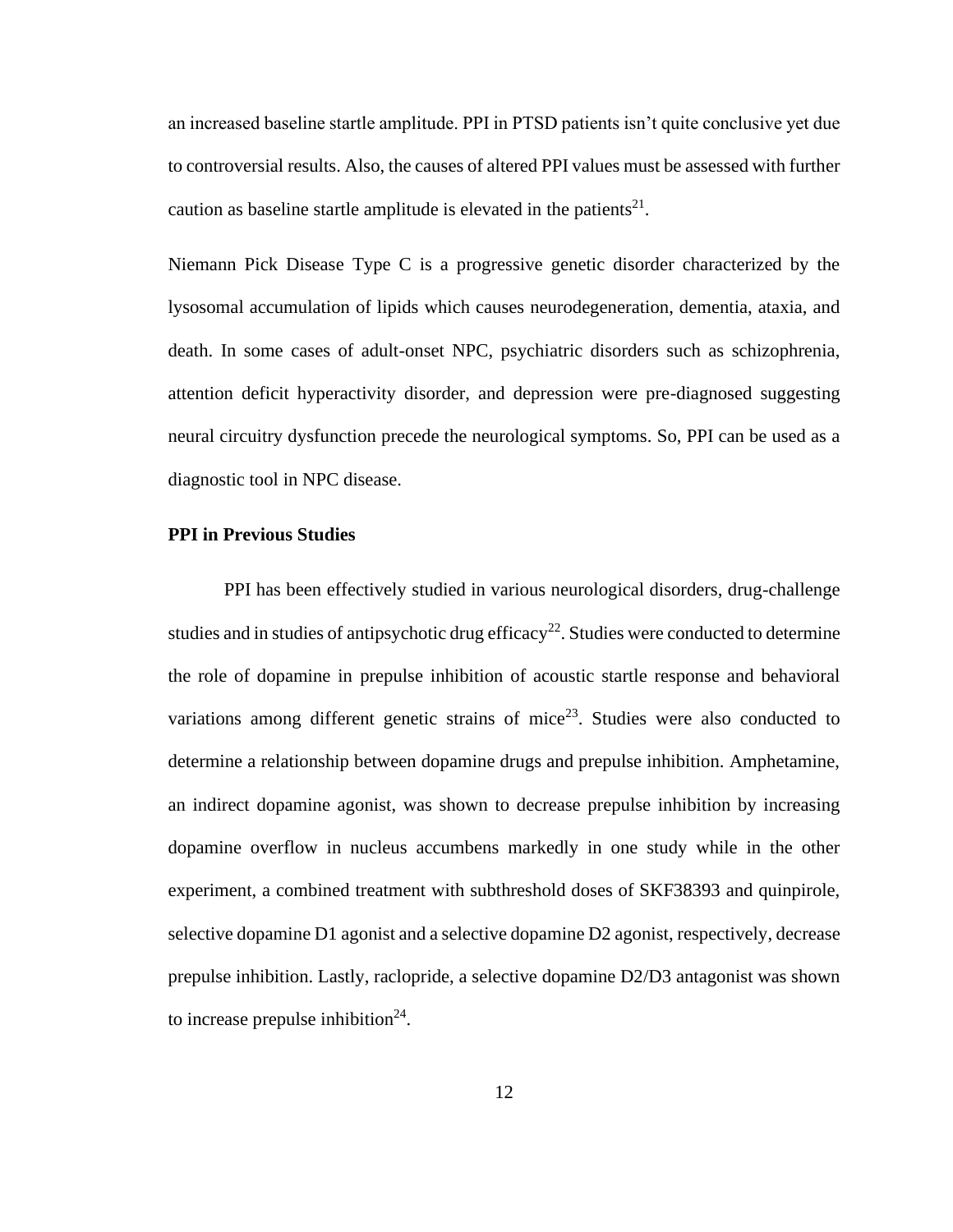#### **Parametric Effects on PPI**

#### *Prepulse*

For the prepulse stimulus to inhibit startle response, it must precede the startle stimulus by  $30-500 \text{ms}^{25}$ . The stronger the prepulse stimuli the greater the Prepulse Inhibition. In spite of this general rule, prepulse inhibition is not as straightforward as it might appear at first. There is more than one factor on which the prepulse inhibition depends, one among them being the background noise. The background noise is the constant source of sound that is neither the prepulse nor the startle stimulus. Prepulse stimulus arising from an uncontrolled ambient background does not elicit a reliable relationship between prepulse and startle stimuli and sensorimotor gating as the exact same brain processes are not involved in regulating prepulse inhibition arising from different background noise levels<sup>25</sup>. The other factor on which the prepulse inhibition depends is the prepulse duration. Bloch's law stipulates that the stimulus salience reflects an interaction of intensity and duration.

#### *Prepulse-to-Pulse Intervals*

Interstimulus interval (ISI), the onset of prepulse to the onset of pulse or startle stimuli, for eliciting PPI normally ranges from 30 to 240 ms. ISI of 1000ms or more can cause facilitation of the startle response magnitude in humans. Thus, in order to assess both PPI and facilitation in a single experiment or a session, short and long ISIs can be used respectively. In addition to the magnitude of the startle response, the pre-stimulus effects on latency of the startle reflex response are quite important as the latency-to-startle onset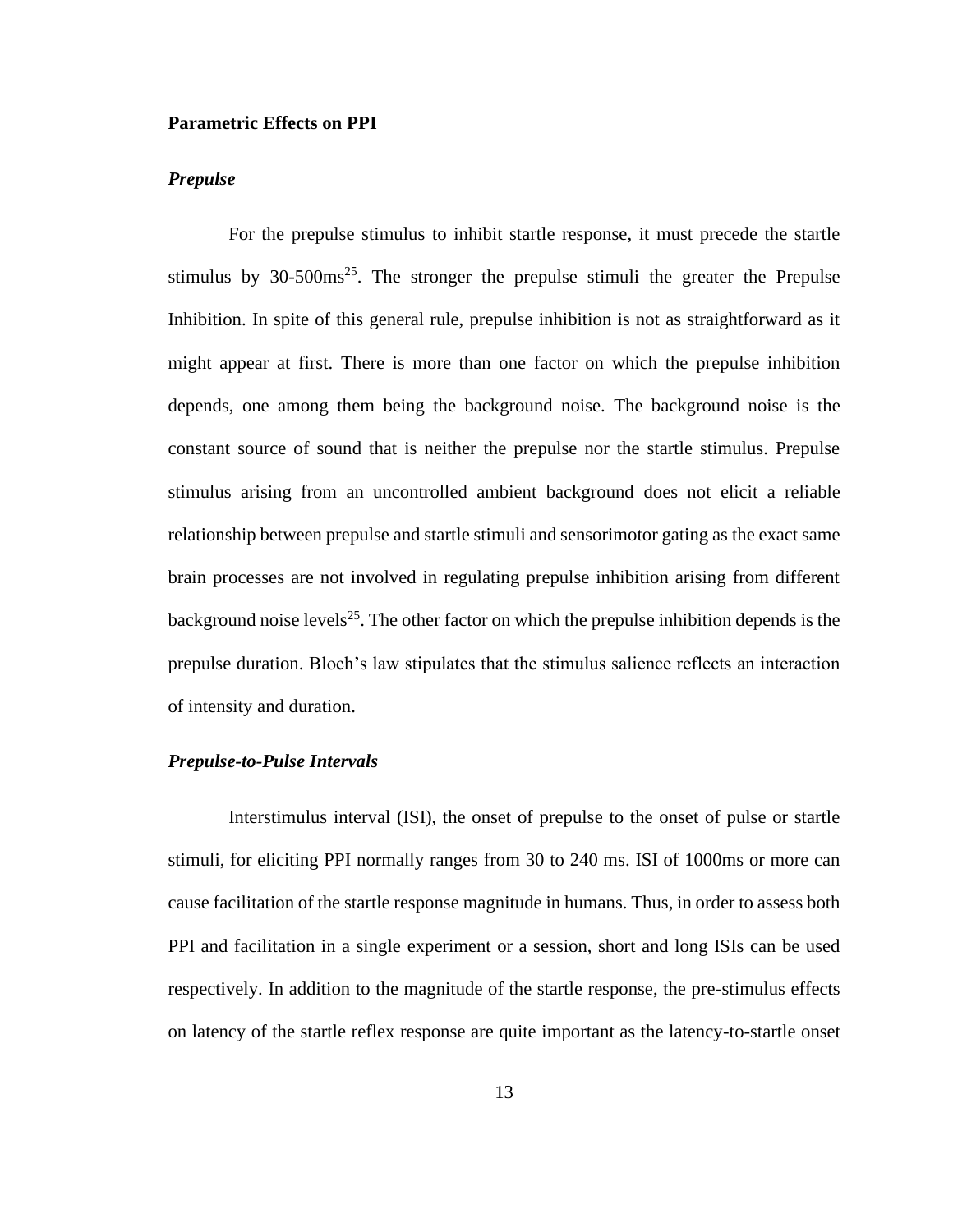and latency-to-startle peak are measures of the rapidity with which the startling stimulus evokes the startling response<sup>25</sup>.

#### *Inter-Trial Intervals*

Inter-trial intervals (ITI) lie within a range of 8-30 or more seconds with a range centered around 15-20 seconds. Compared to fixed ITIs, variable ITIs causes less habituation of startle reflex responses habituation and are thus more favorable for testing<sup>25</sup>.

#### *Prepulse Type*

Discrete white noise prepulses were observed to have maximal PPI effects in both normal comparison subjects and schizophrenics in various studies $^{25}$ .

#### **Aim**

The main aim of the present study was to establish a working model that helps in the discovery of effective novel dopamine drugs that can treat various psychoses. Tests were conducted on two different strains of mice, all male, using haloperidol, a dopamine receptor antagonist to demonstrate its effects on prepulse inhibition<sup>13</sup>.

#### **Materials and Methods**

Two different strains of mice, C57BL/6J and CD1, weighing 23–30 g at the start of experiments were used. The C57BL/6J mice were obtained from Charles River Laboratories (Wilmington, MA) and were housed in a room that was maintained at a constant temperature at 21-23°C and humidity at 45-50% at a vivarium located in Cooper Medical School of Rowan University at Camden. The vivarium has a barrier facility and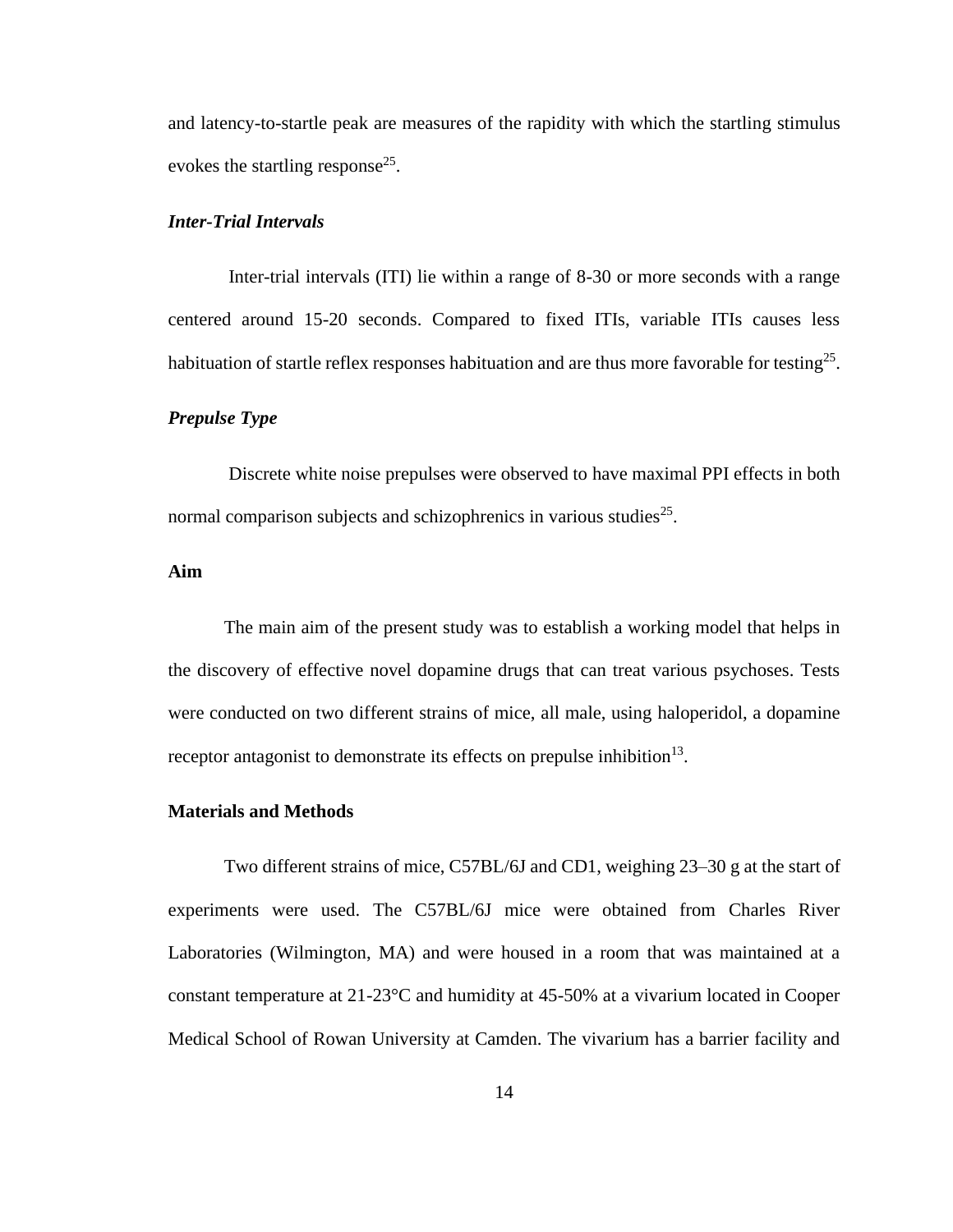animals were kept under a 12h light/dark cycle (lights on at 0700 and off at 1900) in groups of four per cage in polycarbonate cages with ad libitum food and water and enrichment provided by paper Bio-Huts and/or nestlets. The mice were weighed and marked almost every morning over the period of the research and monitored for general health and behavioral parameters.

#### **Animals**

#### *C57BL/6J*

These are widely used in several different research studies because of their availability and robustness. C57BL/6J are inbred mice strain developed by C. C. Little in 1921 which were handed over to Charles River in 1974 from NIH<sup>26</sup>. Also known as B6, B6/J mice, C57BL/6J mice are used mainly in research areas like cardiovascular biology, developmental biology, diabetes and obesity, immunology, genetics, and sensorimotor research. Their preference for alcohol and morphine and sensitivity to noise and odors make them the best fit for addiction and prepulse inhibition studies<sup>27</sup>. C57BL/6J's are deep brown to black in color with a tendency to bite. The dominant mice tend to remove hair and whiskers of cage mates $^{28}$ .

#### *CD1*

These are the most popular strain of the outbred mice that are used in toxicology and pharmacology research. The CD1 IGS mice are albino (have completely white hair) with large genetic diversity similar to that found within and between human populations.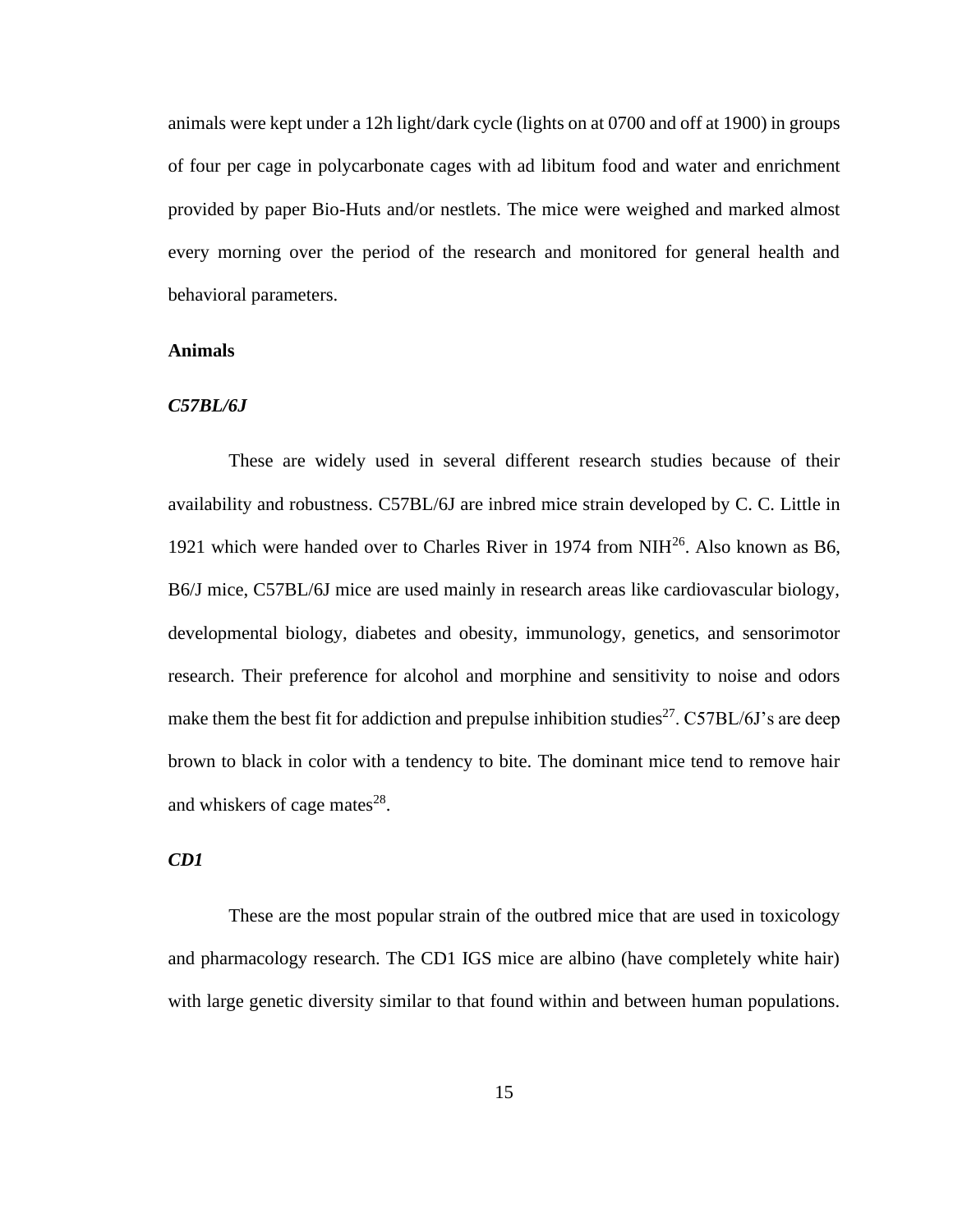They are docile and easy to handle compared to other types and display minimal evasive, struggling, and aggressive behavior when caught and held $^{29}$ .

#### **Drugs**

Haloperidol was obtained from Sigma Aldrich, (St. Louis, MO, USA). It is a white to faintly yellowish amorphous or micro-crystalline powder. It is poorly soluble in water but freely soluble in chloroform, methanol, acetone, benzene, and dilute acids<sup>30</sup>.

Haloperidol is a first-generation butyrophenone antipsychotic drug active at postsynaptic dopamine (D2, D3, and D4) receptors in the mesolimbic system of the brain. It is effective in the management of the positive symptoms of Schizophrenia such as hallucinations, delusions, hearing voices, aggression/hostility, disorganized speech, and psychomotor agitation. Haloperidol along with other first-generation antipsychotics has side effects of tardive dyskinesia, drug induced Parkinsonism, sedation, and weight gain<sup>31</sup>.

Three different doses, 0.1mg/kg, 0.3mg/kg, and 1mgkg, and a vehicle dose of haloperidol were used in this study. The drug, 0.1N HCl and DMSO were vortexed until the drug completely dissolved in the solution and finally saline was added to make up the volume.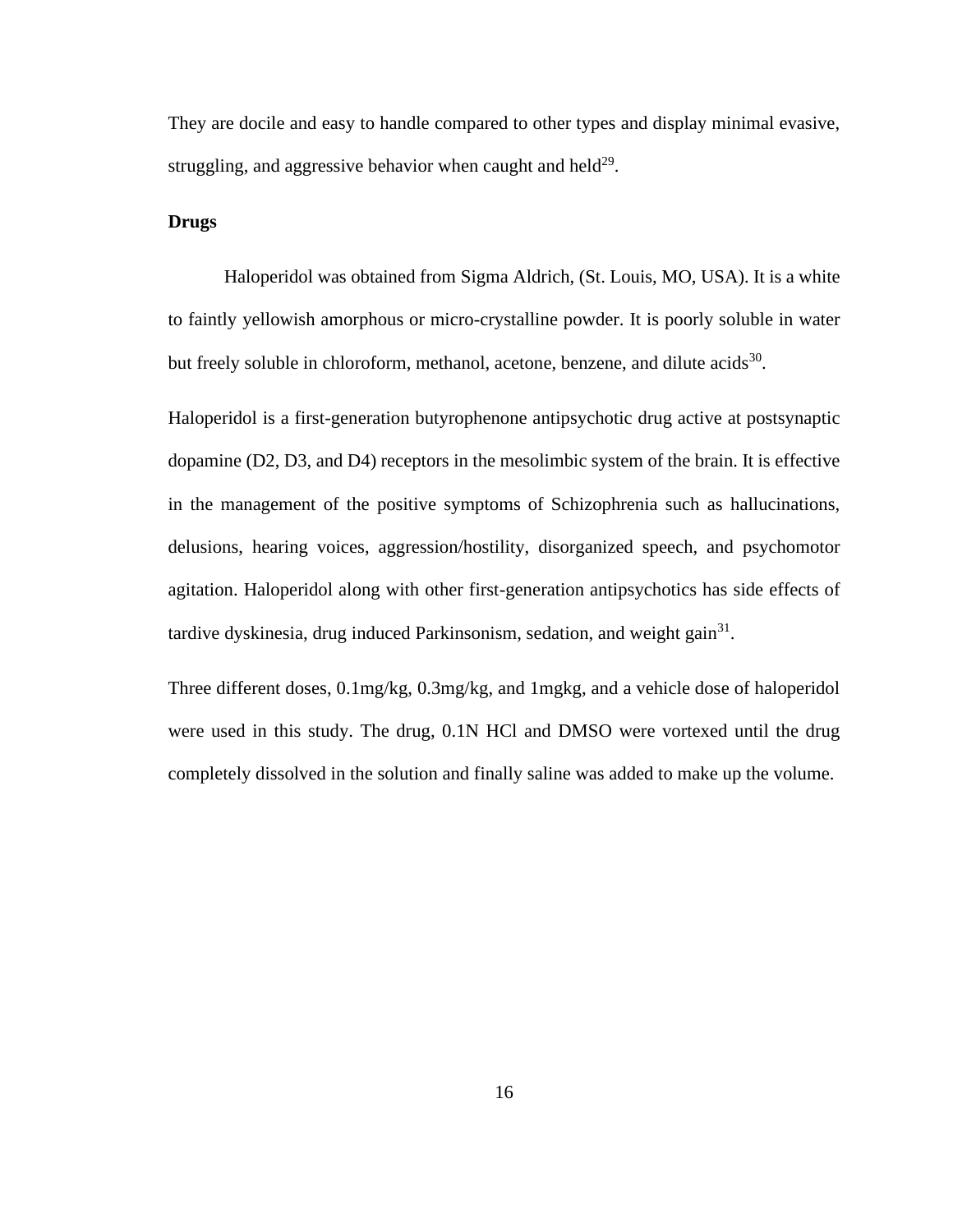## **Figure 5**

*Structure of Haloperidol*



#### **Apparatus**

### *Prepulse Inhibition*

A Med-associates apparatus was used. The mouse was held in a restraining tube attached to a movement-sensitive plate and screwed onto a platform table in a sound attenuating cubicle. To ensure proper functioning of the system, both the sound attenuating chambers were calibrated using the "calibrate audio" utility and the ANL-929A-PC USB microphone package<sup>17</sup>. Acoustic startle and prepulse stimuli were produced by a speaker that fit snugly inside the chamber. The analog-to-digital converter converts the analog voltage signal from the startle sensor to a digital unit.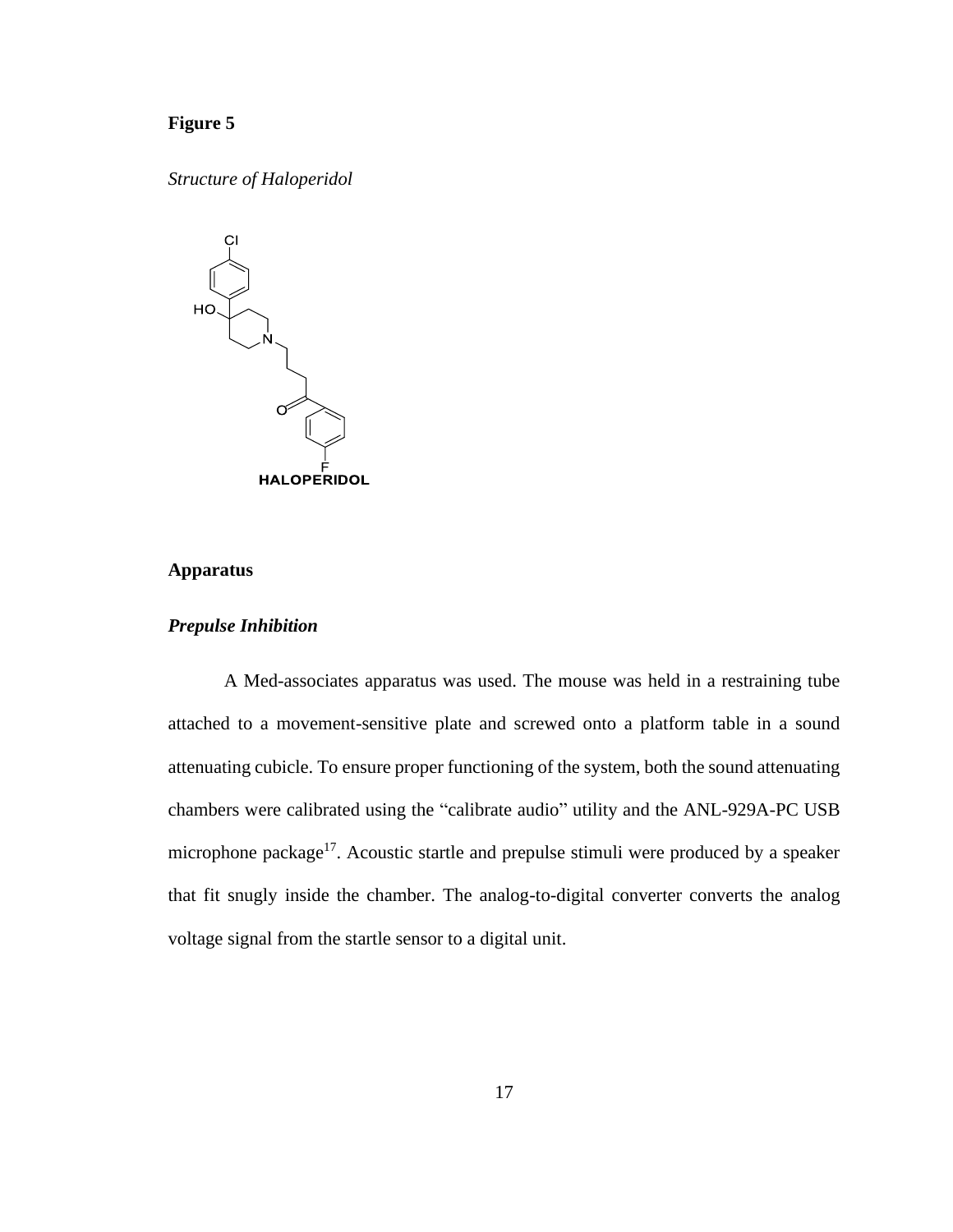#### **Procedure**

Two strains of mice, C57 and CD1, each with a different protocol were tested in PPI. Two different software were used; Startle reflex, which is a manual setup software and Startle pro, which is a highly automated software.

#### *Startle Reflex Software*

The pilot testing in C57 mice was divided into an initial acclimation period and Block I startle only period with 6 trials, Block II prepulse plus startle period with 30 trials, and Block III startle only period with 6 trials. Six different startle intensities between 95dBs and 120dBs and five different prepulse intensities between 70-100 dB with rise/fall time of 1 ms and 0 ms respectively and a 100 ms prepulse/startle delay were tested. In the next stage, the same procedure with 0.1mg/kg, 0.3mg/kg, and 1mg/kg, doses of haloperidol or vehicle (95% saline, 5% DMSO, 1N HCl) was tested. This protocol had two main drawbacks. Firstly, prepulse noise levels itself caused startle in the animals. Secondly, the drug solution caused ulcers at the site of injection and severe catalepsy which led to the death of many mice. The testing was later carried out in cd1 mice with a modified protocol. Initially, all the animals were acclimated to 70 dBs of white background noise for 15 minutes for three consecutive days. The next three days animals were subjected to varying startle levels of 70 dB, 80 dB, 90 dB, and 100 dB. In the next stage, experiments were conducted at four different startle intensities as in the previous step along with a prepulse level of 70 dBs at three different frequencies of 4000 Hz, 12000 Hz, and 20000 Hz with rise/fall time of 0ms and 3ms respectively and prepulse/startle delay of 100ms<sup>9</sup>. The testing period was divided into 3 blocks with an initial 1-minute acclimation period at 70dBs white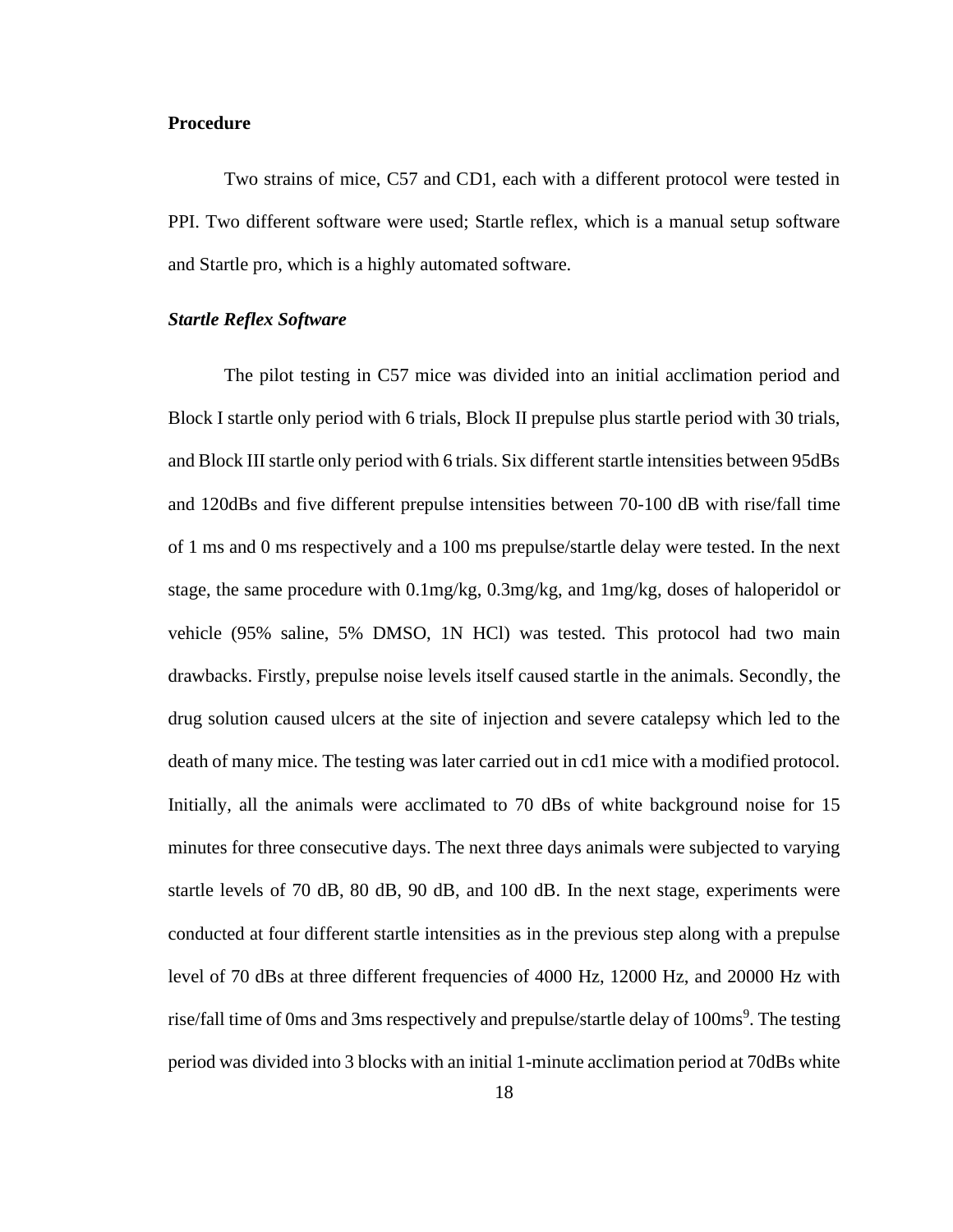noise. All the blocks had 18trials with both prepulse and startle stimuli. Prepulse frequencies for block I, II, and III were set to 4000 Hz, 12,000 Hz, and 20,000 Hz, respectively. In the next step, the same procedure was followed with 0.1 mg/kg,  $0.3 \text{ mg/kg}$ , 1 mg/kg doses of haloperidol or vehicle. Open field tests were conducted simultaneously to study the effect of drug on locomotor properties of mice.

#### *Startle PPI Software*

8 Cd1 mice were used for testing in this procedure. Animals were initially acclimated to the chambers for three days with constant white background noise at 60 dB for 5 mins. The animals were then tested without any injections in the startle pro software for 3 days. The test is highly automated, meaning all parameters are preset by the software. The parameters include: 60 seconds acclimation, 10 msec prepulse duration, 3 msec prepulse rise, 70 dB prepulse intensity at 3 different frequencies of 4, 12, 20 kHz, 100 msec prepulse delay and, 10 msec startle duration, 0 msec rise, startle noise bursts of 70, 80, 90, 100 dBs, fixed sequence 3->8 seconds inter-trial-interval all summing up to 55 trials (24 with prepulse stimuli).

#### **Statistical Analysis**

Acoustic Startle responses evoked by 100-dB startle only (S2-only) intensities without prepulses (S1s) establishes a baseline startle amplitude for each mouse. PPI for each of the prepulse frequencies was calculated by dividing startle amplitudes with prepulse amplitudes by baseline amplitude  $(S1+S2 \text{ trials} / S2 \text{ only trials})$ . Therefore, a smaller ratio indicates stronger Prepulse inhibition.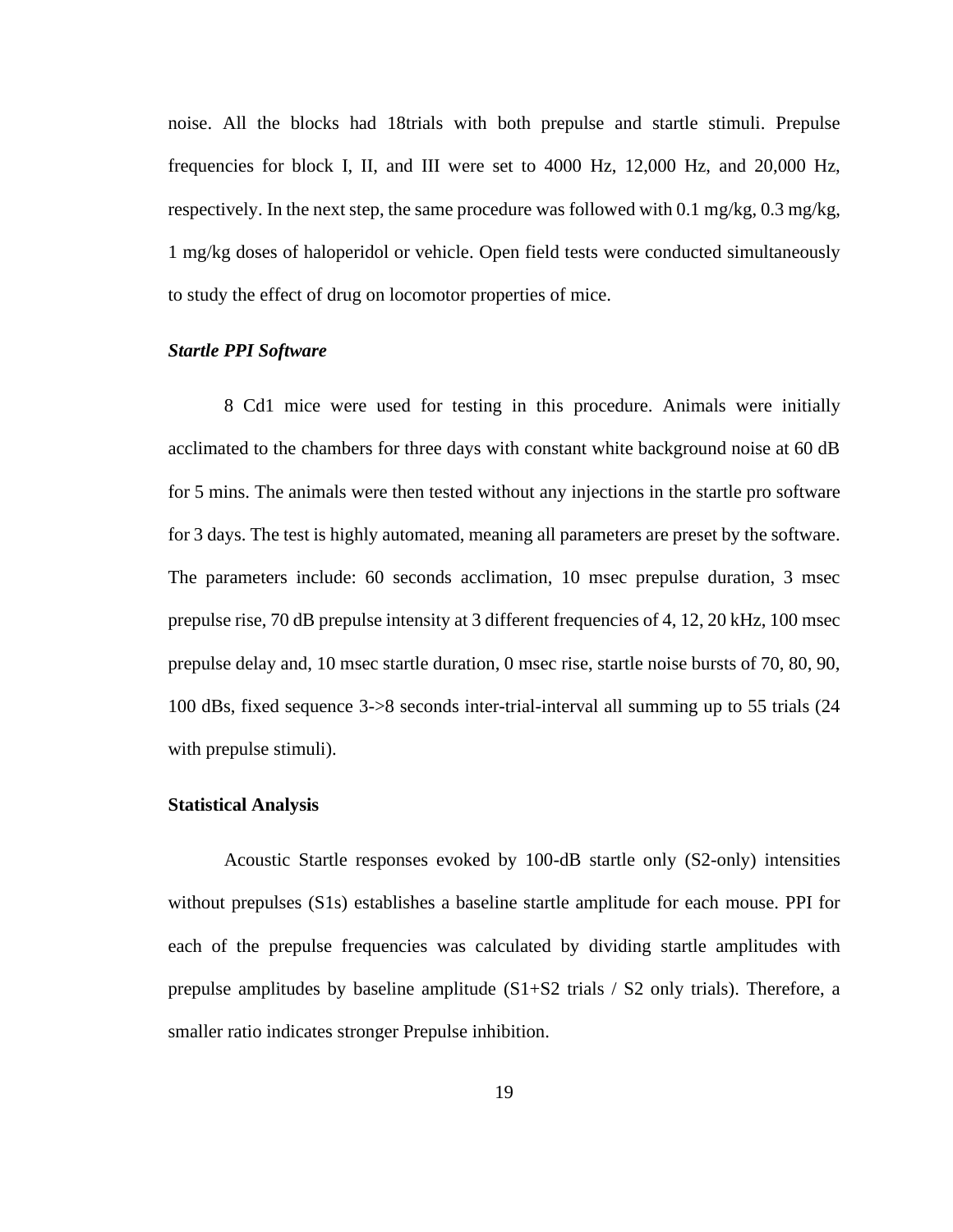#### **Results**

8 male CD1 mice were tested using the Med-PC's Startle PPI software. Animals were acclimated to the chambers with 65dB white background noise the first three days followed by the three-week testing period, first week without any injections, second week with vehicle, 1 mg/kg, and 0.1 mg/kg doses of Haloperidol, and third week with the same doses of 7-OH-DPAT.

Sixteen startle-only noise bursts, eight 70.04+100, eight 70.12+100, eight 70.20+100, five 70dB noise bursts, five 80dB noise bursts, and five 90dB noise bursts were produced. All the data were trimmed prior to plotting on the graph to eliminate outliers.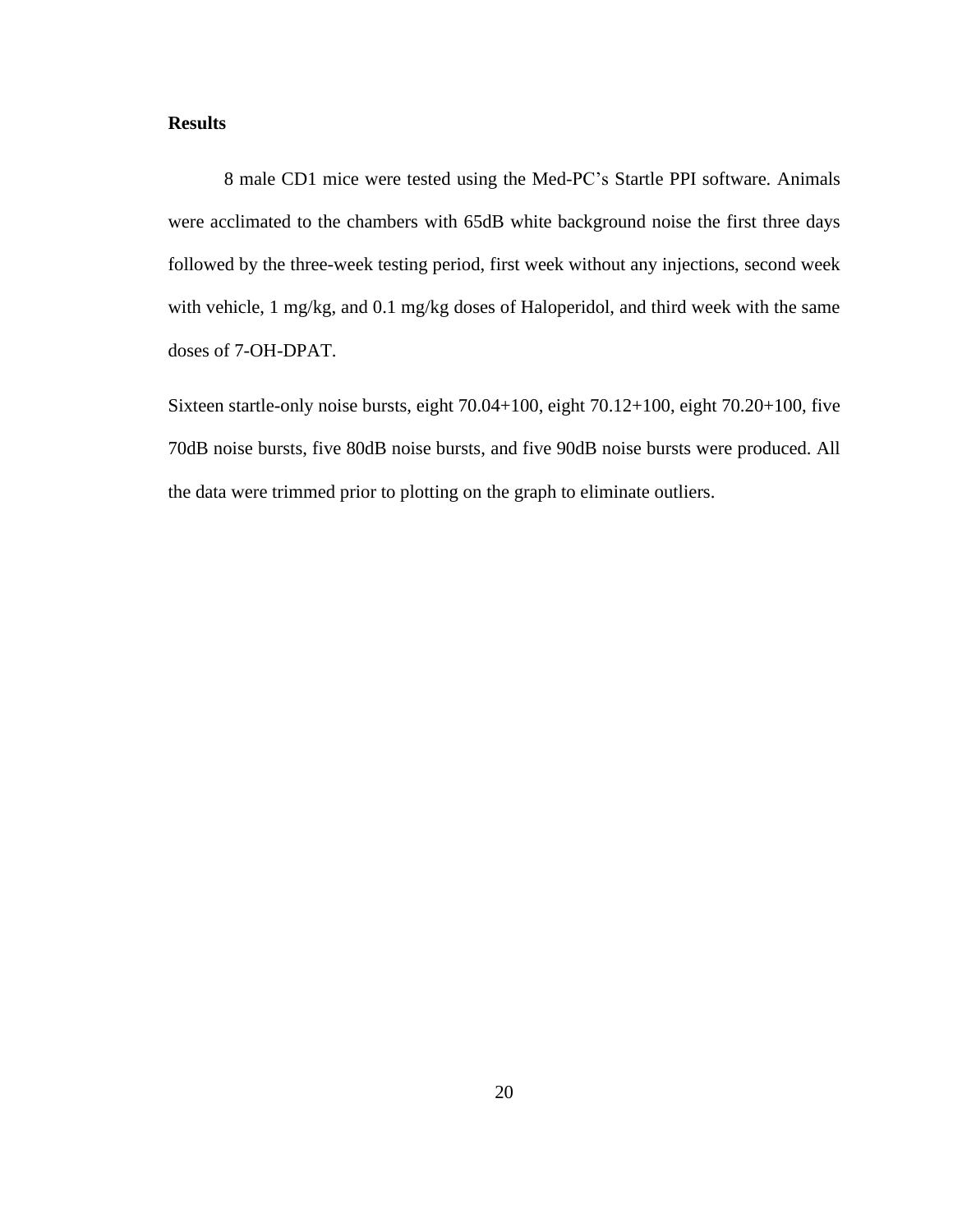## **Figure 6**

*PPI Without Drug*



**PPI Without drug** 

Animals were tested at four different startle-only intensities, 70 dB, 80 dB, 90 dB, and 100 dB, and at three different prepulse + startle intensities (70 dB 4 kHz frequency, 70 dB 12 kHz frequency, and 70 dB 20 kHz frequency followed by 100dB startle noise. The data shows an increase in startle response to the increase in startle noise. When preceded by a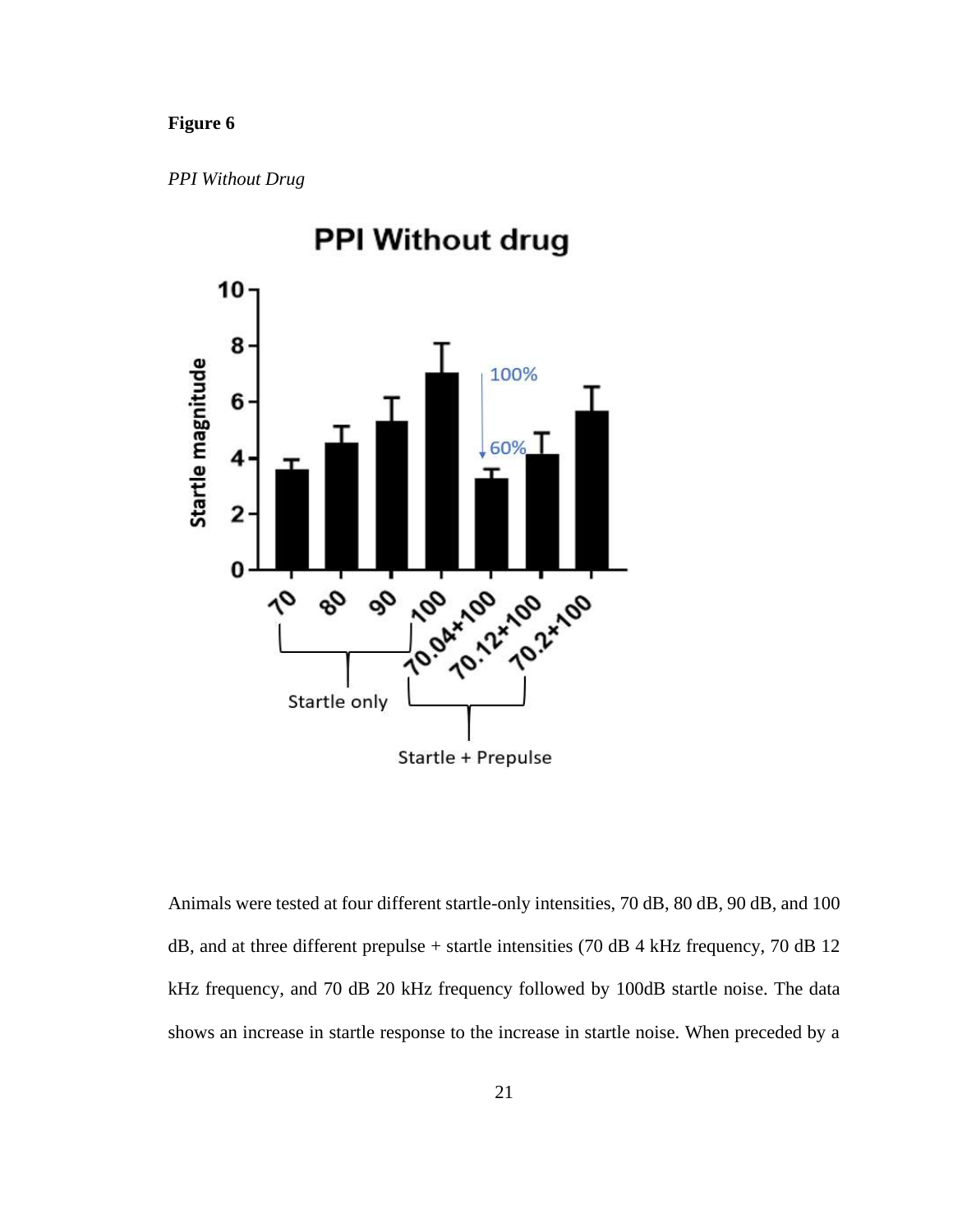prepulse stimuli, startle response to startle stimuli reduced significantly. These results are presented as means ± SEM.

# **Figure 7**



*Effect of Dopamine Drugs on Prepulse Inhibition*

*Note.* Effect of two different doses of haloperidol(a) and 7-OH-DPAT(b) in startle response at three different prepulse frequencies. No significant effects were produced by both the drugs. Startle response increased with the increase in prepulse frequency in both the cases, but the drugs have no consistent effect on the prepulse inhibition*.*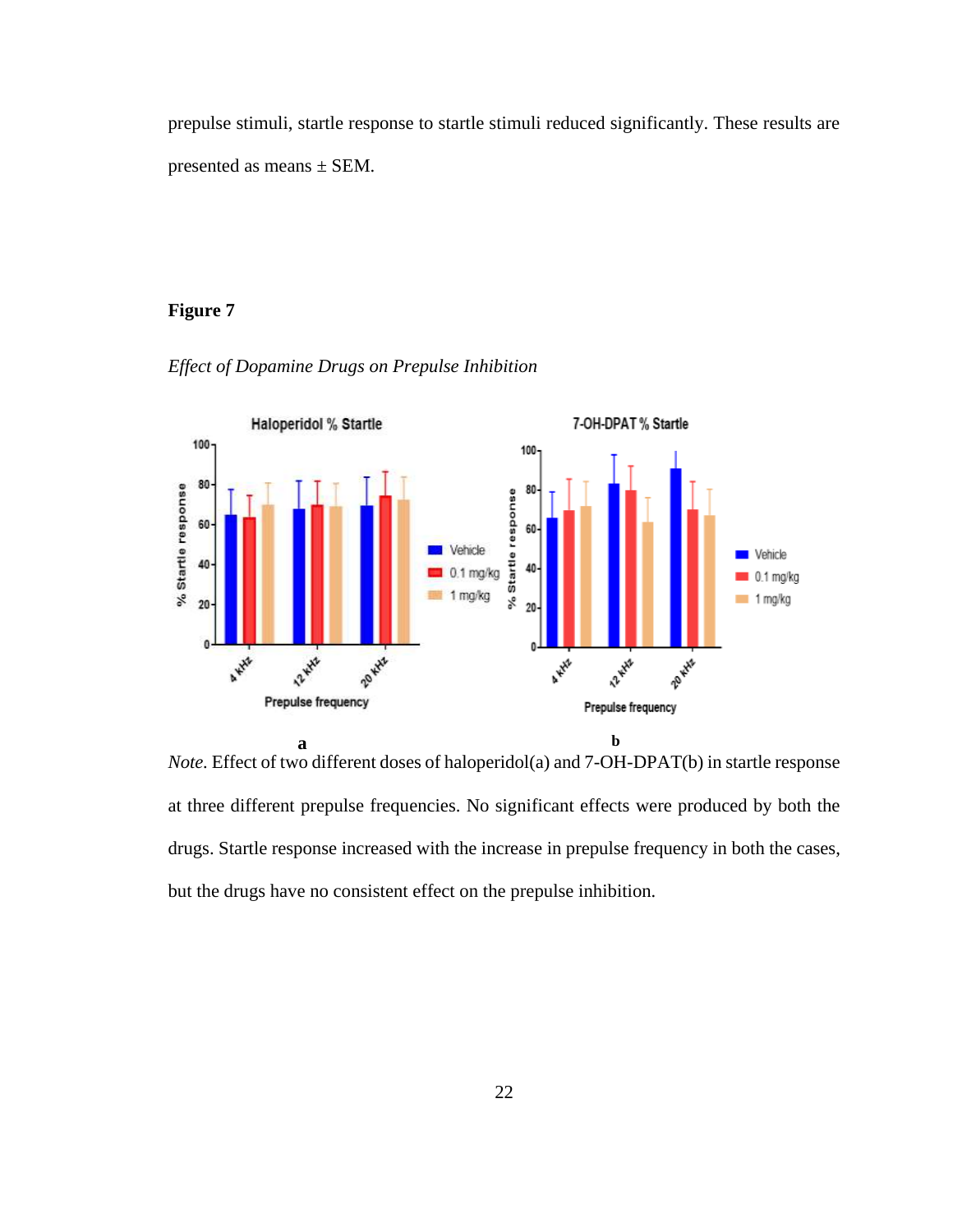#### **Discussion**

Prepulse inhibition is a measure of sensorimotor signaling that is impaired in patients with Schizophrenia and thus can be used as a biomarker of the disease. When a weaker pre-stimulus precedes the startle stimulus, PPI filters out the irrelevant stimulus and decreases the sensory overload. Haloperidol, an antagonist at D2 receptor is used in the treatment of positive symptoms of Schizophrenia. In the present study, Prepulse inhibition of startle stimuli was measured at various sound intensities and frequencies. Haloperidol and 7-OH-DPAT were injected to in the male CD1 mice to observe the effects of Dopamine agonists and antagonists on prepulse inhibition. We expected to observe an increase in prepulse inhibition with haloperidol and a decrease in prepulse inhibition with 7-OH-DPAT, but the data showed no such effects. However, in both the studies, a decrease in startle response to startle stimuli when preceded by prepulse stimuli was observed indicating that all the mice have intact prepulse inhibition and thereby the sensorimotor gating.

There are limitations to this study. Firstly, the major limitation is the ineffectiveness of haloperidol and 7-OH-DPAT on prepulse inhibition. In previous studies, haloperidol prevented the disruption of PPI induced by dopamine agonists. Though 7-OH-DPAT showed a significant disruption of PPI in other studies, in the present study it had no effect on Prepulse inhibition. The effect of haloperidol on the disruption of 7-OH-DPAT (if any) has not been assessed. Secondly, there are some sex mediated differenced in dopamine receptor expression and signaling in humans and rodents. Since all the tests were conducted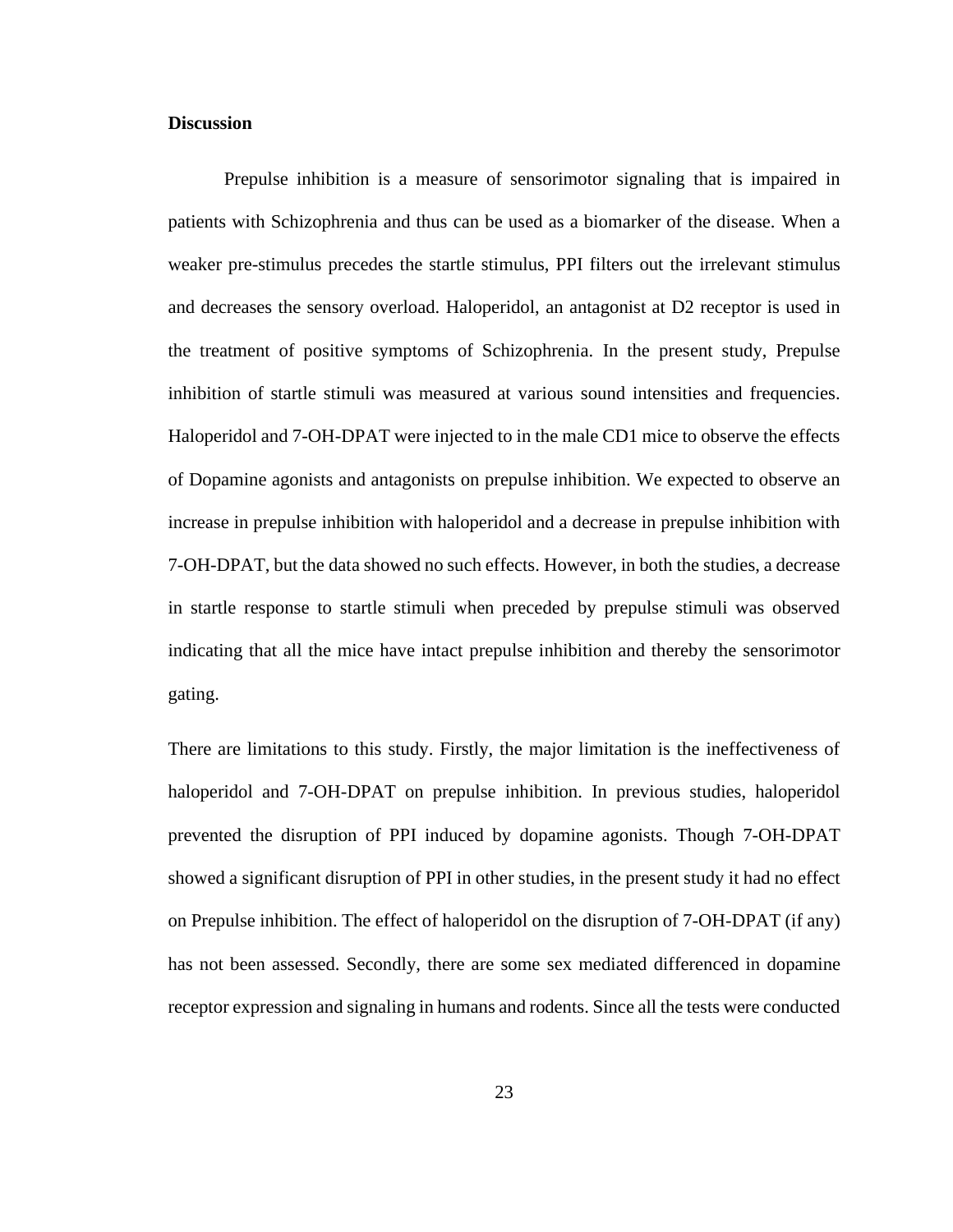in male mice, there could be a significant difference in results if female were used for the same studies.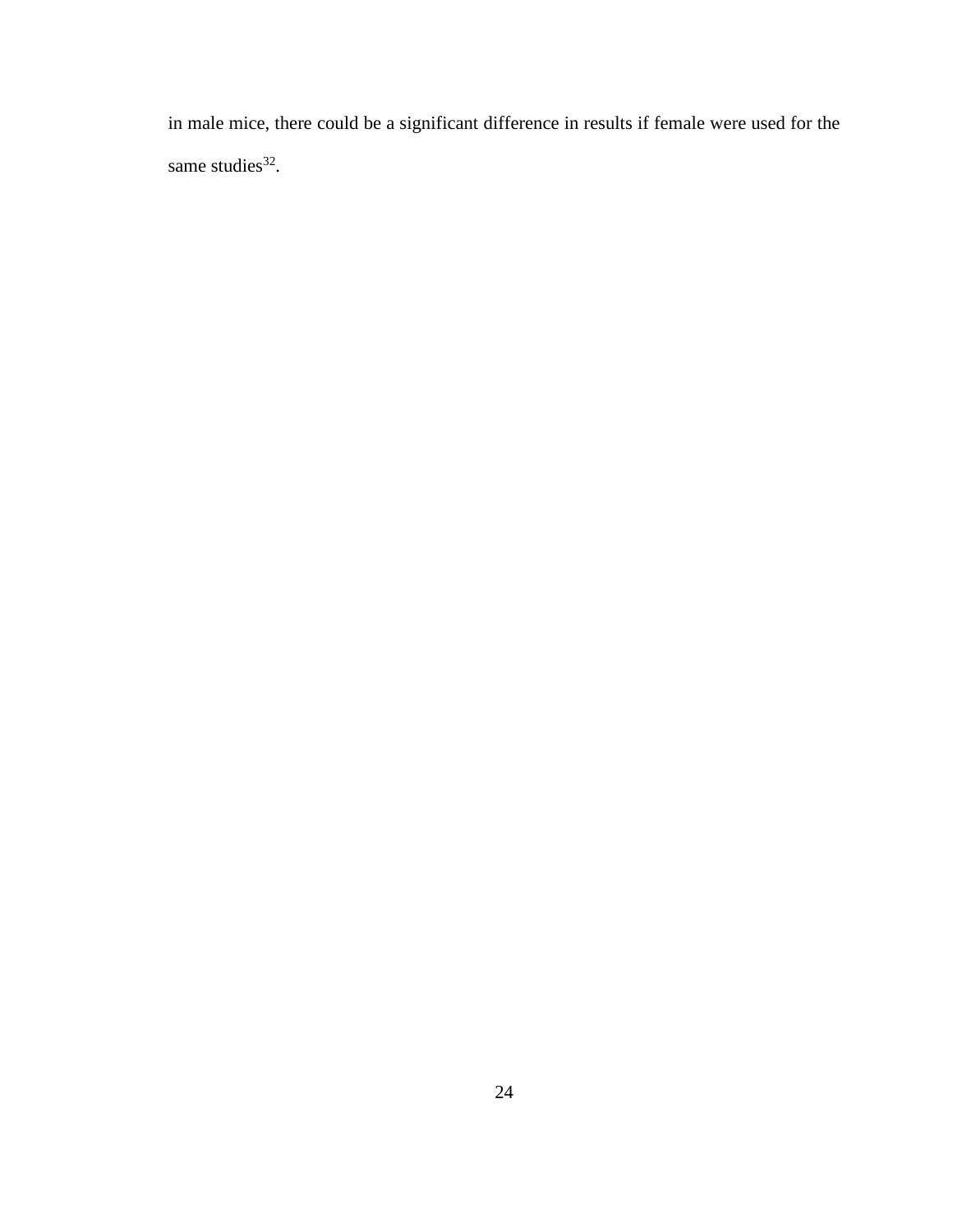#### **Chapter 2**

#### **Niemann Pick Disease Type C**

#### **Introduction**

Niemann Pick Disease Type C is a progressive genetic disorder characterized by the lysosomal accumulation of lipids which causes neurodegeneration, dementia, ataxia, and death. Cognitive impairments, severe motor deficits, and primary behavioral disturbances are some of the other symptoms observed as the disease progresses. In some cases of adult onset, psychiatric disorders such as schizophrenia, attention deficit hyperactivity disorder, and depression were pre-diagnosed suggesting neural circuitry disfunction precede the neurological symptoms.

#### **Pathophysiology of NPC**

NPC is caused by a mutation in NPC1 gene that encodes for a protein that is in the limiting membrane of endosomes and lysosomes. The protein binds cholesterol to its Nterminal domain and mediates cholesterol trafficking. The mutations in NPC1 gene includes small intragenic deletions/insertions, and missense, nonsense, and splice site variants that cause the dysfunction of autophagic-lysosomal pathway in cells. This leads to the formation of structural abnormalities and ectopic dendrites in mature neurons which suggests that lysosomal dysfunction in NPC modifies neuronal structure and function. During the developmental ages and after injury, neuronal autophagy and glial phagocytosis are important for the structural and degenerative changes in dendrites and axons.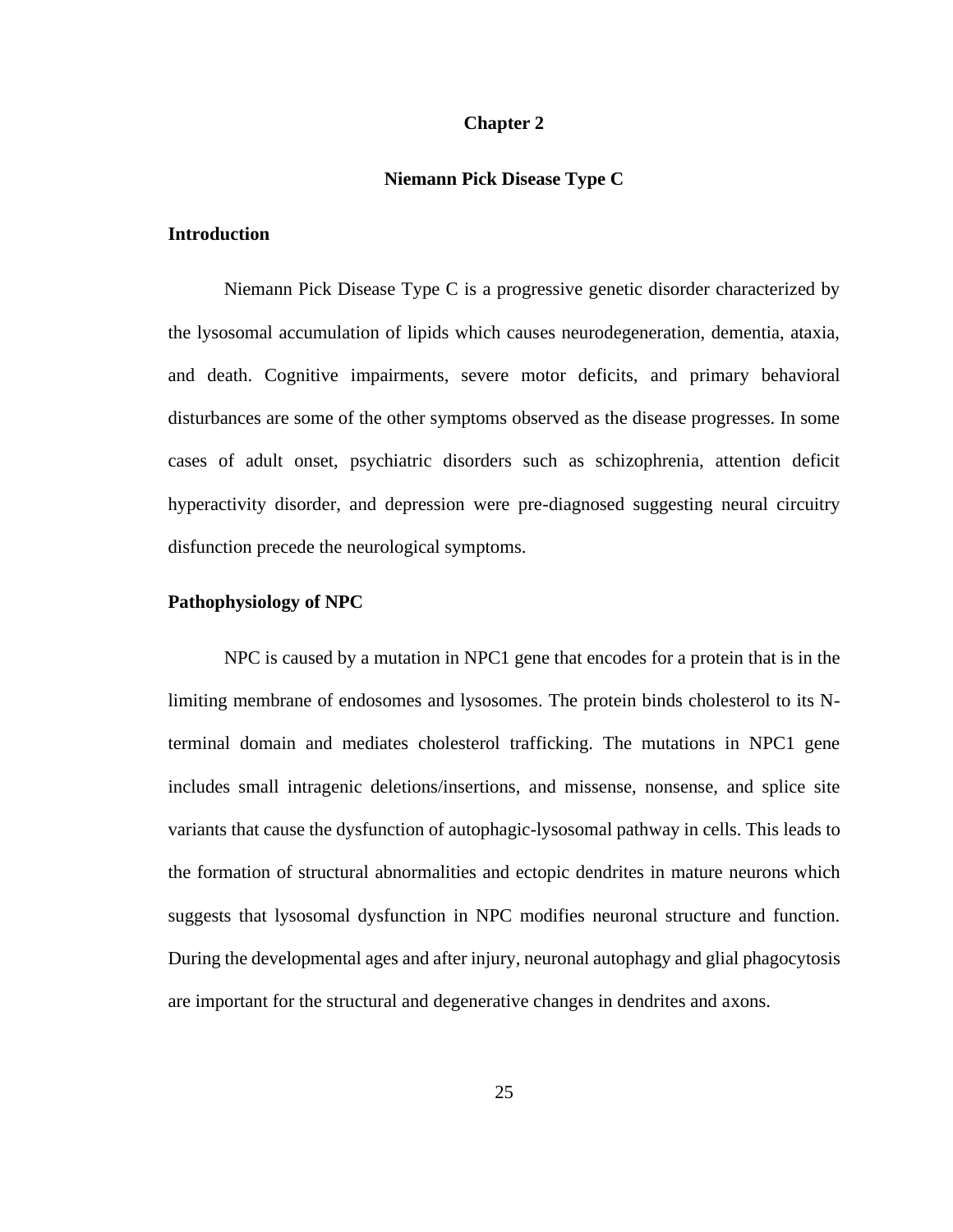In addition, autophagic-lysosomal activity inside the axons and in surrounding phagocytes is important for the degeneration and removal of axon terminals during developmental pruning but in case of NPC and other Lysosomal Storage Diseases (LSDS), lysosomal dysfunction alters the process of synaptic pruning and removal of unwanted synaptic structures during development. Purkinje cells are hypersensitive to the loss of NPC1 protein and degenerate earliest and to a greater severity than other neurons in the brain which contribute to the development of early neurological symptoms such as clumsiness, gait defects, and ataxia. Nevertheless, it is still unclear as to how the NPC1 deficiency effects synaptic development at postnatal stages. Presumably, this susceptibility of Purkinje cells to early neurodegeneration could possibly be because of intrinsic and/or extrinsic pathological events during neurodevelopment caused by NPC1 deficiency. In order to understand the underlying mechanisms involved in the early dysfunction and degeneration of PCs, it Is important to detect the timeline of pathological changes in the cerebellum caused by NPC1 deficiency. In a study with mice with complete NPC1 deletion, microglial cells of neuroinflammatory phenotype were recognized as early as two weeks of age and at 3 weeks genes associated with immune responses in the cerebellum showed a change in their expression. A knockout mouse showed neurological symptoms at as early as 4-5 weeks of age which made it difficult to find out if the neuroinflammation was caused in response to the absence of NPC1 gene function in microglial cells or a result of PCs degeneration or both.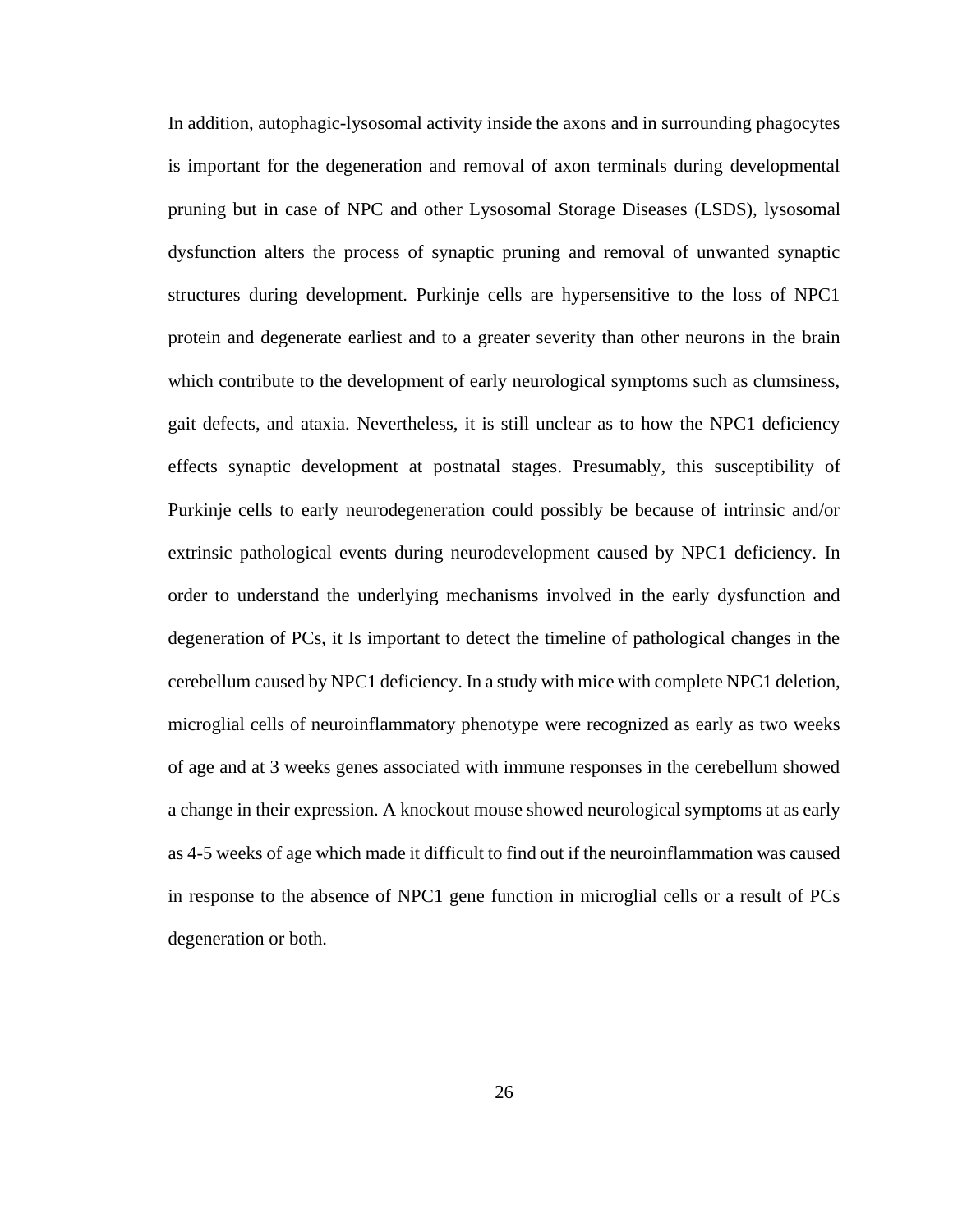## **NPC and Neurological Disorders**

Recent studies presented evidence to the contribution of microglial cells to the developmental synaptic pruning defects in several neurological disorders like epilepsy, schizophrenia, autism spectrum and fragile X syndrome. Interestingly, NPC in humans cause neurological diseases that rapidly develops and progresses during childhood but shows no apparent neurological symptoms during early infantile age. In addition to these neurological diseases, some cases of juvenile and adult-onset NPC in humans were prediagnosed with psychiatric disorders like ADHD and schizophrenia due to cerebellar dysfunction prior to the manifestation of the NPC neurological symptoms. This provides the evidence that neural circuitry instabilities precede the loss of neurons in NPC and the neurological symptoms which may alter psychomotor behaviors.

#### **Current Research at Rowan**

Microglial cells have the highest expression of NPC1 gene in brain which is why it is important to understand how the NPC1 deficiency influences the proinflammatory responses in the microglial cells and the disease progression. The late-onset NPC mouse model at our laboratory showed neuroinflammatory responses in the synaptic region of the cerebellum (molecular layer) of the brain such as microglial reactivity and monocyte infiltration preceding the PCs degeneration. Moreover, PCs were degenerated by active engulfing of calbindin and dendrites of PCs by IBA1 and microglia/macrophages which suggest that preceding neuronal death, synaptic structures of PCs were targeted and removed by phagocytes. Interestingly, by the end of postnatal development and before any sign of PCs loss, the number of microglia at the synaptic region of the cerebellum at the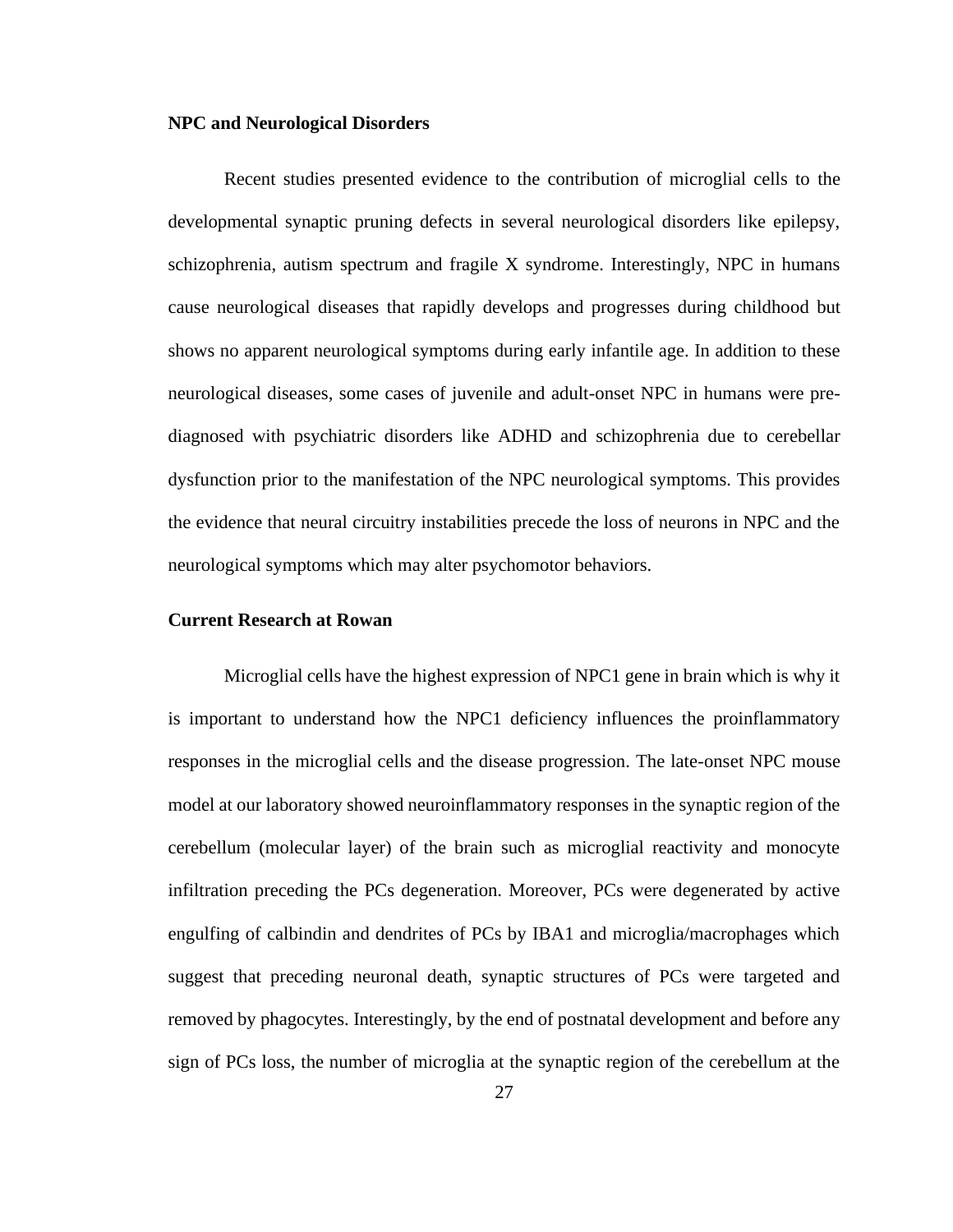molecular layer increased which lead to the conclusion that the abnormal development at the molecular layer of the cerebellar synaptic structures along with microglial reactivity due to NPC1 deficiency synergistically lead to synaptic defects that augment neuroinflammatory responses in the cerebellum which precipitate the onset of PCs degeneration.

Recent studies showed that cerebellar microglia have a gene expression that is different from the microglia in other regions of the brain. Higher immune defense and immunoregulatory genes were observed in healthy microglia obtained from cerebellum than in the ones obtained from cortex or hippocampus. This shows that the microglia in cerebellum are more immune-vigilant and deficiency of NPC1 in microglia is more detrimental in cerebellar microglia than in the microglia from other parts of the brain.

#### **Prepulse Inhibition in NPC**

Previous studies showed a decreased prepulse inhibition in mice with NPC1<sup>nmf164</sup> mutation compared to the wild type mice due to impaired sensorimotor gating.

#### **Aim**

The aim of this proposed research is to identify cellular and molecular pathways involved in causing and progressing NPC in young patients from which effective therapeutic interventions can be designed and tested to prevent or delay the onset of the disease and prolong and improve the quality of life of young NPC patients. The first part of the research plan was aimed at dissecting the effects of Npc1<sup>nmf164</sup> mutation on the microglial phenotype during cerebellar postnatal development. The second aim was to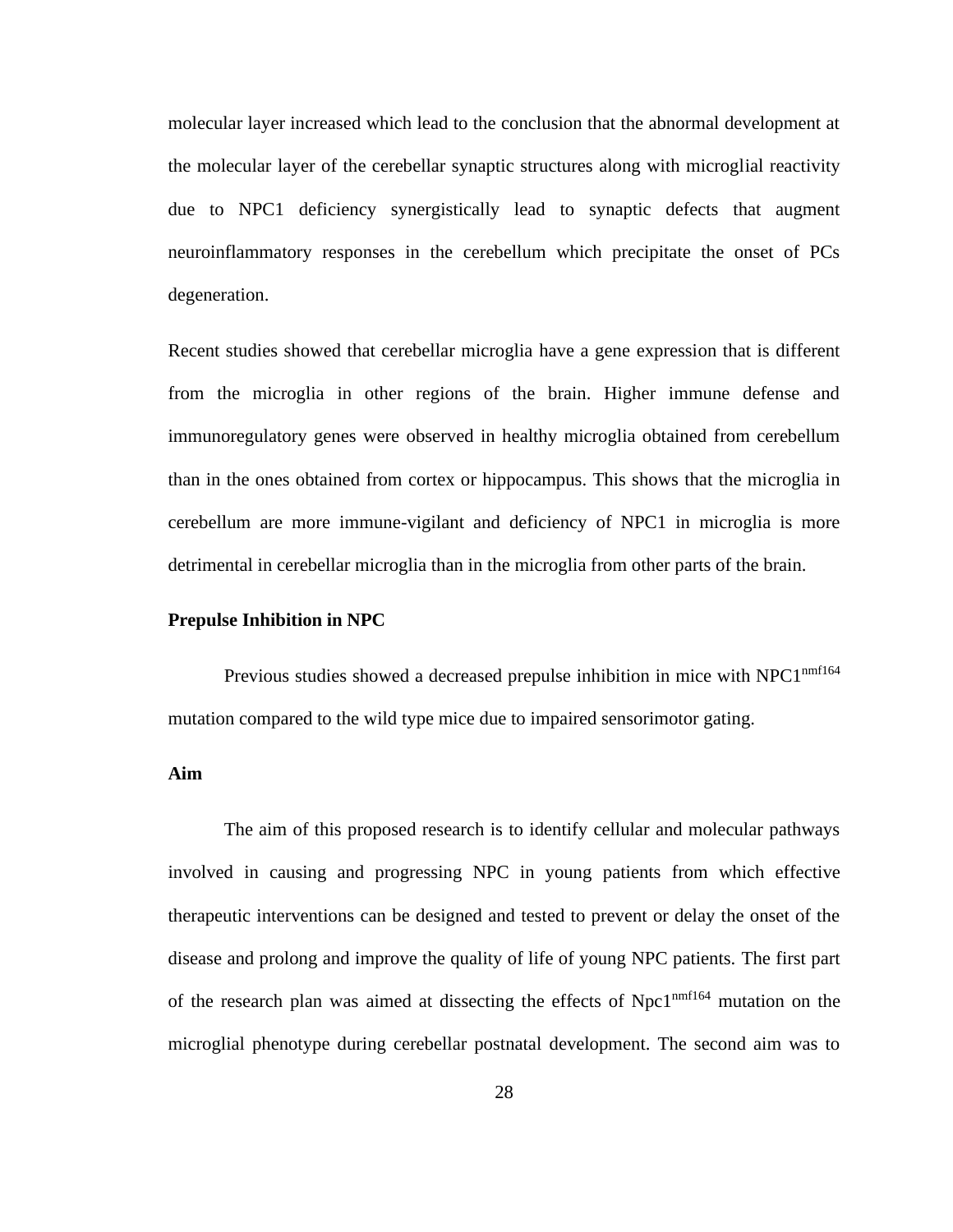determine whether the Npc1<sup>nmf164</sup> mutation affects developmental axon pruning in the cerebellum. Finally, the third aim was to examine whether the mutation causes cerebellar synaptic defects and psychomotor behavioral abnormalities before the degeneration of the PC<sub>s</sub>.

The Npc1<sup>nmf164</sup> mouse model is based on the C57BL/6J mouse strain with a point mutation in NPC1. This mouse model has a single amino acid change from aspartate to glycine in the cysteine-rich luminal loop of the NPC1 protein at position 1005 or bp 3163 and is very similar to usually occurring human mutation. The factors that make  $Npc1<sup>nmfl64</sup>$  mouse model a valuable model for understanding this disease and its progression are the location of this mutation which is like that found in humans, late-onset and slower disease progression. Breeding colonies were established for the knockout mice and tests were conducted on knockout, heterozygous and wild type offspring on 21/22 day. Typically, in humans, for a couple who are both carriers the chances of having an affected child is 25%, a child who is a carrier is 50%, and a child who is unaffected is 25%. In NPC like recessive genetic disorders, the risk is the same for both male and female offspring.

#### **Animals**

Heterozygous NPC1 $n<sup>nnfl64</sup>$  and wild-type C57BL/6J mice, weighing 23-30g at the start of experiment were used. Upon arrival to the laboratory, the mice were given free access to food and water in a room that was maintained at a constant temperature (21-23°C) and humidity (45-50%) on a 12h light-dark cycle. Breeding colonies were thus established, and the litter were genotyped on P18 by tail clipping and weaned on P20/21. Gestation period for mice is typically 21 days so care was taken to wean the older pups before the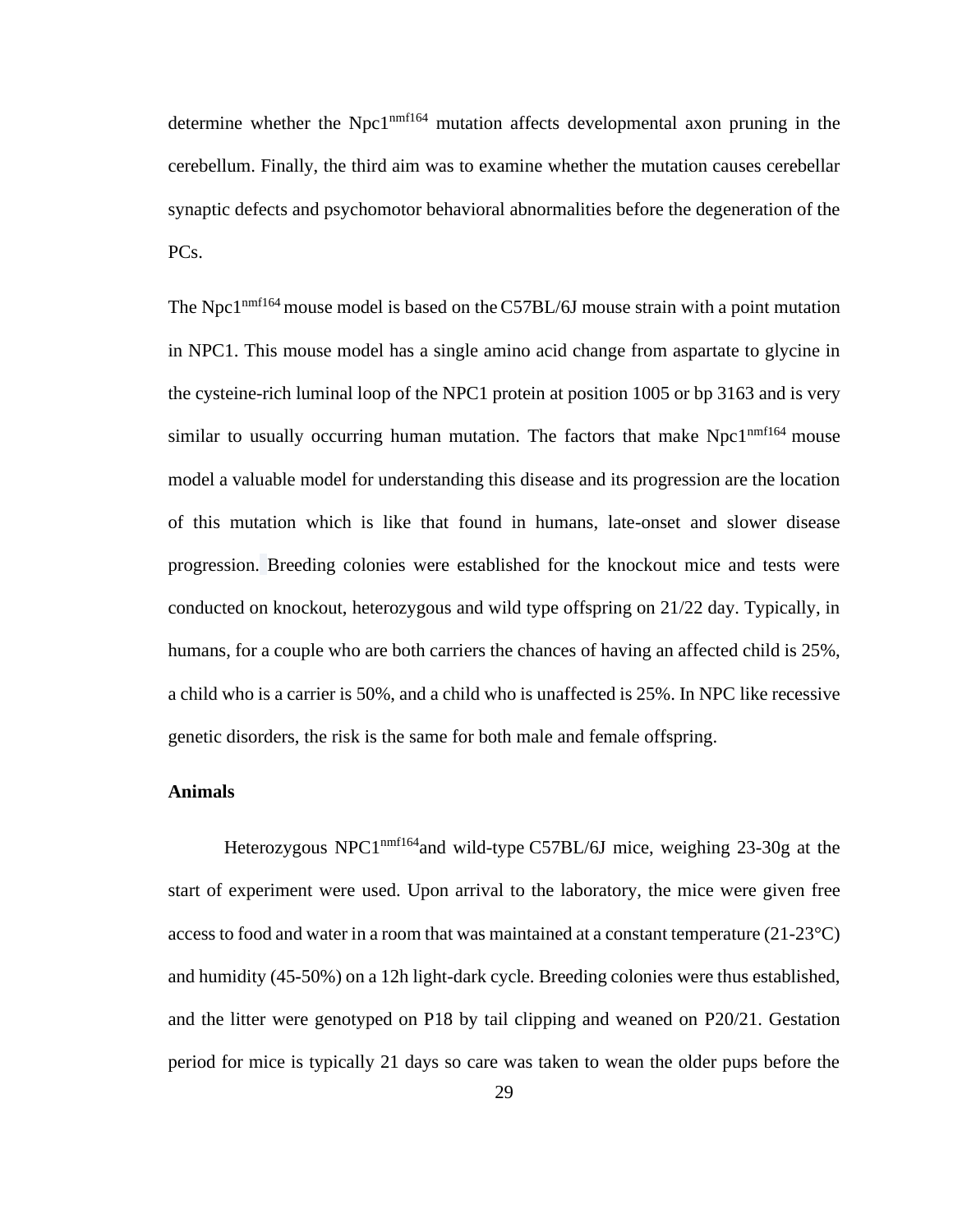arrival of the new litter. Behavioral studies were conducted from P21/22 depending on the day of weaning.

#### **Equipment**

#### *Open-Field Locomotor*

This test was conducted in an apparatus obtained from med associates. It has four chambers with cameras mounted on top of each chamber to monitor the movement of the mice. All the chambers and the cameras were connected to the computer and run by Anymaze software. The field was divided into center region and outside regions, and the time spent in the two regions was recorded.

### *Rotarod*

This equipment has a horizontal rod that can be set to rotate at different speeds. Mice were placed on the rod for 300seconds and the speed and time at which the mice tripped off the rod was recorded.

#### **Procedure**

21/22-day old pups were tested in open field locomotor and rotarod equipment. The pups were placed inside the boxes of locomotor equipment and tested for their locomotor activity for 30 minutes to find out if there was a difference in movement among various genotypes of mutant mice<sup>5</sup>. NPC1<sup>nmf164</sup> mutant mice (knockout) have a delayed acquisition of motor skills during development. All the animals in the colony were tested in rotarod equipment for their motor skills. The animals were placed on a rod that rotates at a speed of 4-40rpm and the time at which they fall onto the sensor plate before reaching the constant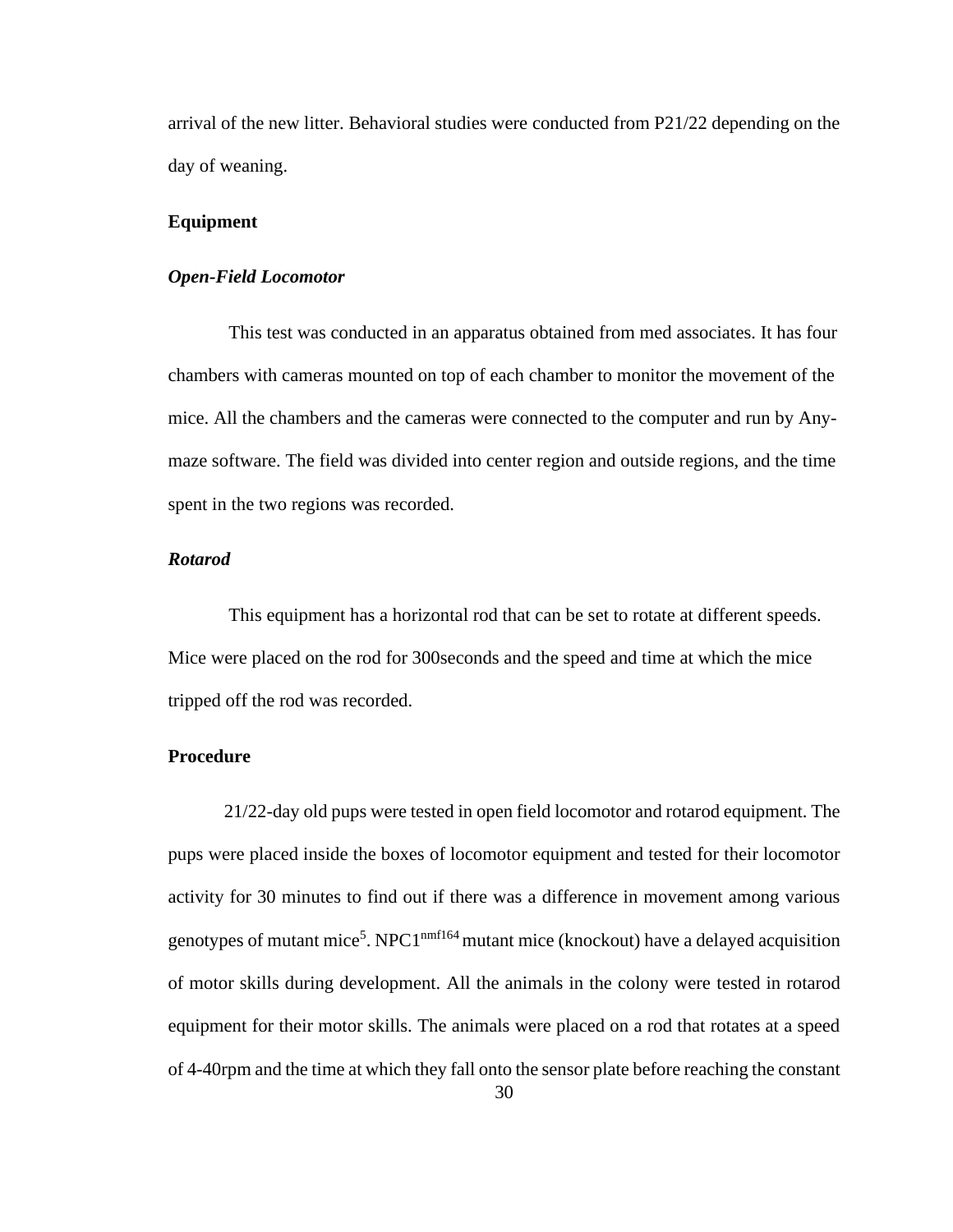speed of 40rpm was noted down. At the end of 4 weeks, the animals were euthanized and perfused.

## **Results**

All the  $+/-$  (het), and  $+/-$  (WT) were tested first on rotarod followed by open-field locomotor for a span of 10 days to observe for any diminished motor activity by time.

## **Figure 8**

*Locomotor Activity of NPC Mice*



*Note.* The Total Distance Travelled in Meters in the Open-Field Locomotor Chambers by 17 +/+, and 22 +/- C57 Mice. +/+ Mice Show Slightly but not Significantly More Locomotor Movement Than +/- Mice.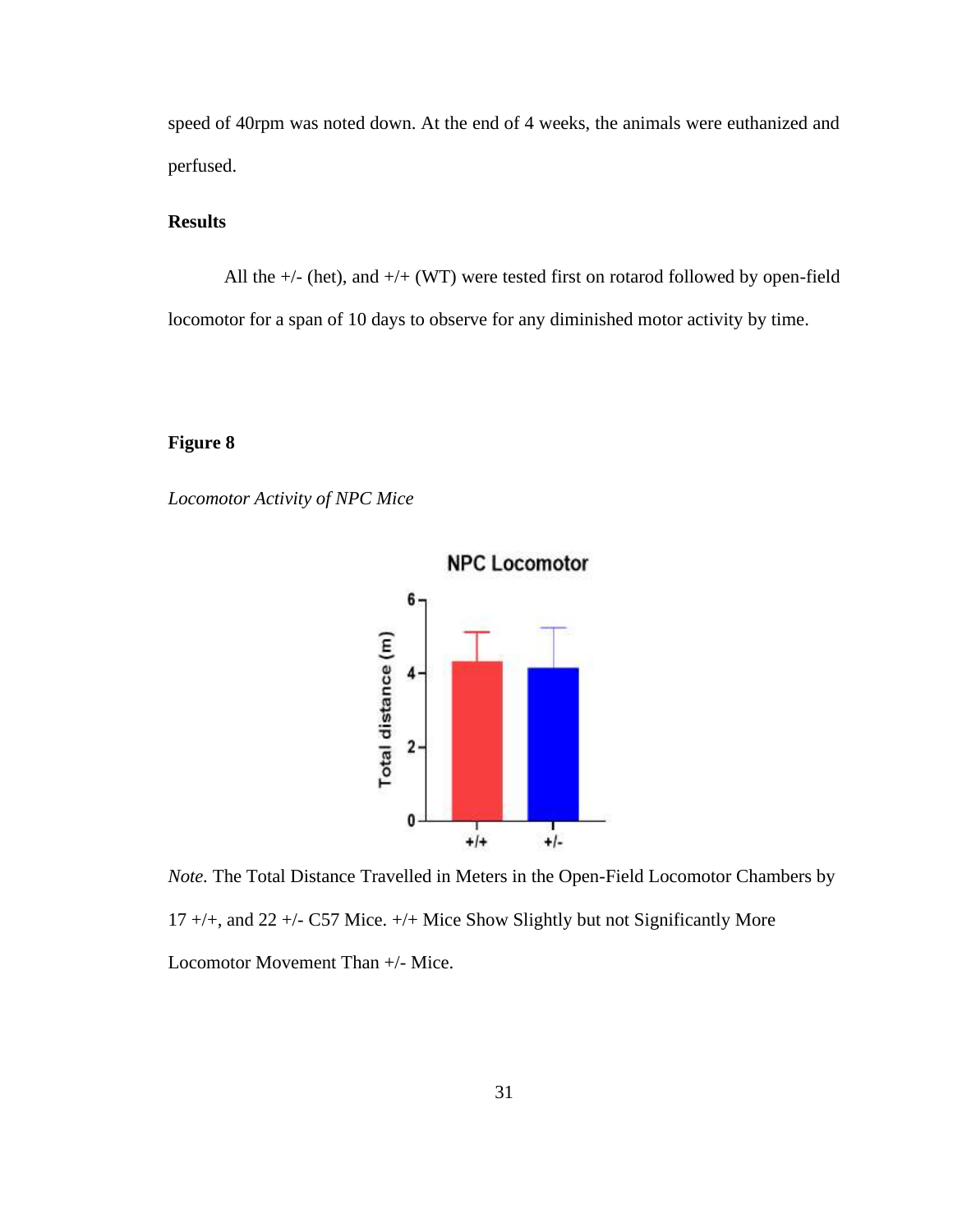## **Figure 9**

*Rotarod Test in NPC Mice*



*Note.* In Rotarod test,  $+/-$  and  $+/+$  show an increase in motor activity day-1 through day-3 indicating no diminished motor activity. +/- shows a slightly better motor activity than +/+.

## **Discussion**

NPC is a progressive genetic disorder that causes neurodegeneration leading to severe motor and behavioral disturbances. It is caused by a mutation in NPC1 gene that codes for a protein that is involved in cholesterol trafficking. NPC1<sup>nmf164</sup> mutant mice (knockout) have a delayed acquisition of motor skills during development. We established breeding colonies to obtain knock-out mice and test them in rotarod, openfield locomotor and PPI. The breeding colonies produced abundant +/+ and +/- pups. No knock-out mice were detected in the colony, hence tests were only conducted in the +/+ and +/- mice which produced no significant differences in their motor activity.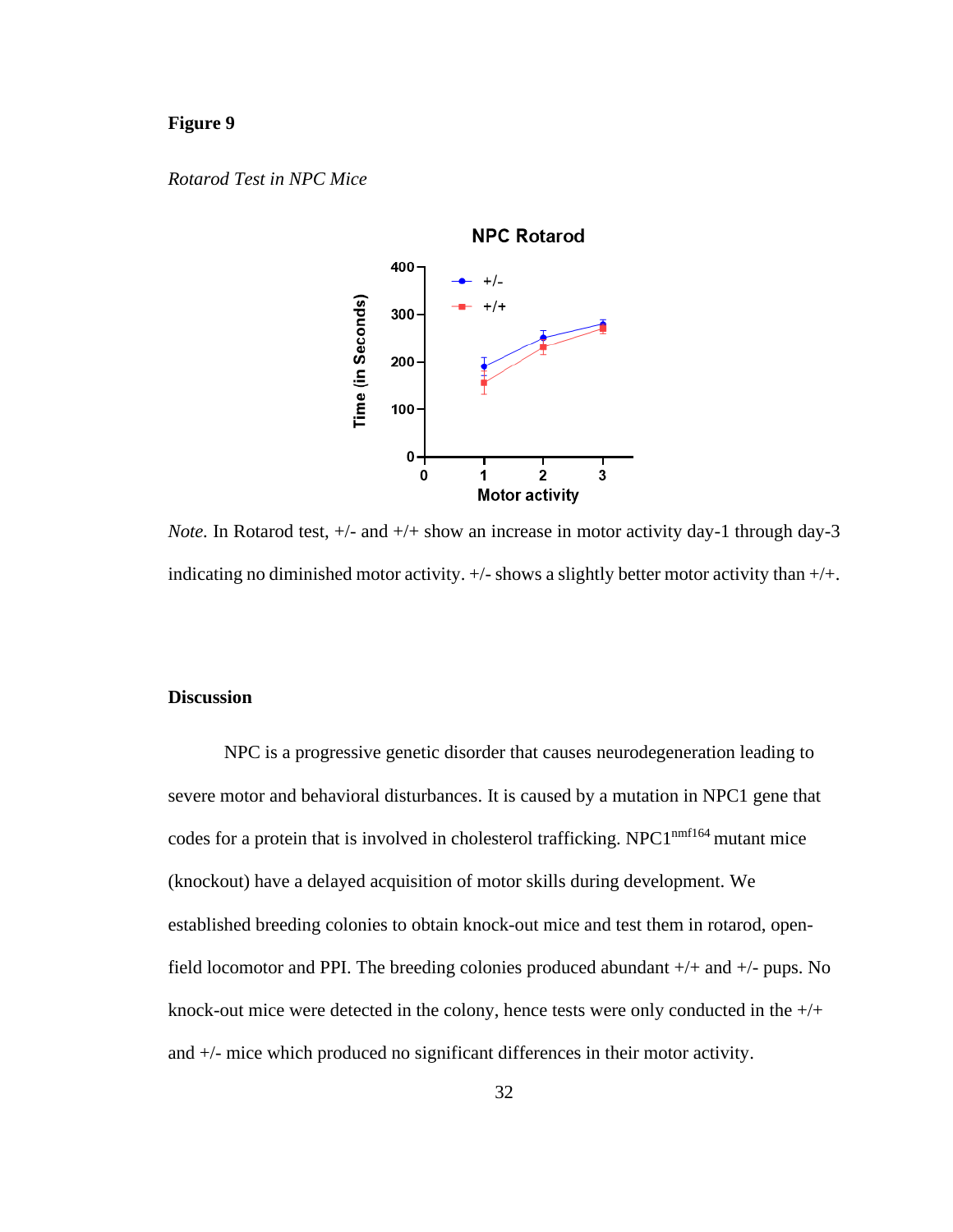The study was called to a halt due to a non-compliance issue that raised due to the weaning of mice pups in the colonies prior to the protocol mentioned weaning date (P21).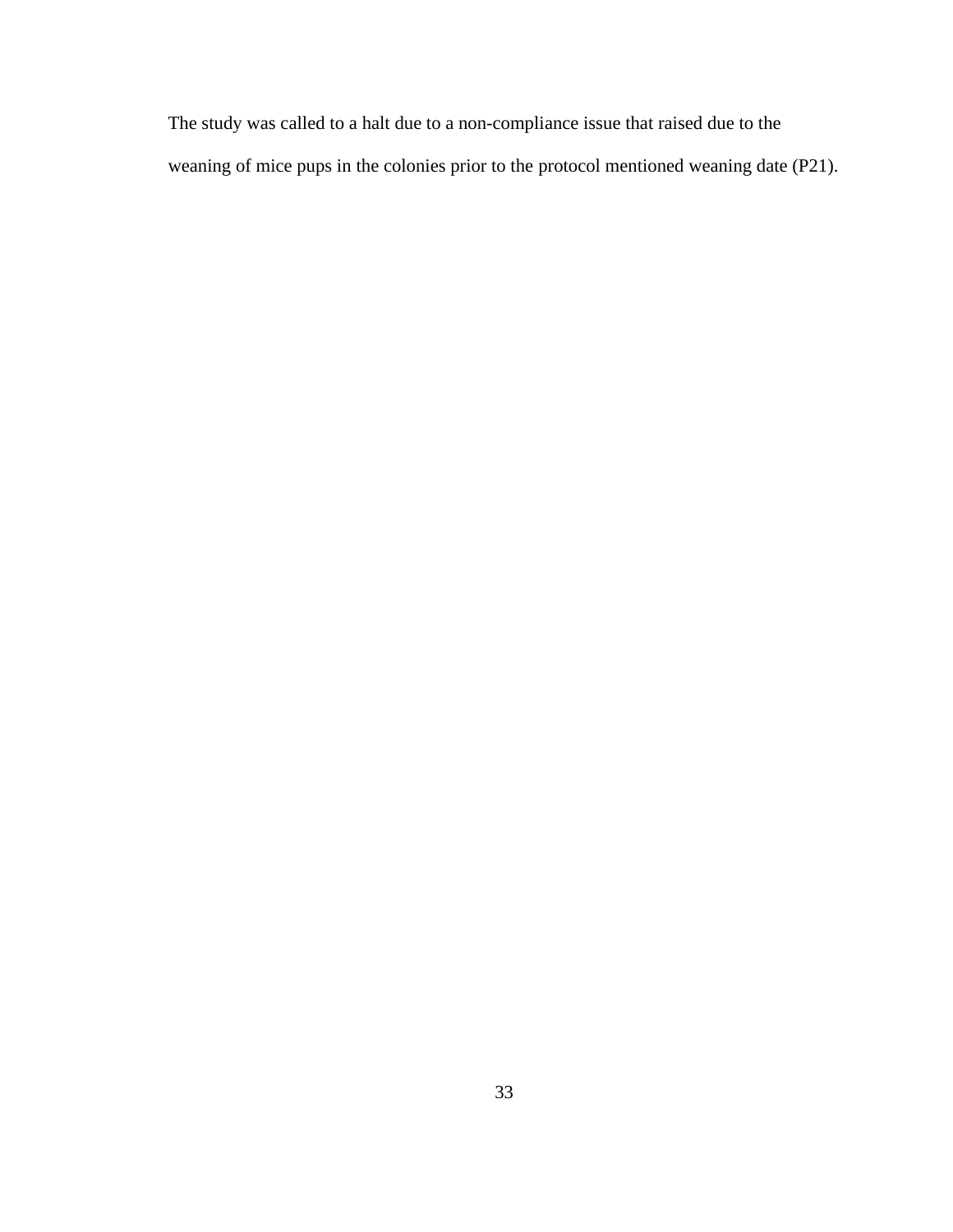#### **Chapter 3**

#### **Synergistic Antihyperalgesic and Antinociceptive Effects of Morphine and MP-III-**

#### **024, a Positive Allosteric Modulator at α2GABA and α3GABAA Receptors**

## **Introduction**

Opioids are drugs that relieve pain. Prescription opioids are used to treat moderate to severe pain, but they are also associated with serious side effects like constipation, euphoria, and respiratory depression. They are often misused for their euphoric effect. Opioids interact with the opioid receptors in the central nervous system and the gastrointestinal tract and cause pain relief and constipation, respectively<sup>33</sup>.

#### **Classification**

#### *Based on Origin*

Opioids are classified into either endogenous or exogenous opioids. Endogenous opioids are the opioids that are produced by the body. There are three endogenous opioids:

- Beta-endorphin
- Enkephalin
- Dynorphin

Exogenous opioids are not produced within the body. They are further classified into 3 types of based on their origin $^{33}$ .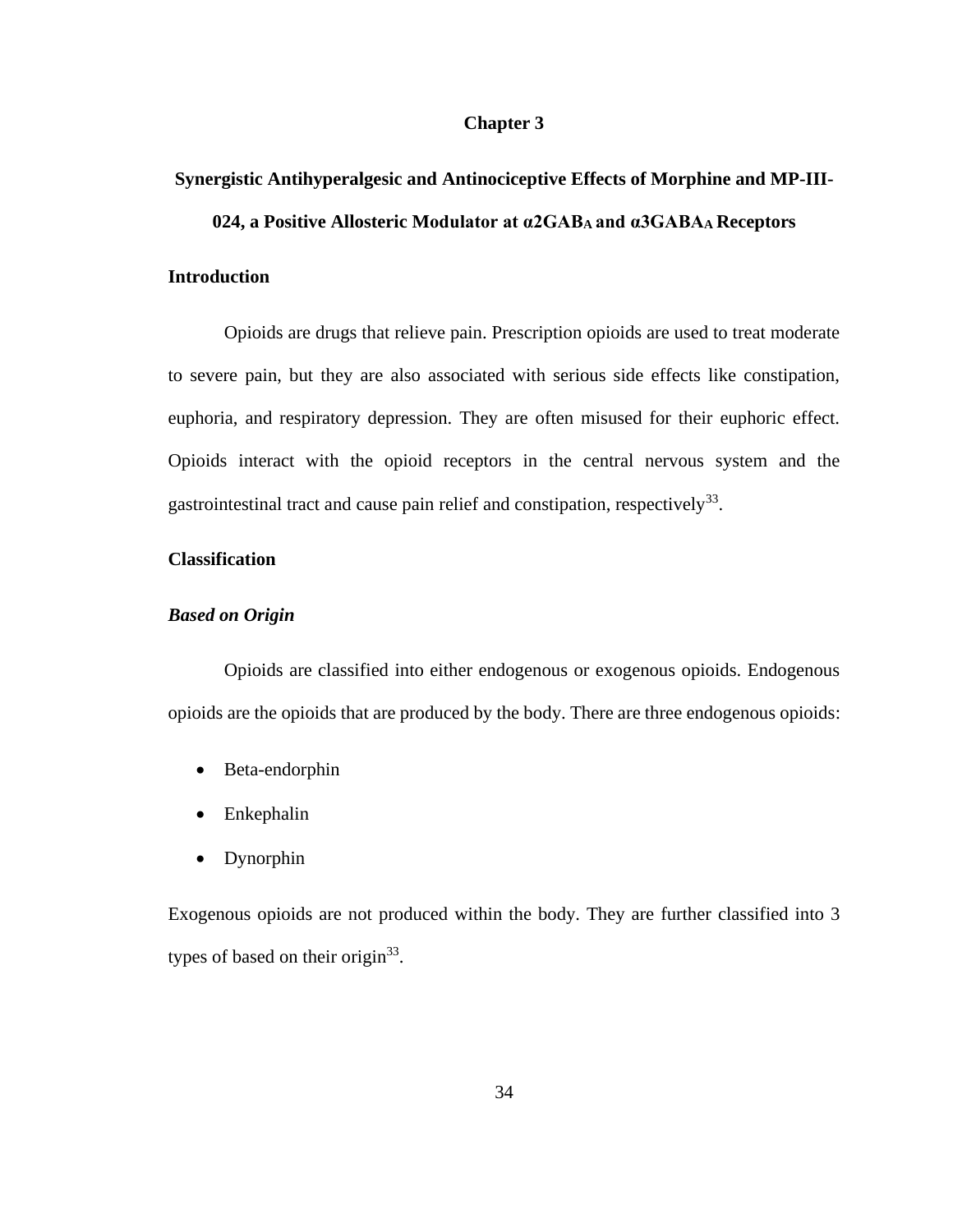## **Table 1**<sup>33</sup>

## *Classification of Opioids Based on their Origin*

| Natural opioids        | Morphine, Codeine, Thebaine, and Papaverine                                 |
|------------------------|-----------------------------------------------------------------------------|
| Synthetic opioids      | Methadone, Fentanyl, Pethidine, Alfentanil, Remifentanil,<br>and Tapentadol |
| Semi-synthetic opioids | Heroin, Buprenorphine, Dihydromorphine, and oxycodone                       |

## *Based on Opioid Receptors*

There are three receptors at which opioids usually show their effects. They are mu (MOP) receptors, delta receptors, and kappa receptors. Opioid receptors are G-proteincoupled receptors. Only after the discovery of these receptors was a series of endogenous opioid ligands discovered in brain extracts. A fourth receptor with opioid-like receptor activity called as the nociception receptor (NOP) was subsequently discovered.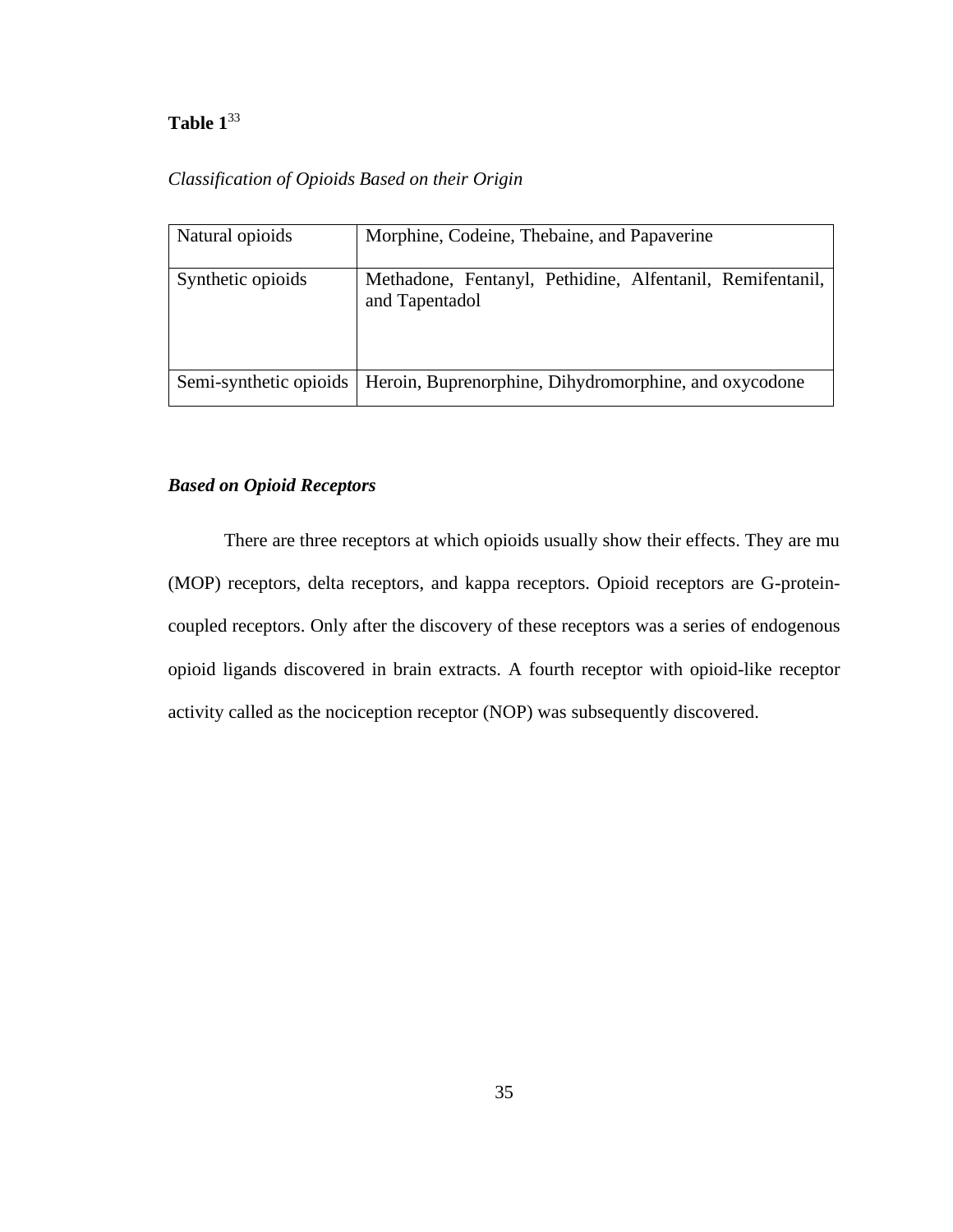# **Table 2**<sup>33</sup>

| <b>MOP</b>  | <b>DOP</b>                  | <b>KOP</b> | <b>NOP</b> |
|-------------|-----------------------------|------------|------------|
| Analgesia   | Analgesia                   | Analgesia  | Analgesia  |
| Euphoria    | Modulation of<br><b>MOP</b> | Dysphoria  | Sedation   |
| Respiratory | Inhibit                     | Diuresis   |            |
| depression  | dopamine                    |            |            |
|             | release                     |            |            |
| Physical    |                             |            |            |
| dependence  |                             |            |            |

## *Clinical Effects of Opioid Receptors*

# **Table 3**<sup>33</sup>

## *Opioid Receptors and their Respective Endogenous Ligands*

| Receptor   | Endogenous ligand           |
|------------|-----------------------------|
| <b>DOP</b> | [Met]-enkephalin            |
|            | [Leu]-enkephalin            |
| <b>KOP</b> | Dynorphin-A                 |
|            | Dynorphin-B                 |
| <b>MOP</b> | <b>B-Endorphin</b>          |
|            | Endomorphin-1               |
|            | Endomorphin-2               |
| <b>NOP</b> | Nociceptin/orphanin (N/OFQ) |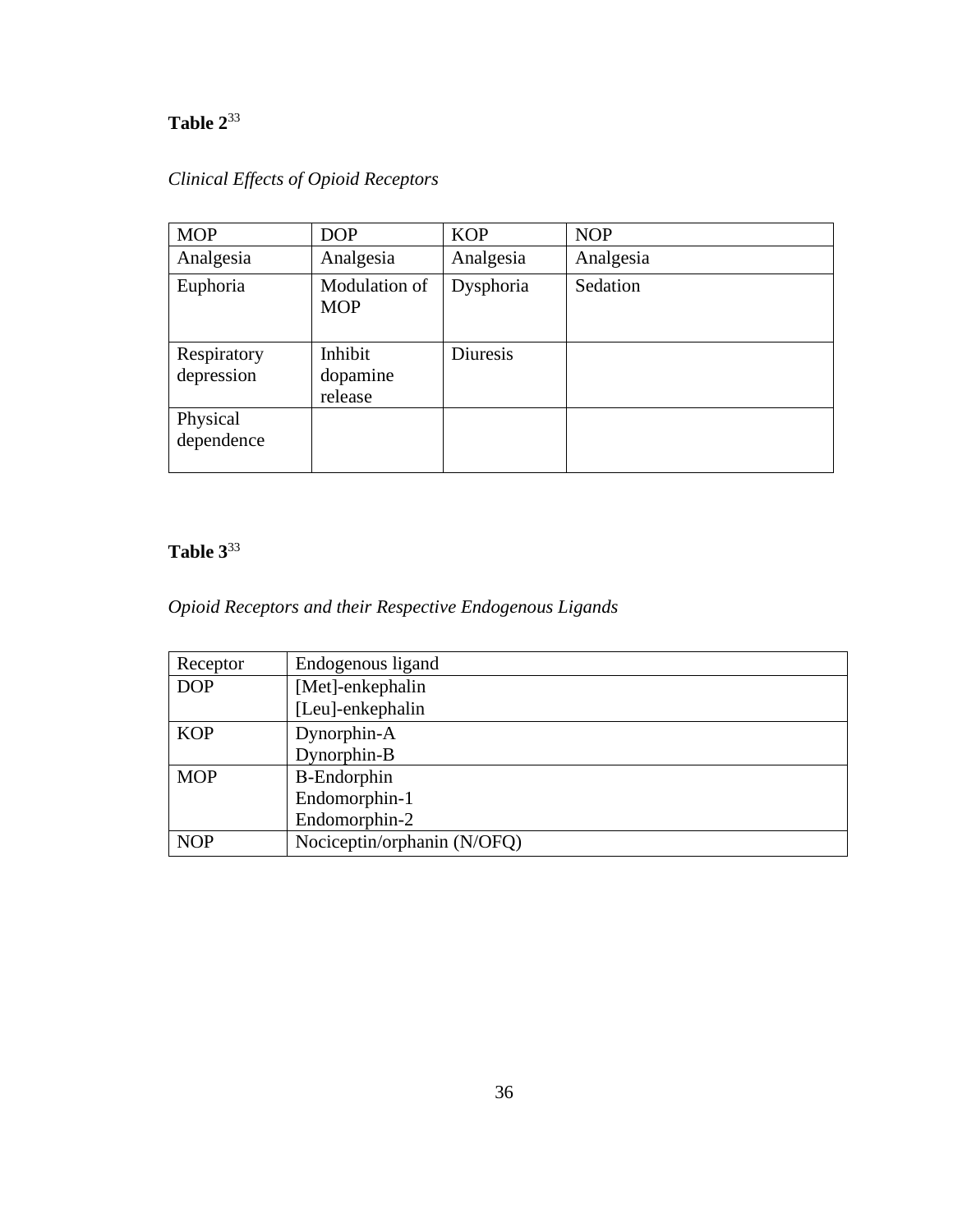## **Table 4<sup>33</sup>**

| Classification of Opioids Based on their Receptor Binding and Affinity |  |  |  |  |  |  |
|------------------------------------------------------------------------|--|--|--|--|--|--|
|------------------------------------------------------------------------|--|--|--|--|--|--|

| Full agonist  | Partial agonist      | Mixed agonist | Antagonist |
|---------------|----------------------|---------------|------------|
| Morphine      | Tramadol             | Nalbuphine    | Naloxone   |
| Hydromorphone | <b>Butorphanol</b>   | Butorphanol   | Naltrexone |
| Oxymorphone   | Pentazocine          | Buprenorphine |            |
| Heroin        | <b>Buprenorphine</b> | Pentazocine   |            |
| Codeine       |                      |               |            |
| Hydrocodone   |                      |               |            |
| Oxycodone     |                      |               |            |
| Meperidine    |                      |               |            |
| Methadone     |                      |               |            |
| Fentanyl      |                      |               |            |
|               |                      |               |            |

## **Mechanism of Action**

Opioid receptors are coupled to inhibitory G-protein coupled receptors  $G_{\alpha i}$  or  $G_{\alpha o}$ . Opioids cause two types of inhibitions; Presynaptic or Postsynaptic.

Presynaptic inhibition: G protein is made of 3 subunits,  $\alpha$ ,  $\beta$ , and  $\gamma$  subunits. When an opioid bind to the receptor, a number of structural and molecular changes occur at the G protein and the α subunit dissociates from βγ subunit. βγ subunit interacts with the voltage gated calcium channels on the presynaptic neuron that help in releasing the neurotransmitter and prevents them from opening. This inhibits the action potential from propagating from presynaptic neuron to postsynaptic neuron.

Postsynaptic inhibition: When opioids bind to the opioid receptors on the postsynaptic neuron the α subunit dissociates from  $βγ$  subunit.  $βγ$  subunit interacts with the G protein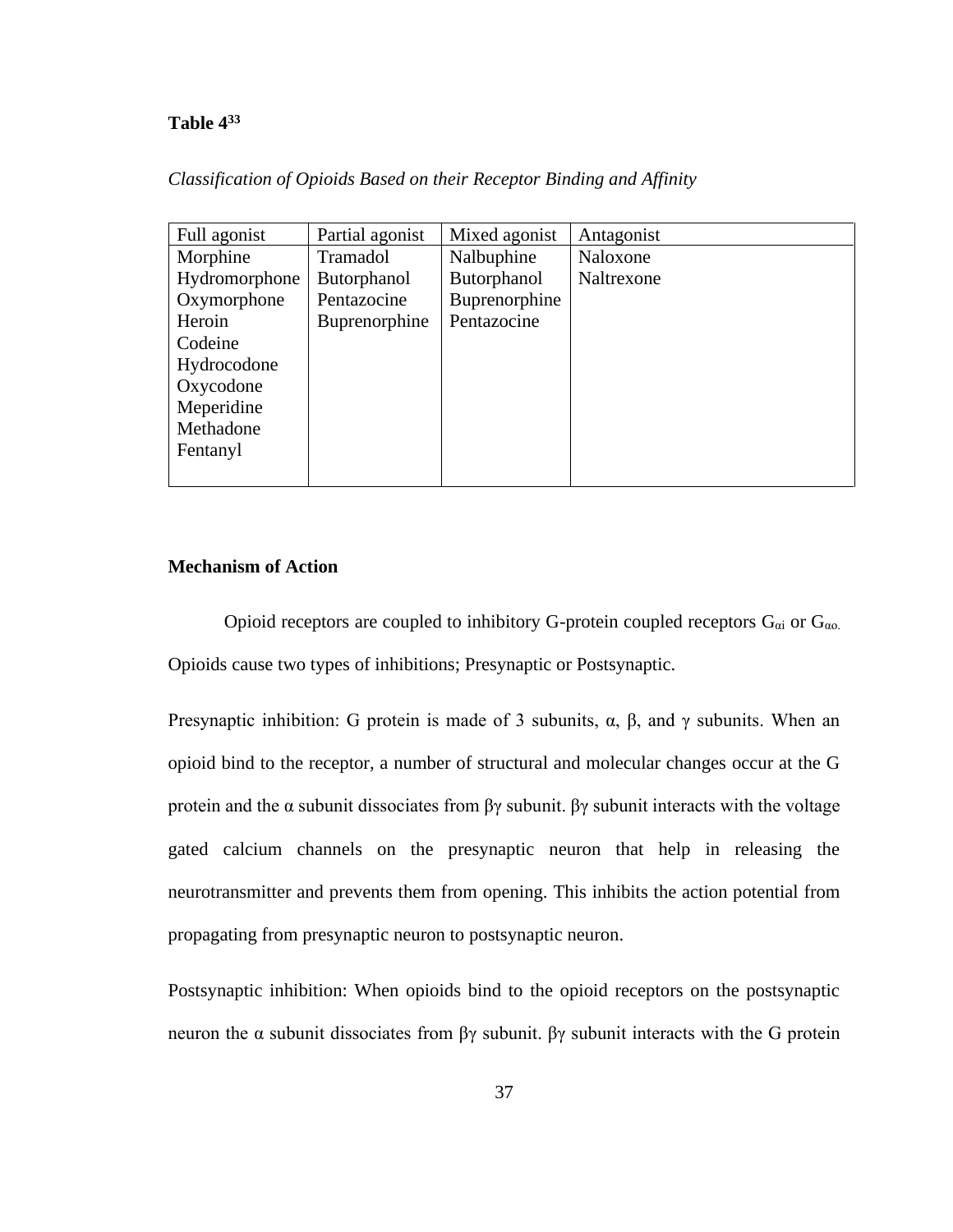coupled potassium channels, opens them and the potassium moves out of the cell. When a neurotransmitter binds to the receptors on postsynaptic neuron and opens  $Na<sup>+</sup>$  channels (depolarization), the positive charge that is brought about by the  $Na<sup>+</sup>$  ions is negated by the K<sup>+</sup> ions moving out thus causing hyperpolarization and inhibiting the action potential from further propagation.

 $G_{\alpha i}$  role: The  $\alpha$  subunit of the G protein is involved in inhibiting the cAMP production. Adenylyl cyclase is an enzyme, present in the plasma membrane, converts ATP to cAMP which activates cAMP dependent protein kinases. Protein kinases are made of regulatory subunit and catalytic subunit. cAMP binds to the regulatory subunit and gets dissociated from the catalytic subunit. The catalytic subunit then phosphorylates the neuronal proteins and channels which either activates or inhibits them. This in turn starts some signaling pathways and stops some.  $G_{\alpha i/\alpha}$  interacts with the adenylyl cyclase and inhibits it converting ATP to cAMP.

β-Arrestin signaling: β-Arrestin proteins play a significant role in signal transduction at G protein-coupled receptors. β-Arrestins regulate especially Mu opioid receptor signaling by receptor desensitization. Desensitization occurs by phosphorylating the GPCRs by serine/threonine kinases called G protein coupled receptor kinases. The phosphorylated GPCRs recruit β-Arrestin which blocks G-protein mediated signaling either by desensitizing the receptors or internalizing the receptors<sup>34</sup>. Regulation of GPCRs by  $\beta$ -Arrestin is multifaceted and the other way in which they regulate is by activating the mitogen-activated protein kinase (MAPK) downstream signaling cascade which inhibit G protein signaling at these receptors for long periods<sup>35</sup>.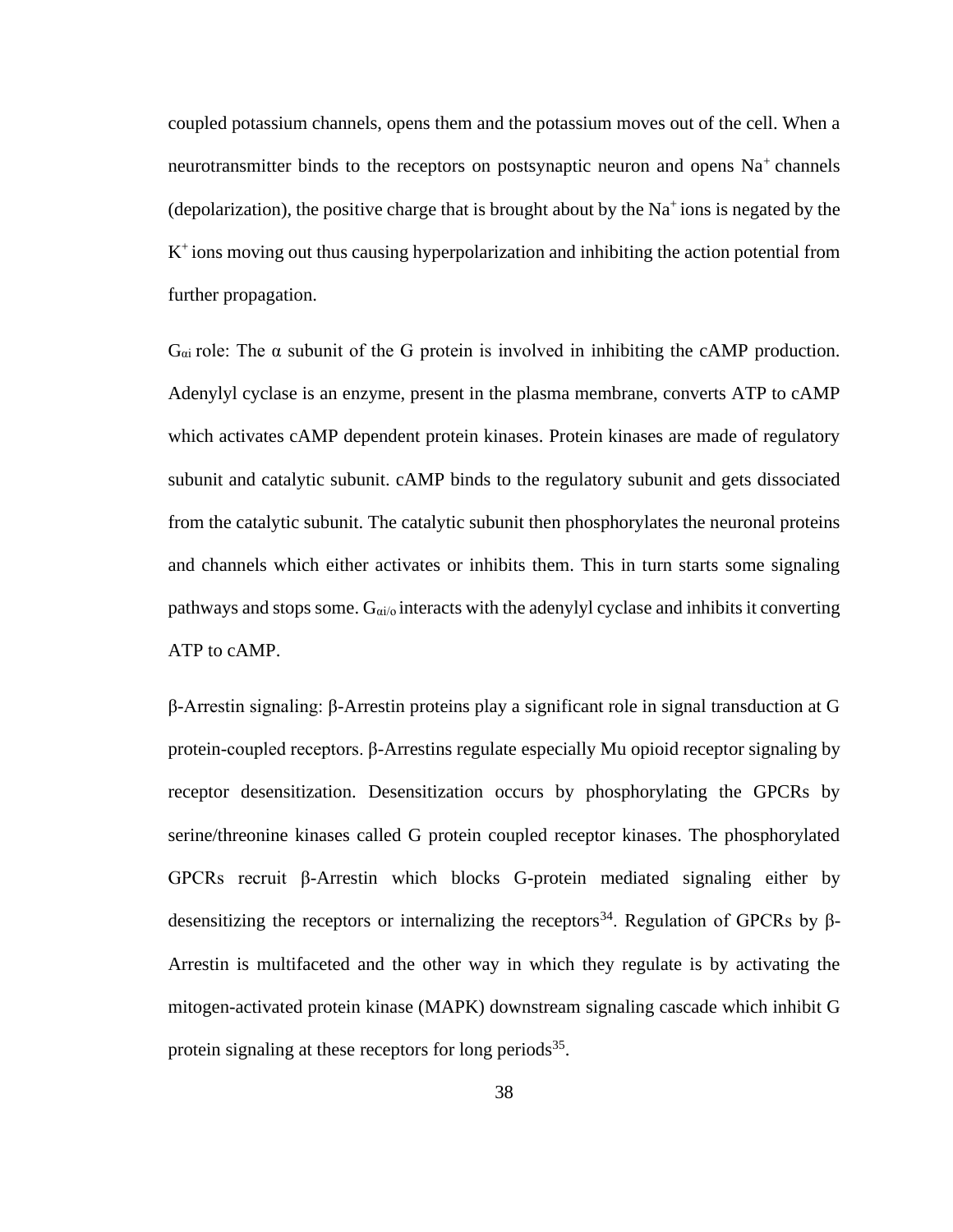#### **Analgesic Mechanism of Action**

There are two pain pathways, ascending and descending. Ascending pathway sends pain signals to the brain while descending pathway blocks the ascending pathway.

Ascending pathway: the pain stimulus gets propagated from the site of pain through the primary sensory neuron which meets secondary sensory neuron in the spinal cord. The secondary sensory neuron passes through the brain stem into the thalamus which processes the sensory information and synapses with tertiary neurons that activate brain cortex that is involved in giving meaning to the pain.

Descending pathway: The neurons in the descending pathway are normally inhibited by the GABA neurotransmitter that are released from the inhibitory interneurons in the brain stem. In response to pain certain neurons release endogenous opioids that bind to the inhibitory interneurons in the descending pathway and prevents GABA neurotransmitter release. Without GABA, the neurons in the descending pathway are no longer inhibited and the endogenous opioid releasing interneurons in the spinal cord get activated and inhibit the pain signal propagation between primary and secondary neurons of the ascending pathway.

Exogenous opioids act the same way endogenous ligands do in activating the descending and inactivating ascending pathway.

Opioid receptors are also present in the ventral tegmental area, and respiratory center which upon binding with opioids causes addiction and respiratory depression, the two main side effects associated with long-term opioid use.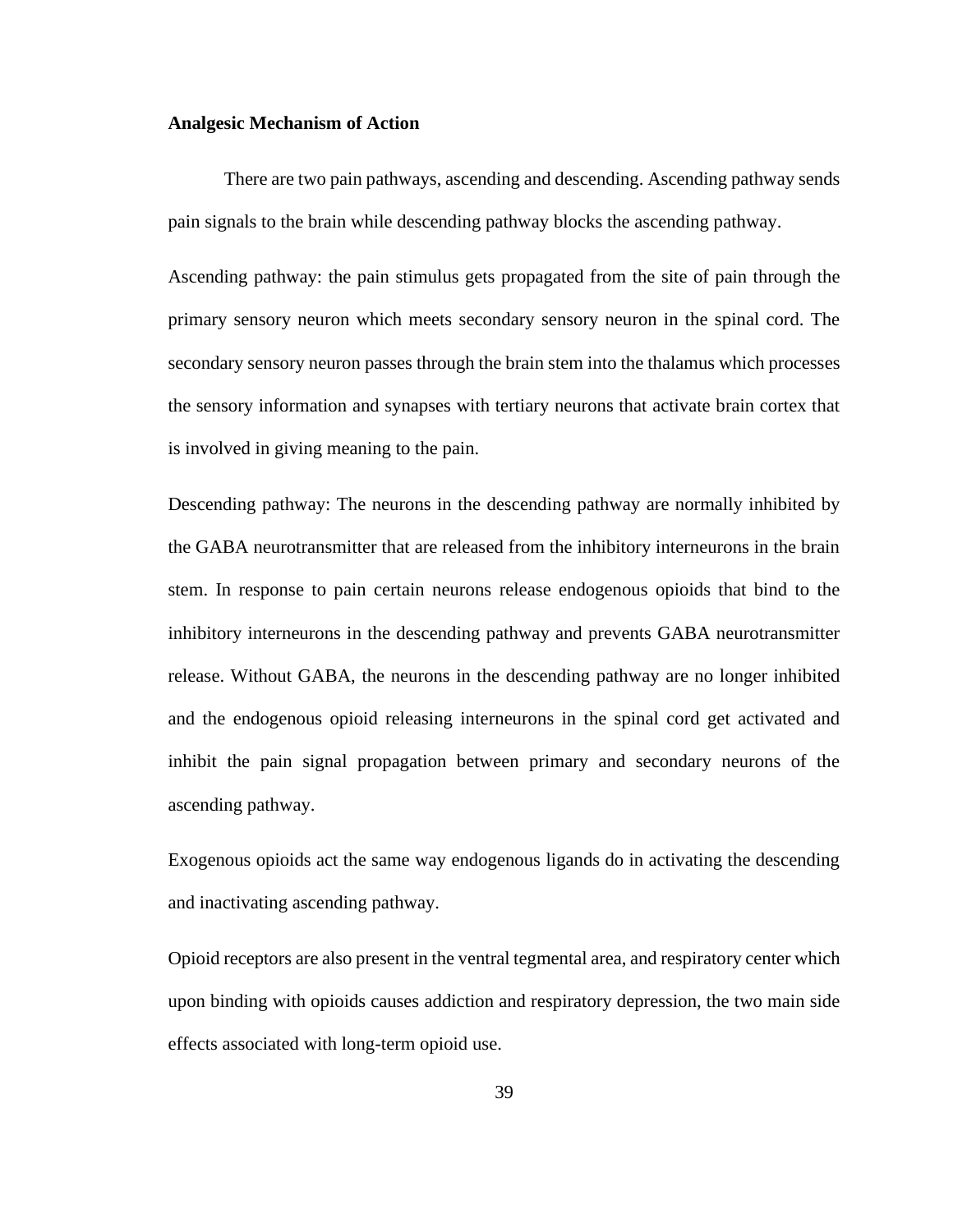#### **Addiction Mechanism**

Mesolimbic pathway, also called the reward pathway connects ventral tegmental area of the midbrain to the ventral striatum of the basal ganglia of the forebrain. Nucleus accumbens and olfactory tubercle make up the ventral striatum. Nucleus accumbens plays a pivotal role in the reward pathway. Dopaminergic neurons that extend from the ventral tegmental area to the nucleus accumbens are regulated by GABAergic interneurons that have opioid receptors. When opioids bind to the opioid receptors on the GABAergic interneurons, GABA inhibition of dopamine release is stopped as a result of which excessive dopamine is released which activates reward pathway inducing pleasure. After repeated use of opioids, a direct association is developed between opioid and pleasure which is called as drug liking.

#### **Tolerance Mechanism**

It is a condition when body requires more drug to produce same effects after repeated use of the drug. Repeated Opioid use deplete the cAMP reserves in the body. To achieve homeostasis and compensate for the anticipated loss of cAMP, neurons preemptively produce more cAMP which makes the neurons hyperactive. Opioid intake followed by this increase, decreases the cAMP as expected but to a level that is within the normal range. For the opioids to produce effects similar to those in the early stages, the dose needs to be increased. Other factors that contribute drug tolerance are receptor phosphorylation that changes the receptor shape, receptor internalization, decrease in number of receptors available for ligand binding, and receptor-effector uncoupling which stops the downstream signaling pathways.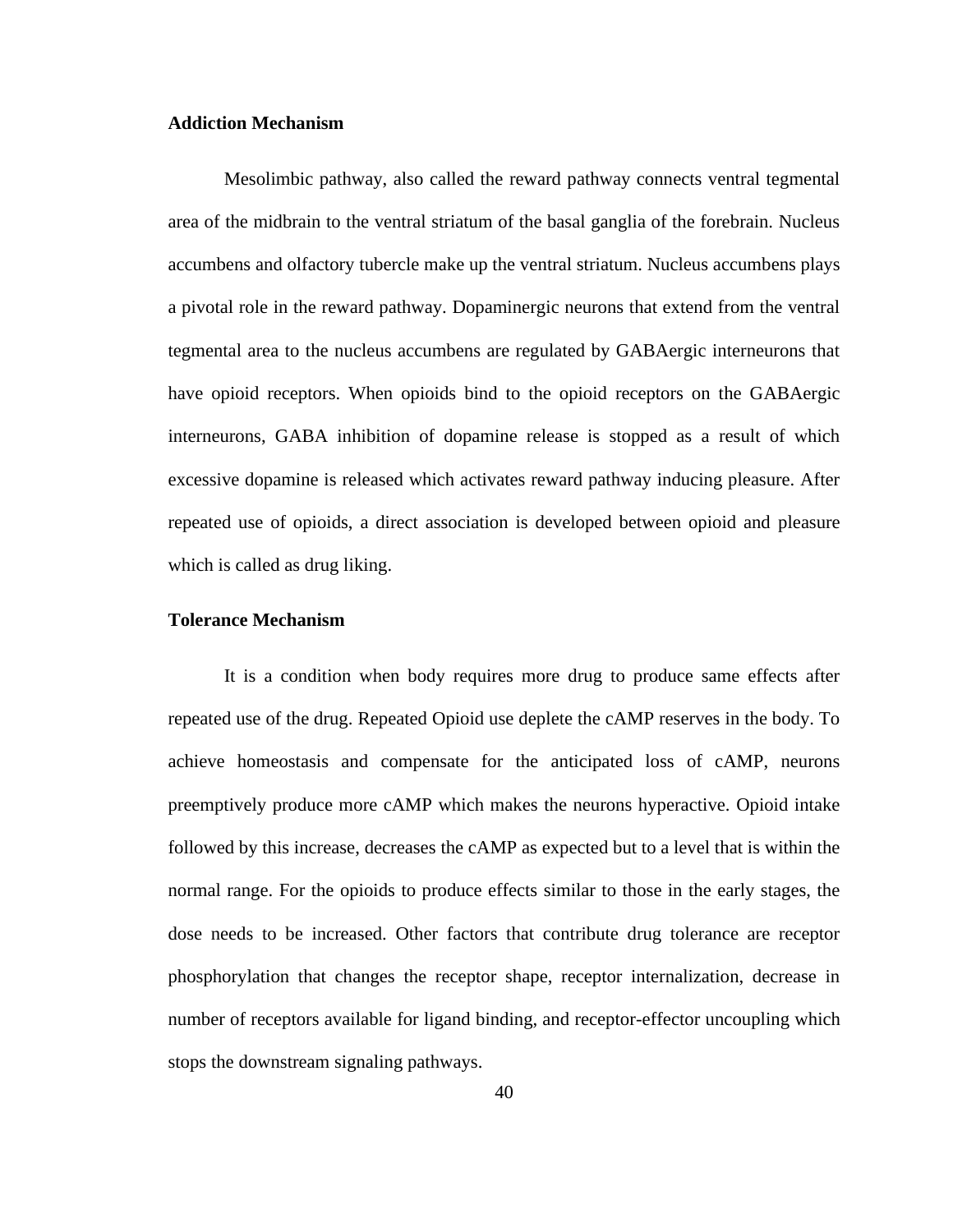#### **Withdrawal Mechanism**

Withdrawal symptoms are due to the increased cAMP levels in the body that overfires the neurons. cAMP levels are spiked in order to compensate for the loss of it upon opioid intake. In case of no drug present in the body, the cAMP that is produced by the body preemptively (to achieve homeostasis like discussed previously) overfires the neurons causing withdrawal symptoms. Ventral tegmental area, locus coeruleus, and intestines are the most affected areas of the body.

Locus coeruleus is the site for norepinephrine synthesis in the brain. Locus coeruleus is responsible for alertness or wakefulness in humans or causing psychological stress. It also activates the sympathetic nervous system or fight or flight response of the body. Activated sympathetic nervous system produces sweating, pupil dilation, increased heart and breathing rates. Opioid use produces the opposite effects, while withdrawal symptoms exaggerate the normal functions of locus coeruleus. When opioids bind to the opioid receptors in locus coeruleus, common side effects of opioid use like drowsiness, sedation, dry skin, pinpoint pupil, and decreased heart and breathing rate are observed. During withdrawal, the over firing neurons cause jitteriness and insomnia, anxiety, excessive sweating, wide dilated pupils, and rapid heart and breathing rate.

Opioid receptors on the neurons that innervate and control gut movement, when bound by opioids cause constipation, a common side effect observed with opioid use. During withdrawal, gut movement becomes rapid and expels feces even before enough water is absorbed resulting in diarrhea.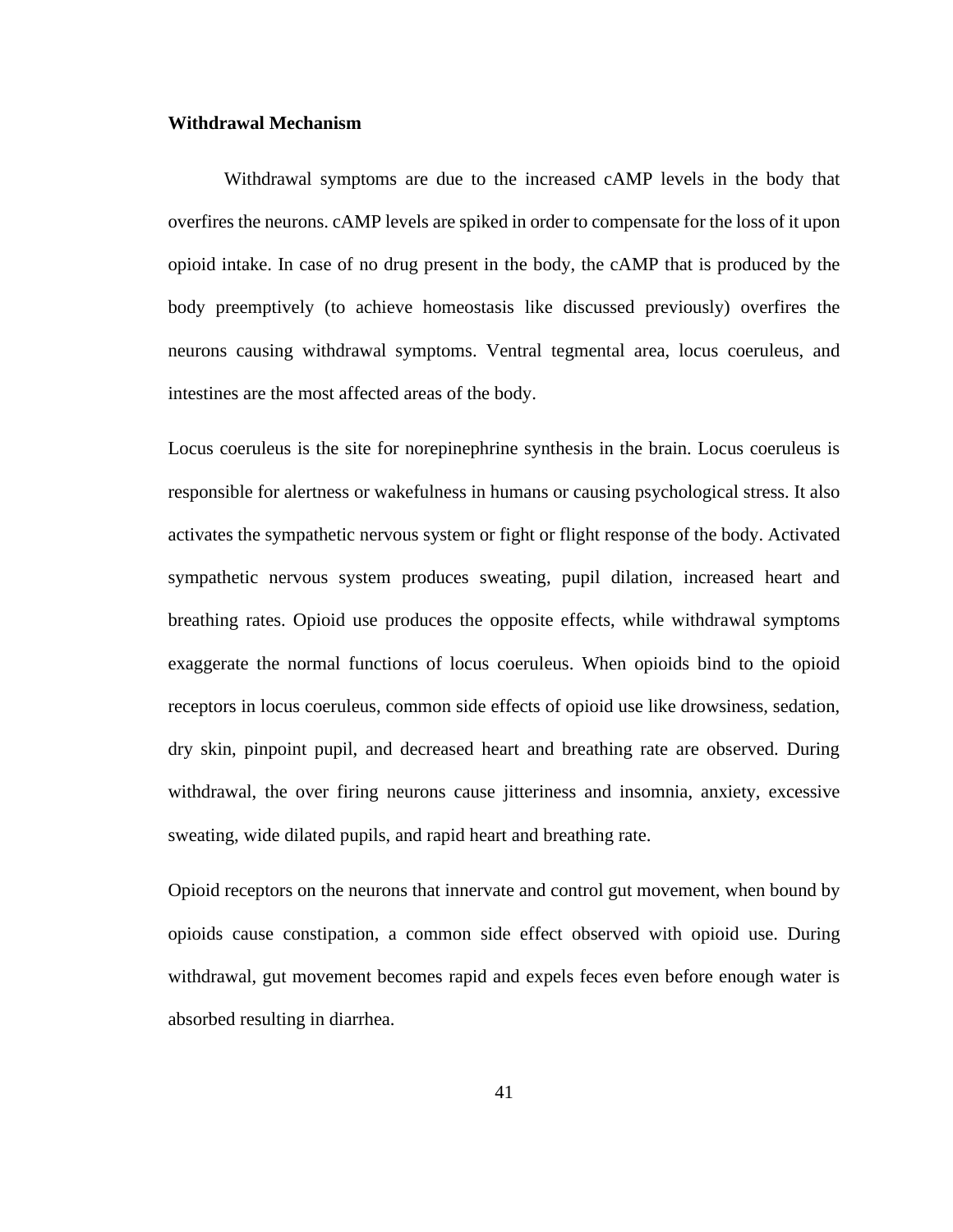In the ventral tegmental area, the GABAergic interneurons that keep the dopaminergic neurons in check become tolerant to opioids and regain their ability to inhibit dopaminergic reward pathway even in the presence of opioids which causes the feeling of discomfort. To avoid these consequences, patients continue to use opioids and fall into the category of opioid use disorder.

## **Overdose Mechanism**

Breathing is controlled by Pre-Botzinger complex in the brain stem. This complex sends signals rhythmically to diaphragm and other respiratory muscles that enables breathing. When breathing is stopped by the person for whatever reasons, the feedback loop that has chemoreceptors detect increased carbon dioxide levels and decreased oxygen levels in the blood and activates Pre-Botzinger complex that forces breathing. These chemoreceptors and Pre-Botzinger neurons have opioid receptors and at high opioid doses, they get shut down and the complex no longer forces the person to breath and is followed by death.

Naloxone is an opioid receptor antagonist that binds and prevents morphine from binding to the receptors thus preventing respiratory depression.

#### **Uses of Opioids**

#### *Analgesia*

Opioids are generally prescribed in the management of severe acute or chronic pain. More than 100 million people in the United States suffer from acute and chronic pain and around 6-8 million undergo long-term opioid treatment<sup>36</sup>. Opioid analgesics work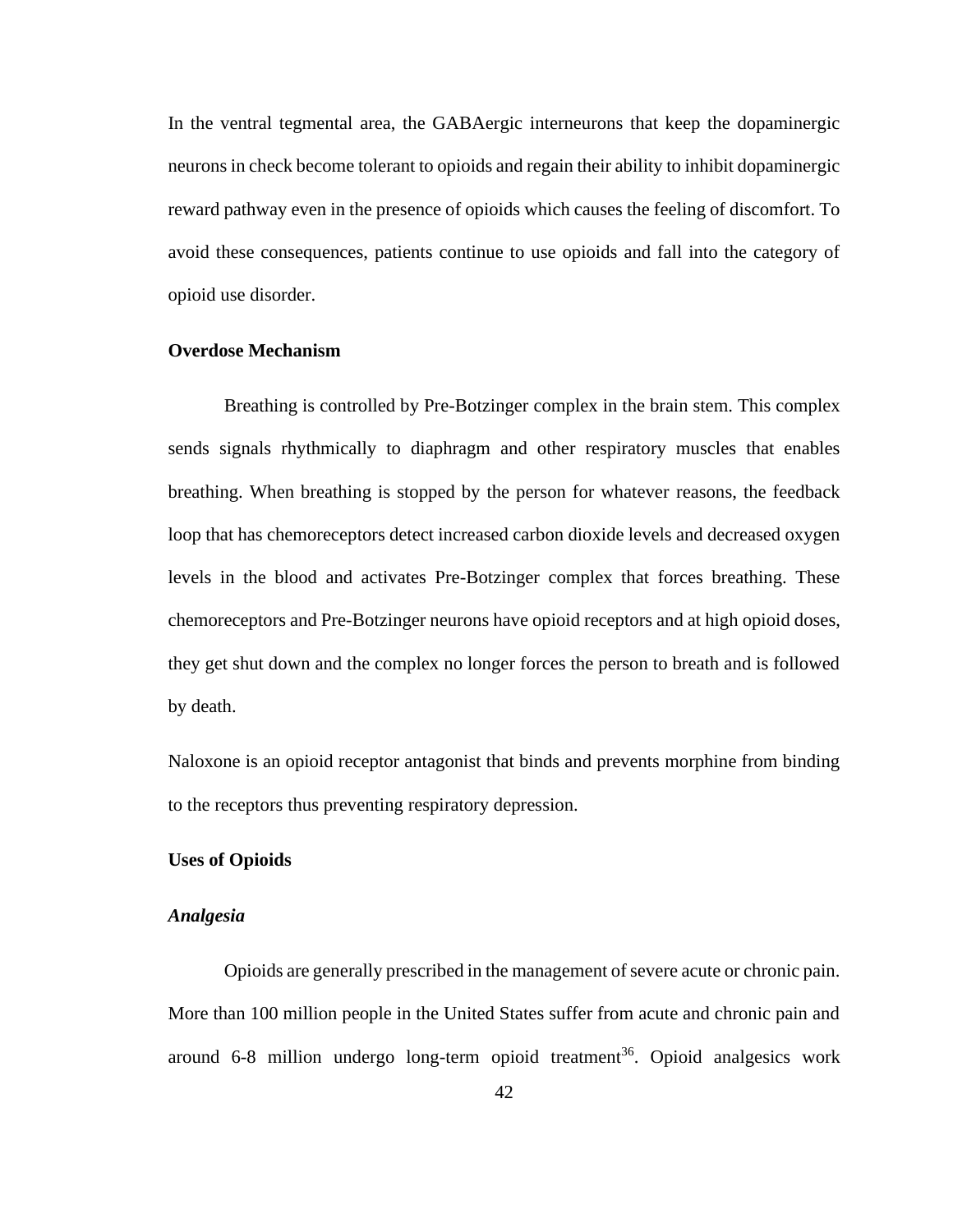effectively against both cancer and non-cancer pain. Intravenous opioid analgesics are used to heal neuropathic pain like central pain, postherpetic neuralgia, and neuropathic pain while oral opioid analgesics are effective against neuropathic, musculoskeletal, and other non-cancer pain<sup>37</sup>. Morphine alone can manage severe cancer pain in almost 85% of the patients. Combination therapy in the treatment of pain seems promising.

## *Edema*

Morphine is a vasodilator and can be used in the treatment of pulmonary edema<sup>38</sup>. Cardiogenic pulmonary edema is a condition in which the left ventricle cannot pump blood efficiently out of the heart and builds up pressure. Morphine helps by acting as a vasodilator and reducing hydrostatic pressure by lowering preload and afterload.

#### *Diarrhea*

Loperamide is an opioid agonist that acts like morphine and decreases the tone of the longitudinal and circular smooth muscles thereby decreasing the peristaltic movement. This increases the duration the material stays in the intestine and the water absorption from the feces<sup>39</sup>. Opioids can also be used in the treatment of Irritable Bowel syndrome with Diarrhea (IBS-D). Although there is no effective method available to treat IBS-D, opioids can help in alleviating the symptoms. Eluxadoline is a Schedule IV drug approved by FDA to manage IBS-D associated symptoms. The drug has a mixed pharmacology. It is an agonist at MOR, and KOR, and antagonist at DOR. Since Eluxadoline acts locally by targeting gut opioid receptors, CNS side effects are not common<sup>40</sup>.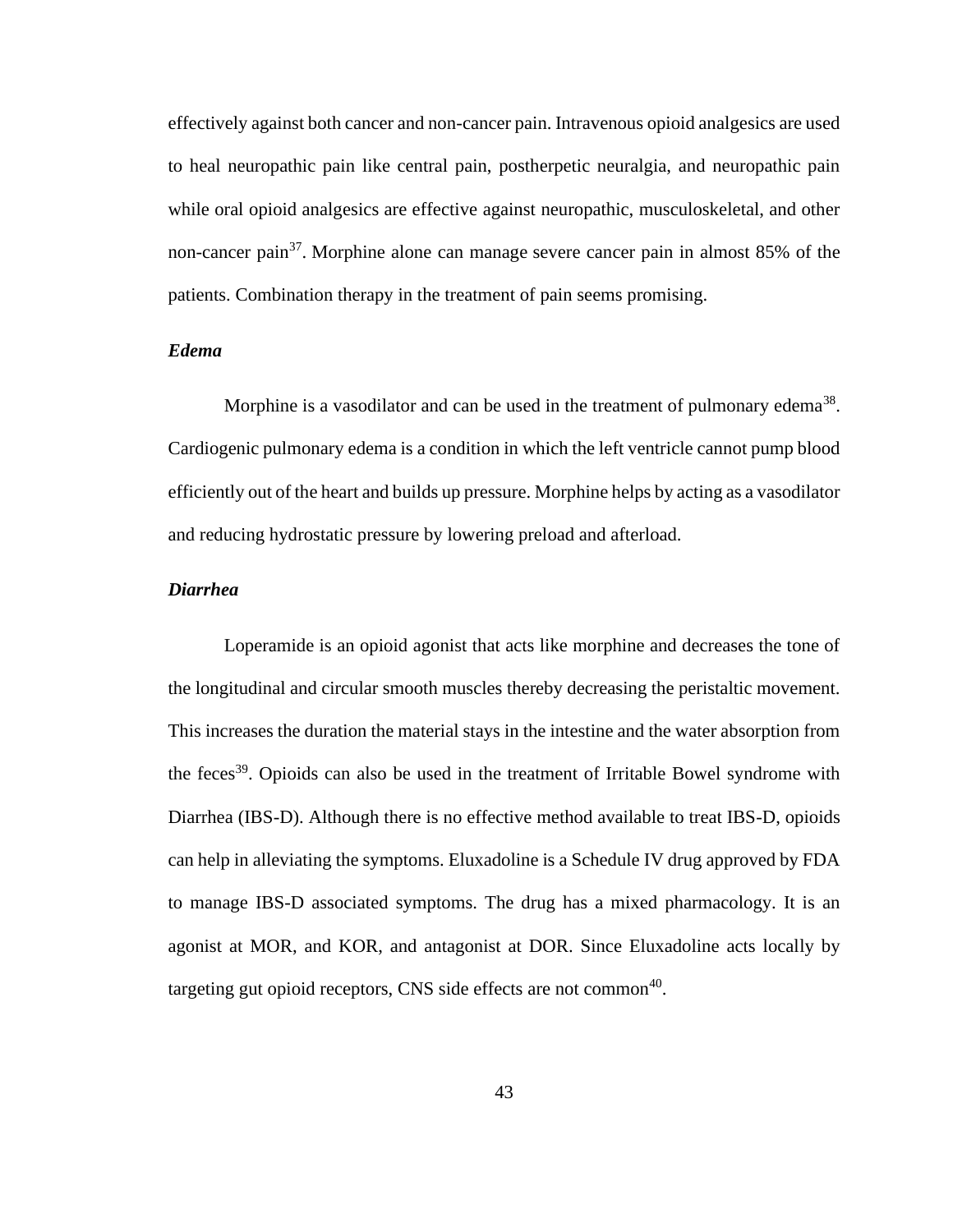#### *Cough Suppressant*

Opioids act centrally by suppressing the cough center that is in the medulla oblongata in the brain stem. Opioids are the only effective centrally acting anti-tussive drugs that act through MOR and KOR agonism. Codeine is effective against acute and chronic cough. Dextromethorphan is the most used anti-tussive that is as effective as codeine. Hydrocodone is another opioid drug that is used as an anti-tussive, but it is only available as a combination drug in the USA. The use of this drug with antihistamine drugs often enhances the sedative effects of the drug due to which there is a limit to the maximum dose a patient can take. Hydrocodone has fewer gastrointestinal side effects and is as effective as codeine making it the drug of choice for cough<sup>41</sup>. Prescribing opioids as an anti-tussive to patients below 18 years of age is not recommended by  $FDA^{42}$ .

#### *Anesthetic*

Opioids are widely used as anesthetics in major surgeries, especially those involving cardiovascular disease patients. Opioids do not cause cardiac depression making them the drug of choice for inducing anesthesia in patients with cardiovascular diseases $43$ .

#### **Adverse Effects**

The major adverse effects associated with opioids use is respiratory depression, sedation, constipation, and bradycardia. Tolerance, hyperalgesia, dependence, and immunologic effects, hormonal change, sleep disturbances, abuse, and addiction are other side effects associated with opioid use<sup>44</sup>.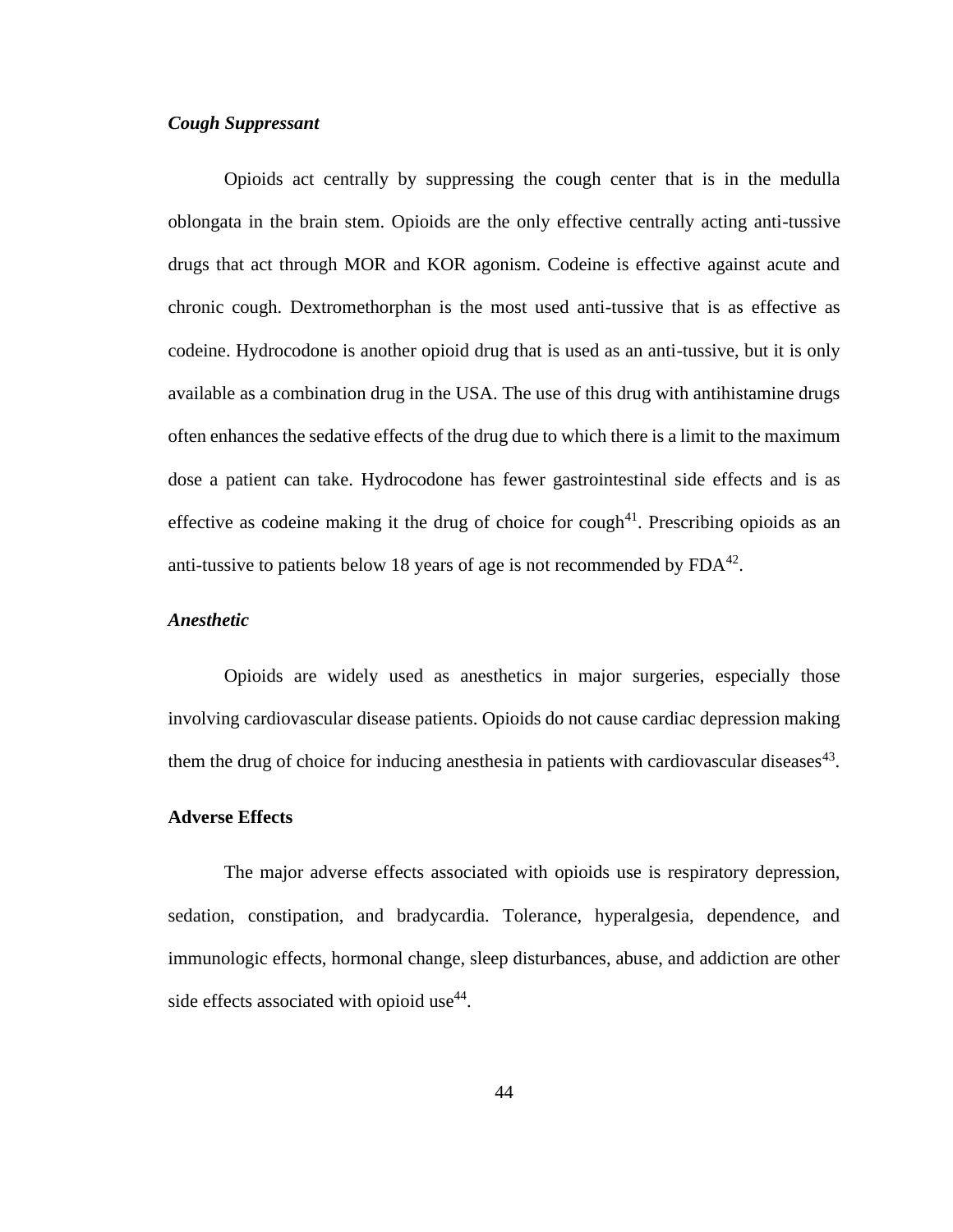## *Respiratory Depression*

Opioids bind to the receptors located in the respiratory center or Pre-Botzinger complex in the brain stem and induce respiratory depression. This opioid induced respiratory depression initiates cardiorespiratory arrest with subsequent hypoxia and hypercapnia resulting in fatalities. Mortality in opioid addicts that overdose on morphine and heroin usually die of respiratory depression and respiratory failure.

#### *Sedation*

It is the second most observed adverse effect associated with opioid use. Opioids are the primary choice of drugs used in the management of pain in hospitalized patients. Sedation is a common adverse effect during first 24 hours of opioid therapy. To combat this effect, opioids are often prescribed with other drugs like methylphenidate, which is a first-line therapy for reducing sedation<sup>45</sup>. 10-15mg of methylphenidate has been observed to reduce drowsiness significantly in cancer patients. Simultaneously, reducing opioid doses without reducing analgesic effect may also be possible. Other drugs like dextroamphetamine, donepezil, modafinil, and caffeine can be used to reduce opioid induced sedation<sup>46</sup>.

#### *Constipation*

40-60% of the non-cancer patients receiving opioids experience opioid induced constipation. Patients also develop other GI side effects like nausea, vomiting, bloating in the stomach, abdominal pain, and straining. Stimulants like Senna or Bisacodyl are administered with or without a stool softener and laxatives like magnesium citrate are used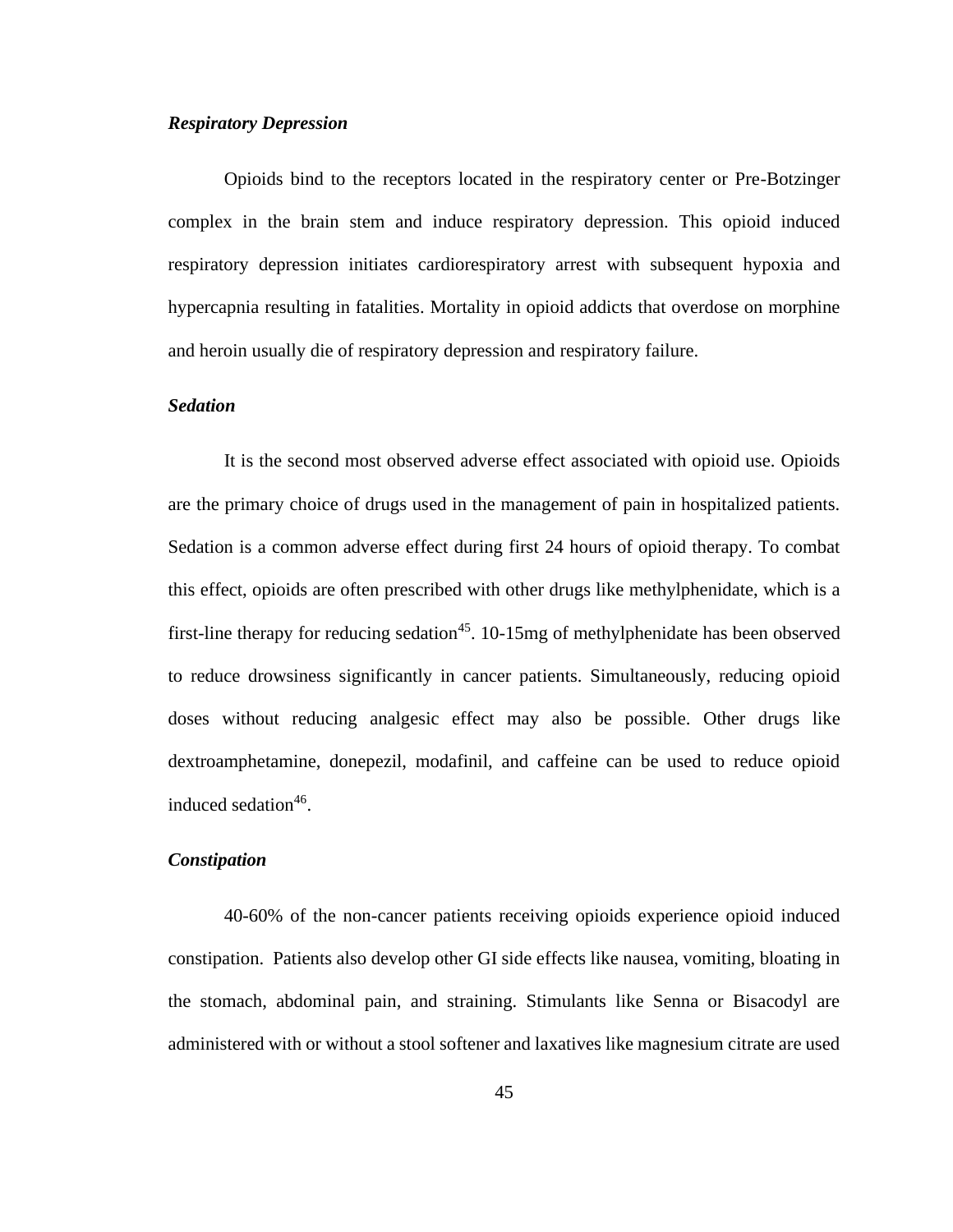to prevent constipation. Lubiprostone increases fluid secretion in the GI tract by activating type 2 chloride channel increasing the tone and peristalsis, accelerating the small bowel and colonic transit times. Methylnaltrexone bromide, a peripherally acting opiate antagonist is used in the treatment of opioid induced constipation. It does not cross the Blood Brain Barrier to induce symptoms of opioid withdrawal making it the most superior agent among all the available agents. Naloxegol, alvimopan, and naldemedine are approved for the treatment of OIC in non-cancer pain patients $47$ .

#### *Cardiac Effects*

Opioids cause bradycardia and vasodilation. Opioids when administered with other medications like benzodiazepines, may decrease cardiac function. Methadone and Buprenorphine are known prolong QTc, especially in patients at high risk for QTc prolongation. Morphine, hydromorphone, hydrocodone, and meperidine decrease systemic vascular resistance and blood pressure by releasing histamine<sup>48</sup>.

#### *Tolerance*

Opioid tolerance occurs when the same amount of drug shows reduced responsiveness and is manifested as the need to use an increasing dose to achieve a desired effect<sup>49</sup>. Increased doses of opioids given to counter tolerance can result increased opioid associated adverse effects and opioid induced hyperalgesia. Factors that dictate the development and extent of tolerance are the dose of drug and frequency of drug administration.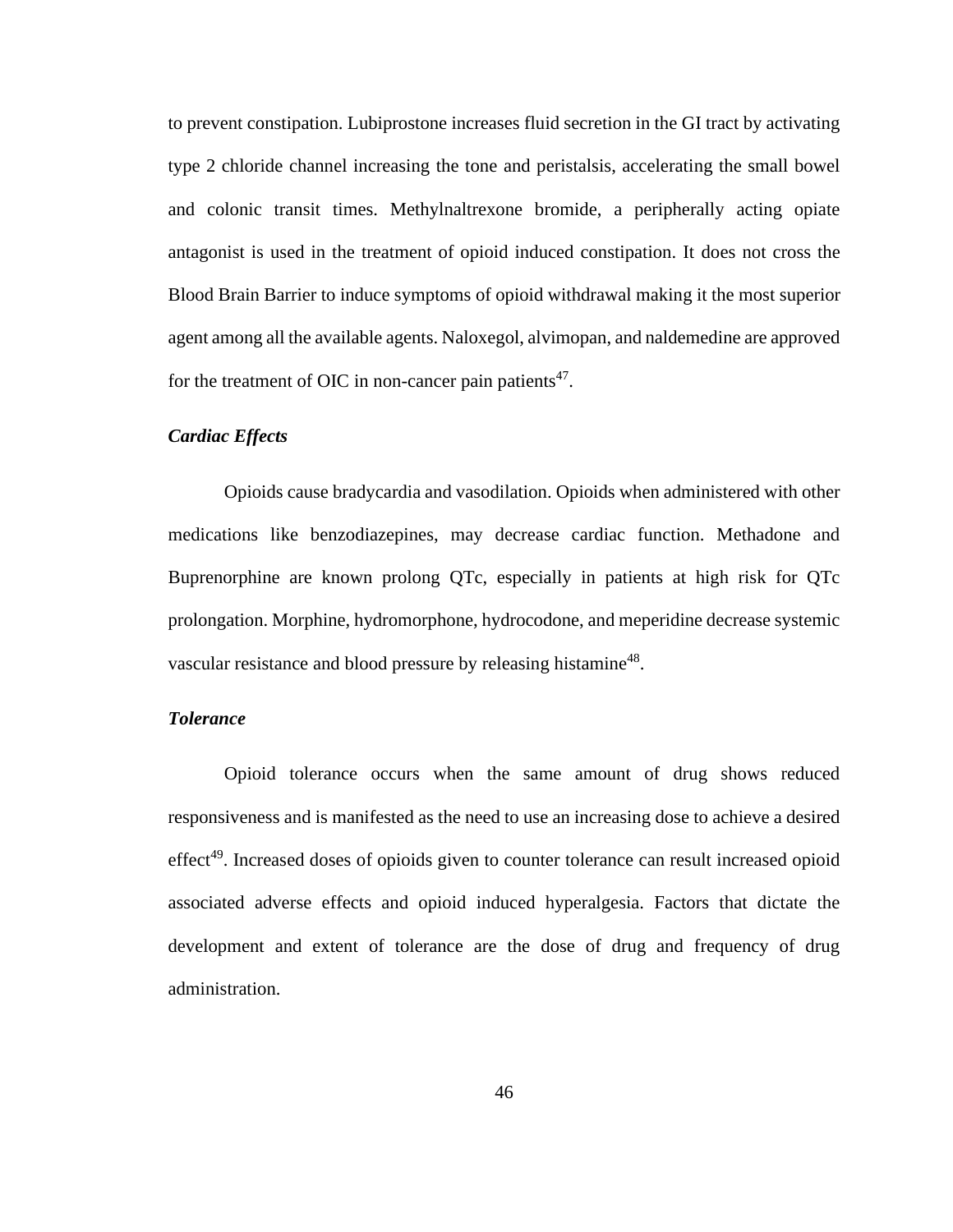## *Hyperalgesia*

Opioids induce hyperalgesia, a state of increased pain sensitivity following longterm use of high-dose opioids. It occurs when neoplastic modifications occur in both peripheral and central nervous system. There are no well-established molecular mechanisms as to how Opioid induced hyperalgesia occurs, but it could be due to the molecular adaptations in MOR-expressing neurons that change the interaction between cells and activate the independent oppositional system. In addition, opioid induced apoptosis could also contribute to the development of hyperalgesia. This sensitization is pain is a paradoxical response and the pain experienced in OIH can be very close to the patient's original pain<sup>50</sup>.

## *Immunologic Effect*

Morphine has been observed to decrease the effectiveness of both natural and acquired immunity in animal and human studies by interfering with the intracellular pathways involved in immune regulation. Not all the opioids have same immunosuppressive effects<sup>51</sup>. Morphine, codeine, methadone, fentanyl, sufentanil, and remifentanil produce strong immunomodulating effect while oxycodone, tramadol, buprenorphine, and hydromorphone produce weak immunomodulating effect. In selective vulnerable populations like elderly or immunocompromised patients, opioid mediated immune effects could be particularly risky. The least immunosuppressive opioid is buprenorphine which is used as a first-line analgesic $52$ .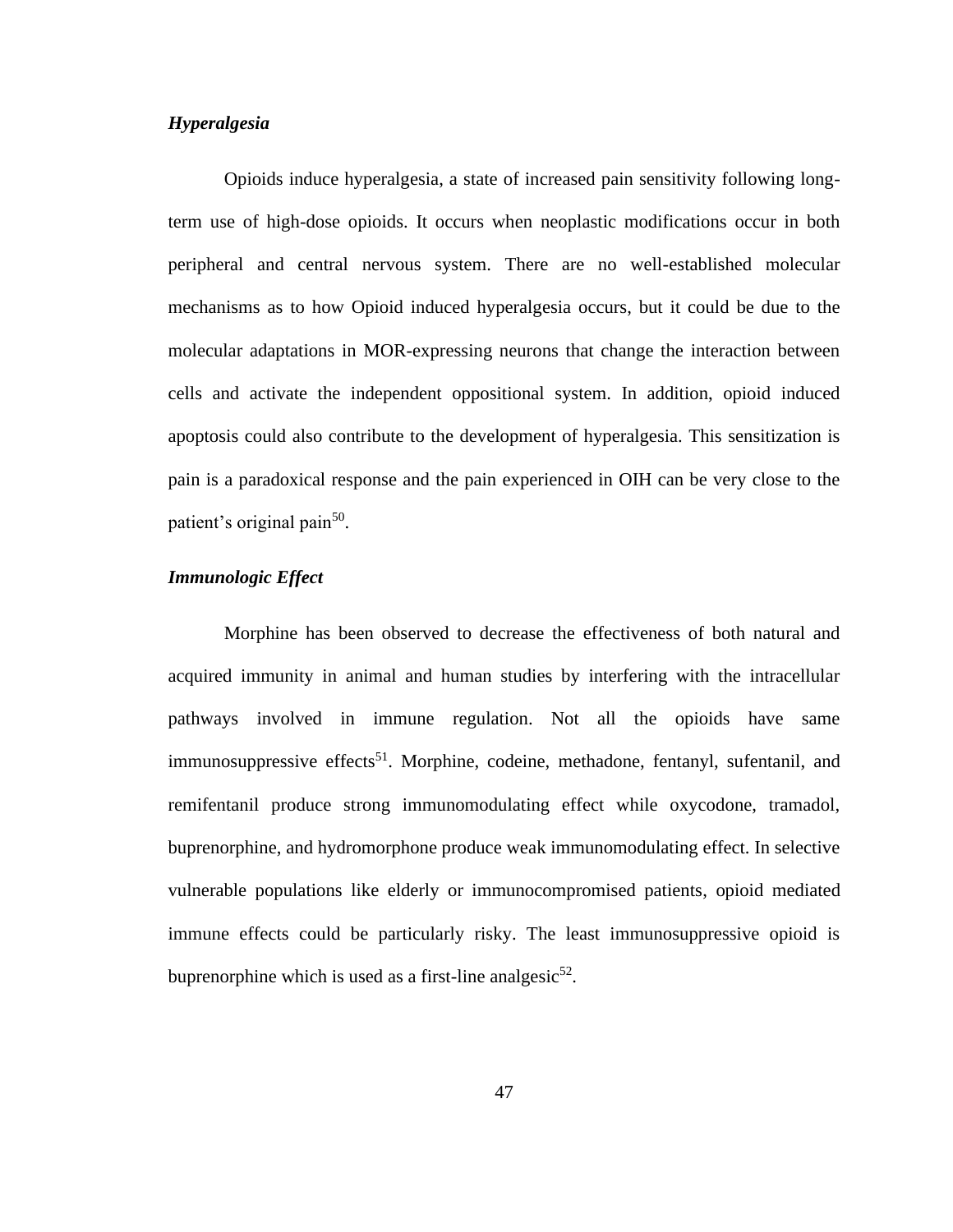## *Hormonal Changes*

Endocrinopathy (OE) is a term used to describe hormone problems. Opioids induce endocrinopathy by affecting different hormones like testosterone, estrogen, luteinizing hormone, gonadotropin releasing hormone, dehydroepiandrosterone, and adrenocorticotropin and corticotropin-releasing hormone, and cortisol. Opioids affect men and women differently. In men, sexual disorders like erectile dysfunction, decreased libido, depression and decreased energy levels are common side effects. Testosterone levels drop significantly one to four hours after acute administration of opioids and takes around 24 hours to return to normal levels. Chronic administration of opioids results in tonic decrease in both total and free testosterone levels<sup>53</sup>. In women, opioids cause depression, dysmenorrhea, sexual dysfunction, and potentially reduced bone mineral density<sup>54</sup>.

#### *Sleep Disturbances*

Disorders of sleep-wake cycles, disorders of initiating and maintaining sleep. Dysfunction associated with sleep stages and partial arousals are some of the sleep disturbances that are associated with long-term opioid use such as in cancer patients<sup>55,56</sup>. Studies showed that opioids can increase the number of sleep-wake transitions and reduce the sleep time and efficacy<sup>57</sup>. Opioids alter the balance of neurotransmitters that regulate sleep like serotonin, acetylcholine, noradrenaline, histamine, dopamine, GABA, melatonin (sleep hormone), other pituitary hormones and affect sleep<sup>58</sup>.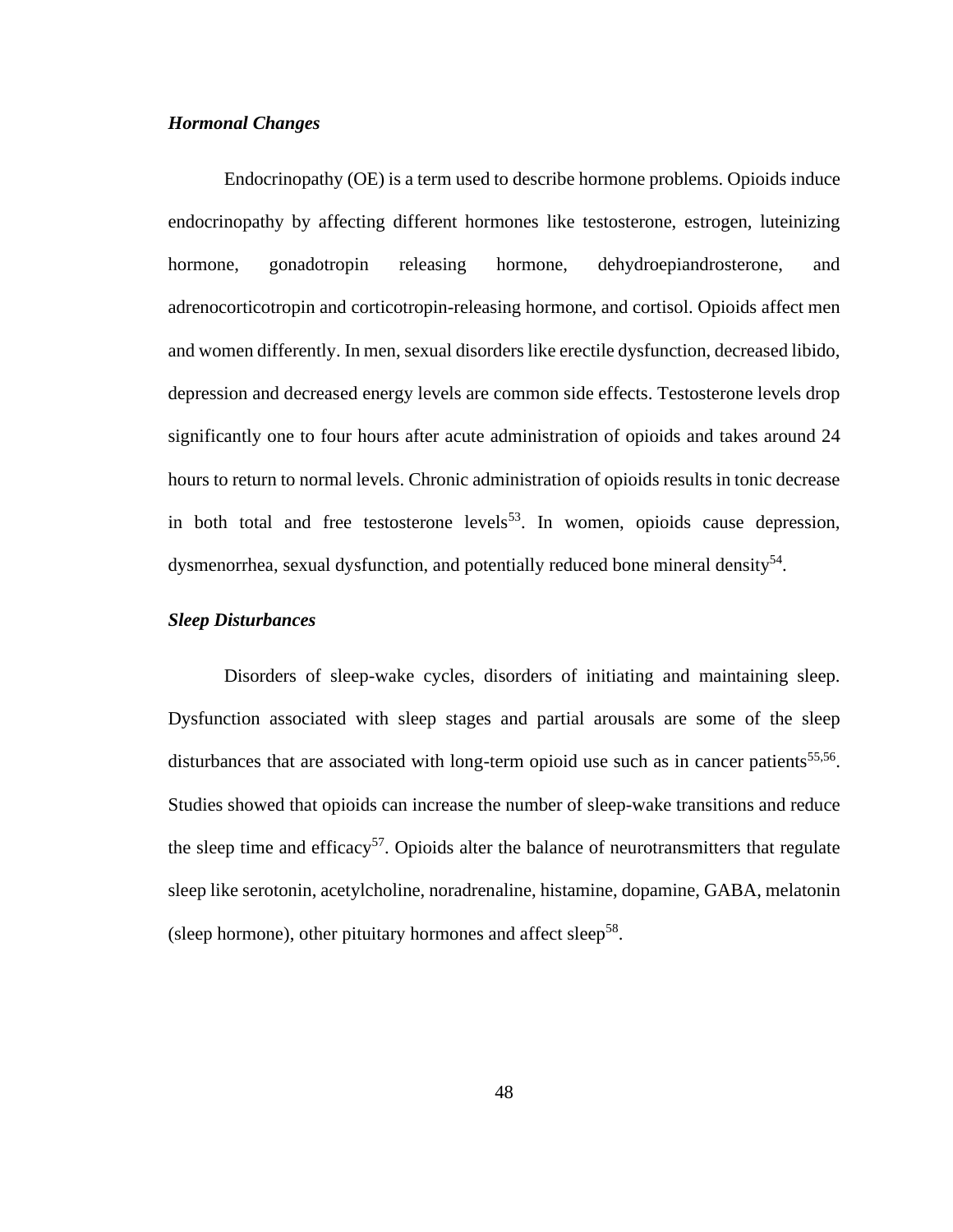#### **Opioid Addiction**

Opioids have high abuse potential due as they induce euphoria and reduce negative dysphoric moods<sup>59</sup>. Addiction is a chronic, relapsing disorder that is characterized by strong desire to take the drugs even when medically unnecessary. Prescription opioids can also cause addiction in people $^{60}$ .

#### **The Opioid Epidemic**

The Opioid epidemic is a major health concern occurring from the over-prescription of opioids to relieve pain, increase in opioids use/abuse/overdose significantly impacting patient health and economy. According to the center for disease control and prevention, there are three different waves in the modern American opioid epidemic that raised the mortality due to opioid overdose. The first wave was in 1990s, when opioids were prescribed increasingly. The second wave was in 2010, when heroin caused large number of overdose deaths. The third wave began in 2013 due to significant deaths due to synthetic opioid overdosing, mainly those that were illicitly manufactured like fentanyl  $(MF)^{61,62}$ .

In 2016, 11.5 million Americans were misusing opioid prescriptions, more than 2.1 million people had a diagnosable opioid use disorder and more than 42,000 died from opioid overdosing. In 2017, US department of Health and Human Services declared a public health emergency for this opioid crisis following 70,000 overdose deaths<sup>63</sup>. Over the last two decades, hundreds of thousands of lives have been lost and millions of people and their families have been affected by opioid epidemic. Opioid misuse, abuse, and overdose have been constantly surging in USA as well as in the whole world.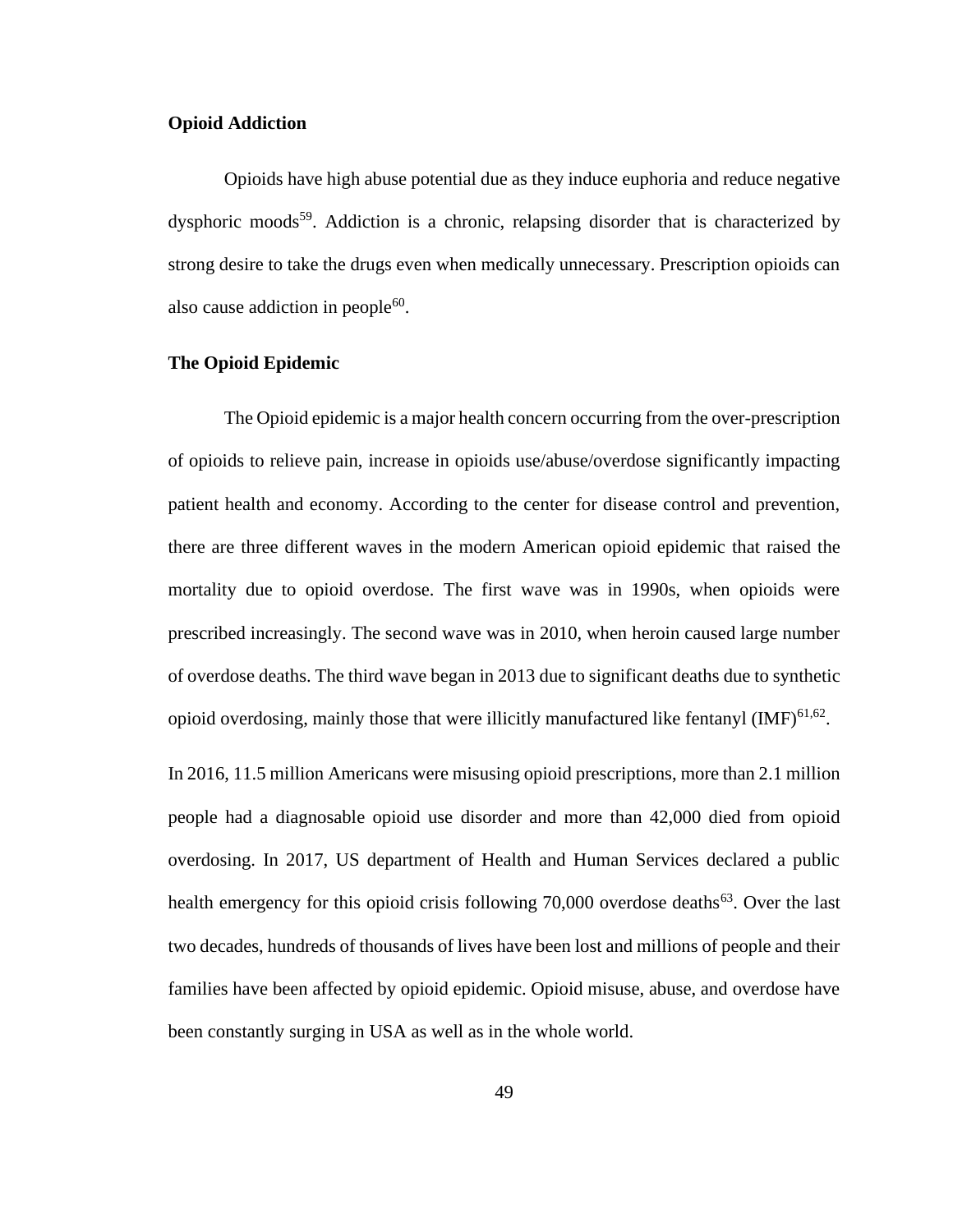#### **Addiction Treatments**

Opioid addiction has limited treatment options. Recovery requires Behavioral therapy and Pharmacotherapy either individually or in combination along with counseling and support $64,65$ . Treatment is generally started with counseling, opioid replacement therapy, and gradual discontinuation of the drug. Sudden discontinuation of the drug causes severe withdrawal symptoms in which case drug detoxification is the only choice for the physicians<sup>66</sup>.

#### **New Analgesia and Strategy**

NSAIDs and opioids are used in the treatment of pain. NSAIDs show weak analgesic activity than opioids and act peripherally. Opioids act both centrally and peripherally owing to their both central and peripheral side effects<sup>33</sup>. High abuse potential of opioids raises the need for new treatment regimens and strategies in pain management.

#### **Methods to Determine Analgesic Activity**

To test analgesic agents, animals are subjected to nociceptive/painful stimuli prior to administering an analgesic. The painful stimuli generates a response like jumping, licking, shaking of the paws, skin twitch, tail flick, or flight which is indicative of painful sensations. Popular methods for determining analgesic activity are

#### *Writhing Test*

Irritants like Phenylquinone or acetic acid are injected into the mice or rats in their abdominal regions to induce pain and cause writhing. This is followed by the injection of the synthesized analgesic compound which should decrease the frequency of writhing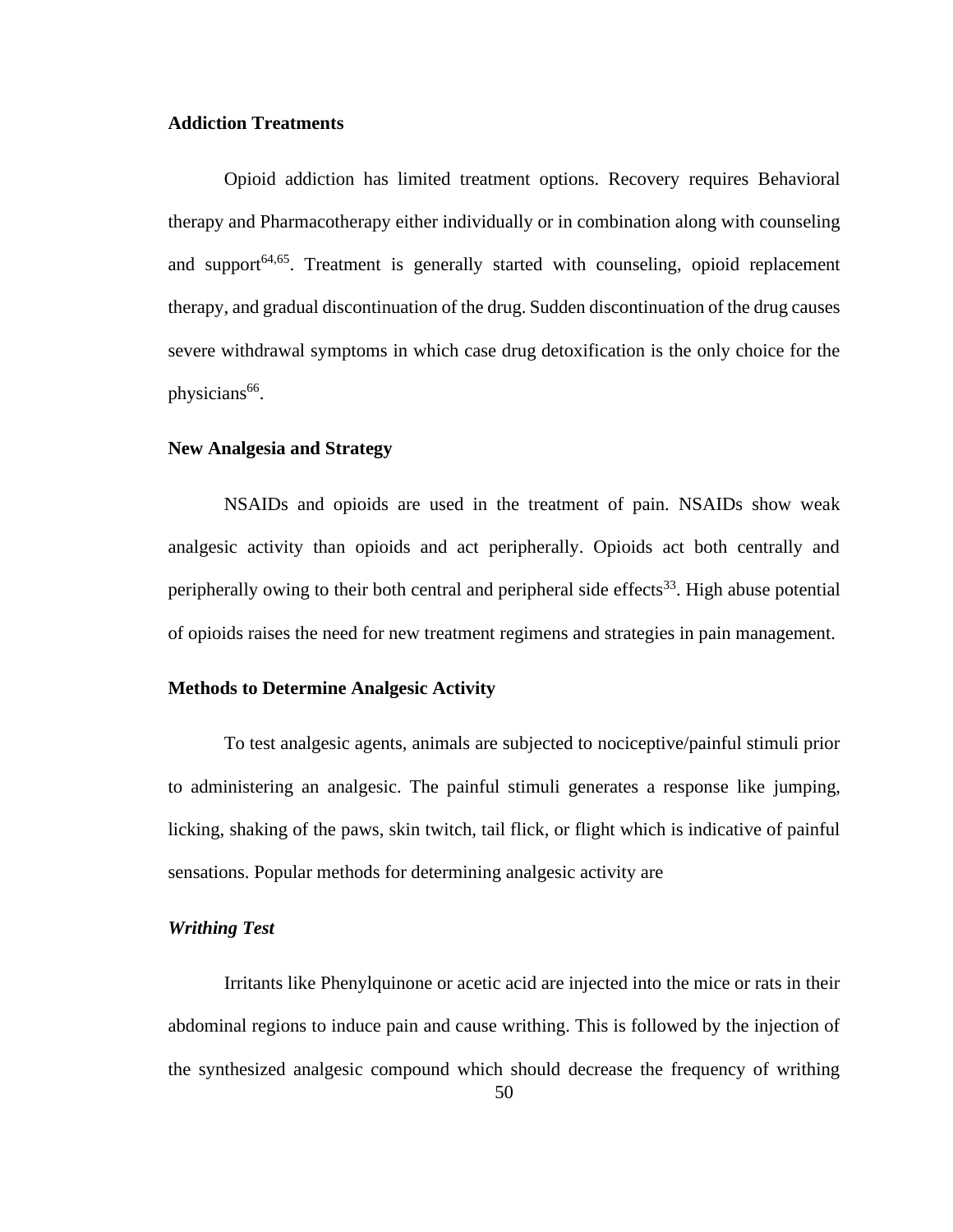significantly<sup>67,68</sup>. This test is suitable to test for the analgesic profile of the peripherally acting painkillers like chlorpromazine and meprobamate. The major drawback with this test is that it is difficult to evaluate the analgesic duration as the frequency of writhing decreases over time $^{69,70}$ .

## *Hot Plate Test*

It is a thermal pain sensitivity test in which the rodents are placed on a hot surface that is maintained at a specific temperature for a specific time frame and observed for nocifensive activity like paw licking, fluttering, and jumping<sup>71</sup>. Upon injecting the animal with analgesic drug, the latency to respond on hot plate increases indicating that the drug is showing analgesic activity. Hot plate is a tricky test comparatively to other thermal assays as rodents show very complex and subtle behavioral response<sup>72</sup>.

#### *Von Frey Test*

This is a mechanical pain sensitivity test. Animal is subjected to noxious stimulus using a 50mm long filament of varying diameters. The animal is placed on an elevated mesh screen and poked with filaments to different diameters to induce pain<sup>73</sup>. If the animal withdraws the paw or starts licking or shaking the paws, it means the animal is feeling pain. The exact force of the fiber is determined by its thickness. After injecting the analgesic drug, the latency to respond to this painful stimulus increases indicating the analgesic activity of the drug<sup>74</sup>.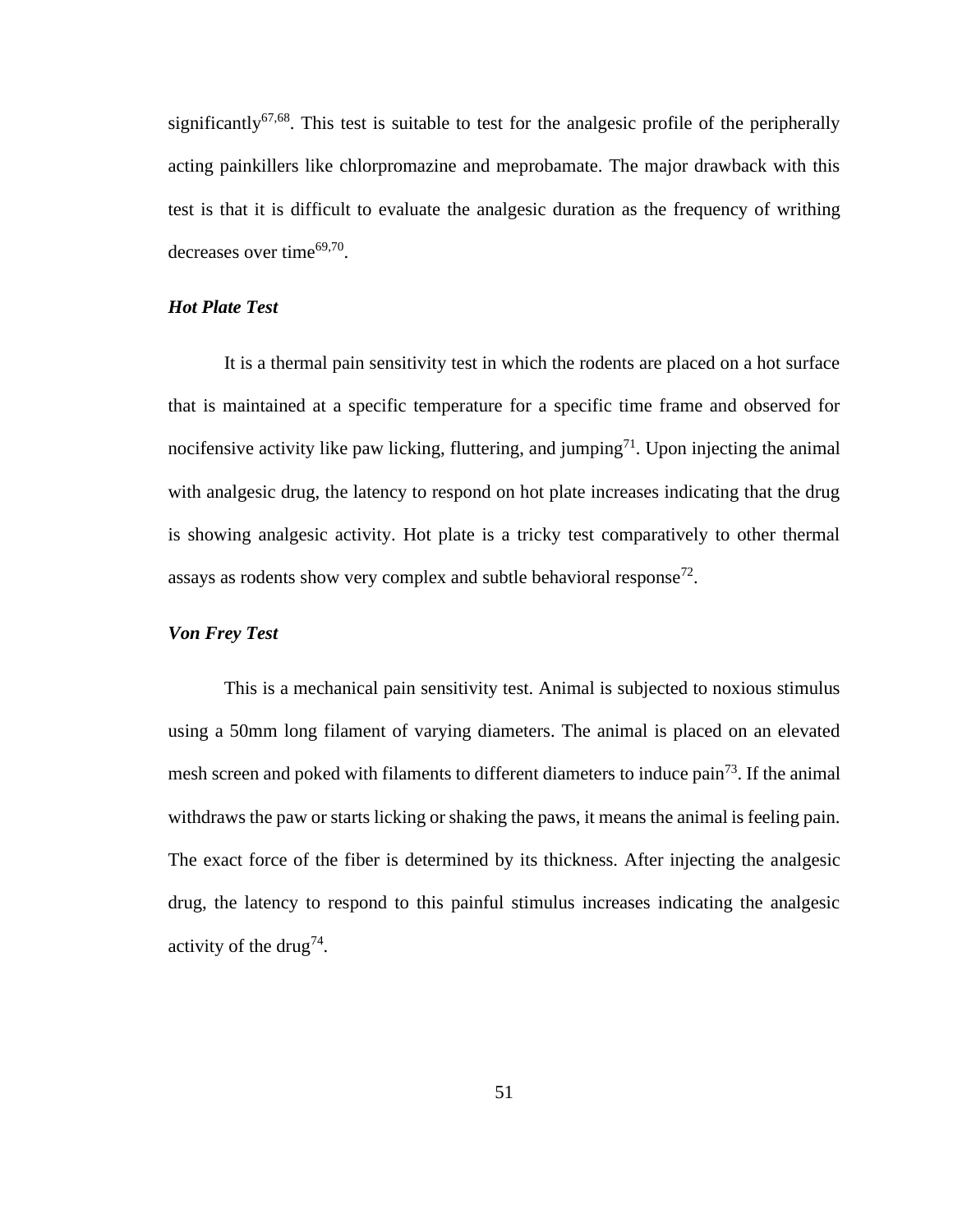#### *Tail Flick Test*

This is one of the most common nociceptive assays. In this technique, heat is applied to the animal's tail and the pain sensitivity is determined by measuring the tail flick latency<sup>75</sup>. If this latency is prolonged upon administration of the test drug, it indicates that the drug has analgesic properties. The major drawback with this technique is that spinal transection above the lumbar fails to block the tail flick response, thus it may not be measuring the pain but the spinal nociceptive reflex<sup>76</sup>.

#### *Formalin Test*

This test is used to measure clinical pain due to injury. Dilute solution of formalin is injected onto the planter surface of the rodent's hind paw and is observed for rodent's stereotypical behavior such as flinching, licking, and biting of the affected hind paw which are used as the measurements of inflammatory pain. These effects last for 15-60minutes $^{77}$ . This method is preferred over other techniques because this model is useful to measure both acute and tonic pain<sup>78</sup> that affects inflammatory, neurogenic, and central mechanisms of nociception<sup>79,80</sup>.

#### **GABA Receptors**

γ-aminobutyric acid is a neurotransmitter that has inhibitory activity in the CNS. Inotropic GABAA receptors are one of the two major classes of GABA receptors that include various  $\alpha\beta\gamma$ 2 isoforms assembled from varying  $\alpha$ ,  $\beta$ , and  $\gamma$  subunits with differential signaling and expression patterns. Benzodiazepine-like drugs act as positive allosteric modulators (PAMs) on  $\alpha$ 1GABA<sub>A</sub>,  $\alpha$ 2GABA<sub>A</sub>,  $\alpha$ 3GABA<sub>A</sub>, and  $\alpha$ 5GABA<sub>A</sub>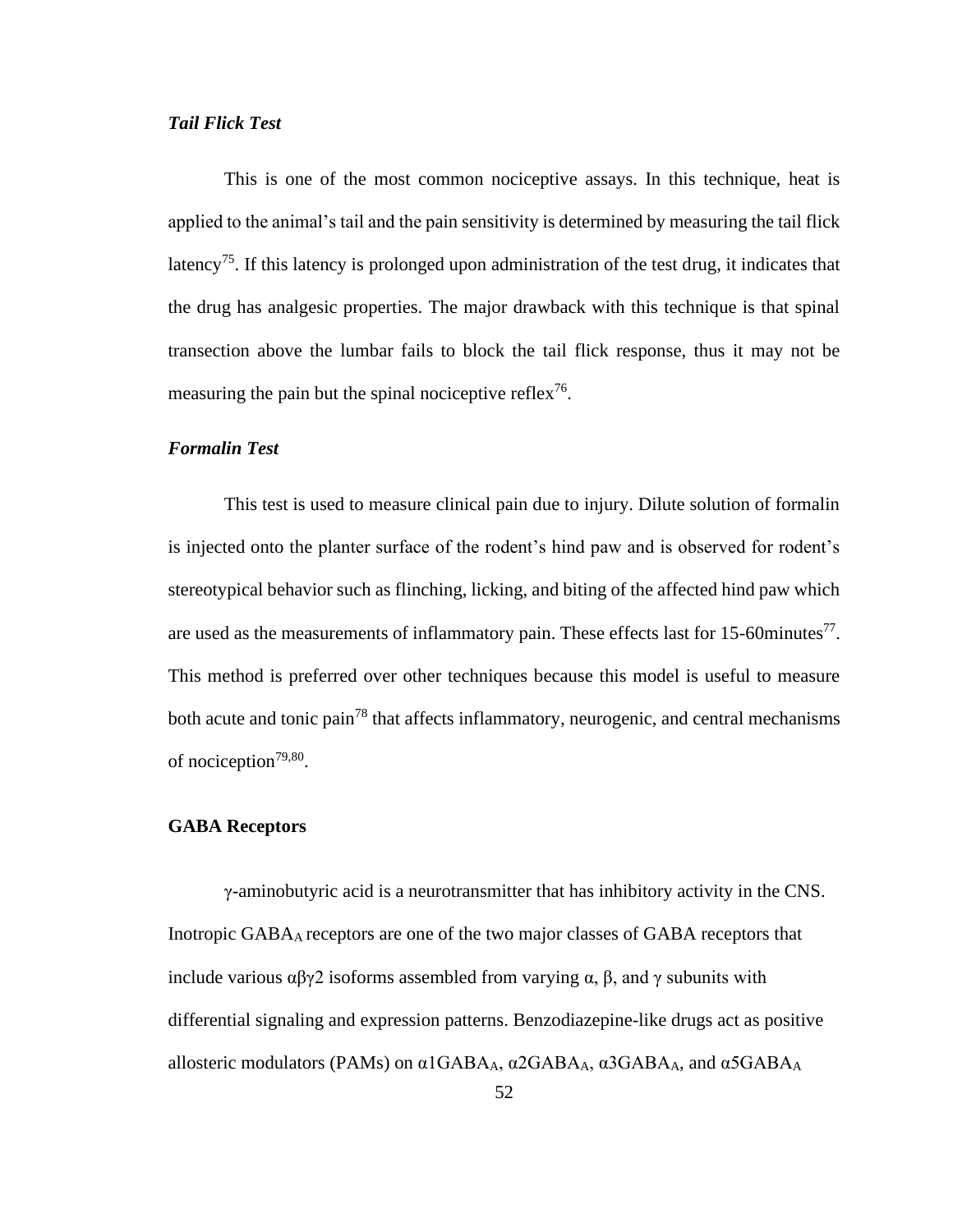<span id="page-64-1"></span><span id="page-64-0"></span>receptors<sup>81</sup>. These receptors are distributed within the CNS with  $α2GABA<sub>A</sub>$  and  $\alpha$ 3GABA<sub>A</sub> especially expressed in the Dorsal Horn Spinal pathway that is important to nociceptive transmission<sup>82</sup>. Previous studies have demonstrated that intrathecally administered benzodiazepines mediate antihyperalgesic effects via  $\alpha$ 2GABA<sub>A</sub> and  $\alpha$ 3GABA<sub>A</sub> receptors at the level of the spinal cord<sup>83,84,85</sup>. Moreover, systemically administered compounds with PAM activity at α2GABA<sup>A</sup> and α3GABA<sup>A</sup> receptors showed reduced activity at supraspinally located  $\alpha$ 1GABA<sub>A</sub> receptors which mediate side-effects of clinically used, commercially available benzodiazepines like diazepam<sup>[83,8](#page-64-0)[6,82,](#page-64-1)87,88</sup>.

<span id="page-64-3"></span><span id="page-64-2"></span>μ-opioid receptors are co-expressed with  $α2GABA<sub>A</sub>$  and  $α3GABA<sub>A</sub>$  receptors in nociceptive pain pathways which raises the possibility for interactive or combination effects<sup>[88](#page-64-2)</sup>. If supra-additive or synergistic effects are detected on endpoints related to pain reduction, combination therapy may be useful to treat pain. A recent benzodiazepine-type compound methyl 8-ethynyl-6- (pyridin-2-yl)-4H-benzo[f]imidazo[1,5-a] [1,4]diazepine-3-carboxylate (MP-III-024), with GABAA PAM effects was synthesized that displayed functional selectivity for  $α2GABA_A$  and  $α3GABA_A$  receptors over other GABAA receptors like α1GABAA and α5GABAA. This selectivity produced antihyperalgesic effects with no off-target effects as observed with operant responding and locomotor activity<sup>[88](#page-64-2)</sup>. These data are along the same lines with other structurally related  $\alpha$ 2GABA<sub>A</sub> and  $\alpha$ 3GABA<sub>A</sub> preferring ligands, HZ-166<sup>[86](#page-64-3)</sup> and KRM-II-81<sup>89</sup>. MP-III-024 is a close analog of HZ-166 which showed non-sedating anxiolytic activity in rhesus monkey and antinociceptive activity in rodents<sup>[82](#page-64-1)[,86](#page-64-3)</sup>. In addition, MP-III-024 showed a similar time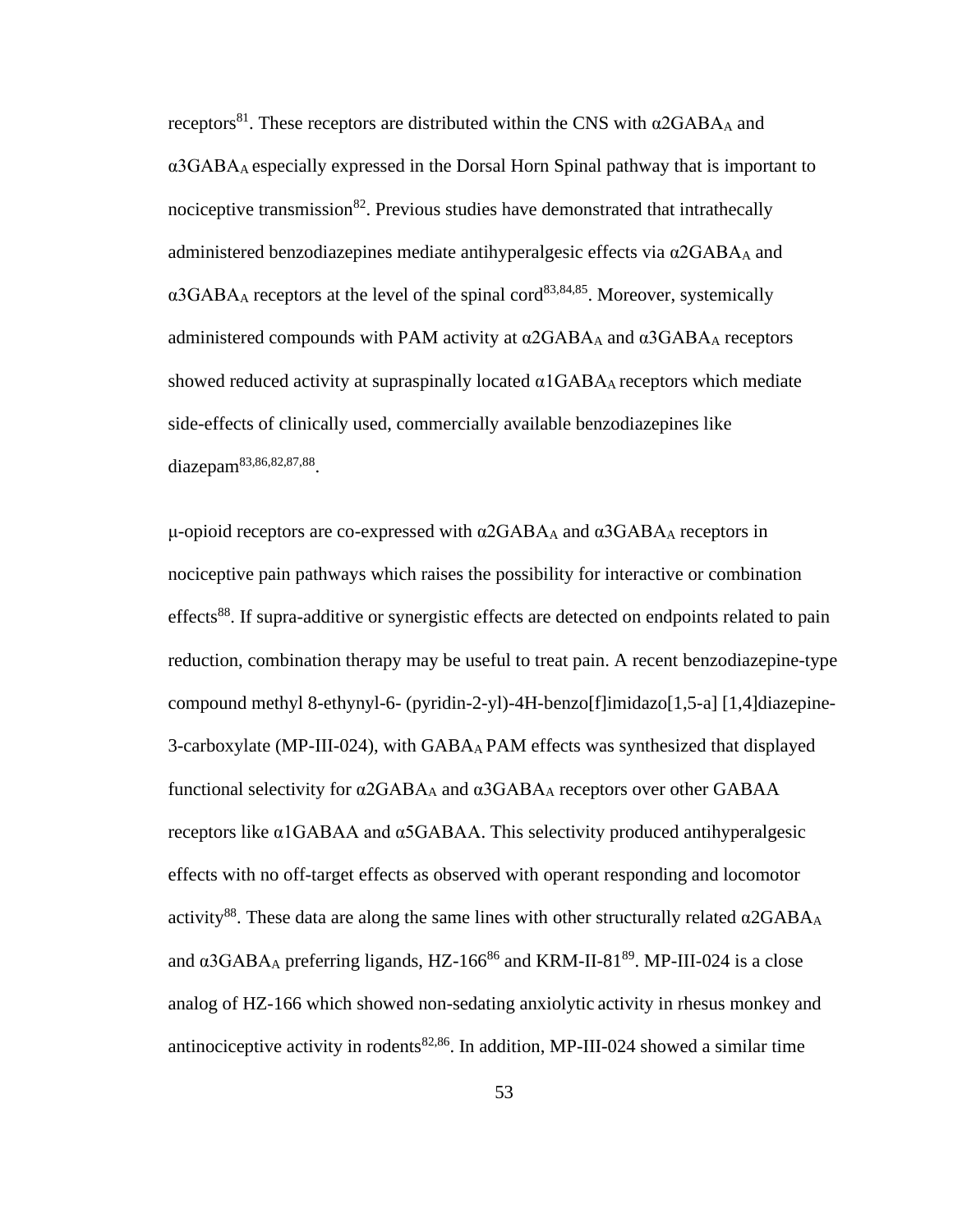course and duration of action compared to morphine, a prototypical μ-opioid receptor agonist making it ideal for combination studies<sup>88</sup>. In the present study, dose addition analysis was used to assess  $\alpha$ 2GABA<sub>A</sub> /  $\alpha$ 3GABA<sub>A</sub> receptor-opioid interactions.

## **Materials and Methods**

CD-1 mice 10 weeks of age were obtained from Charles River Laboratories. Animals were housed in a vivarium that is maintained at a constant temperature and humidity with constant access to air and water, under a 12h light/dark cycle (lights on at 7:00 AM). Mice were housed in groups of four in polycarbonate cages with ad libitum food and water and enrichment provided by paper Bio-Huts and/or nestlets. No experiments were conducted for 2 weeks upon their arrival to habituate them to the colony room environment. Mice were handled for 2 days prior to the initiation of experiments. Typical testing period was between 11:00 AM and 3:00 PM. Care of animals was taken in accordance with the guidelines of the Institutional Animal Care and Use Committee of Rowan University and all testing adhered to the "Guide for the Care and Use of Laboratory Animals" (National Research Council, National Academy of Sciences, Washington, D.C., USA, 2011).

#### **Animals**

CD-1 laboratory mice are used in biomedical and pharmaceutical research. They are the progeny of nine Swiss mice, two male and seven female albino mice that were imported to the USA by Dr. Clara Lynch of the Rockefeller Institute for Medical Research, now named Rockefeller University in 1926.

54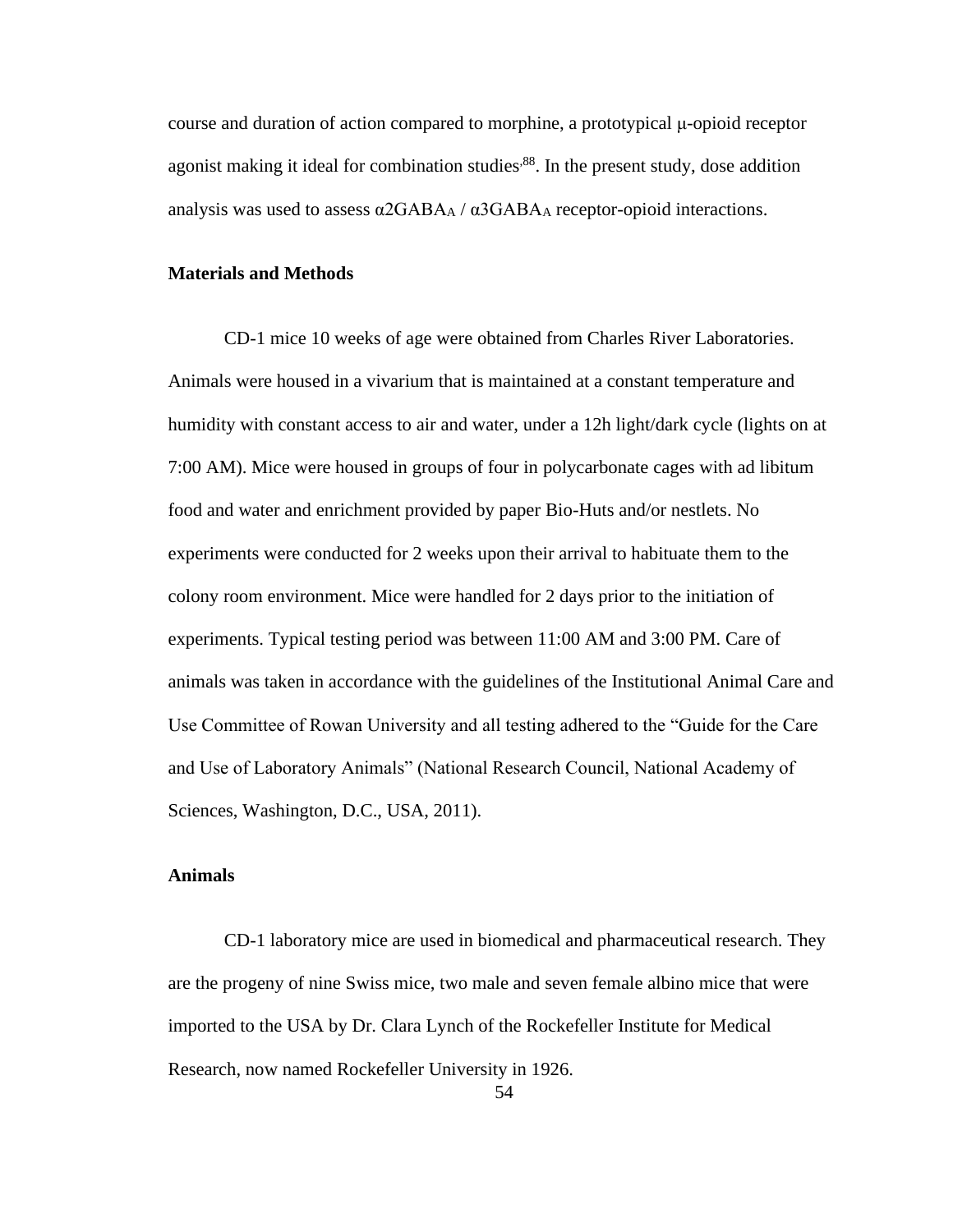Experiments were started when the animals were 35 days old and were weighing approximately 22-25 g. The animals were aggressive the first few days of handling and gradually got accustomed to human handling.

#### **Drugs**

Methyl 8-ethynyl-6-(pyridin-2-yl)-4Hbenzo[f]imidazo[1,5-a][1,4]diazepine-3 carboxylate (MP-III-024), the novel benzodiazepine analog was synthesized at the Department of Chemistry and Biochemistry at the University of Wisconsin-Milwaukee. Morphine was purchased from Sigma-Aldrich. 0.5% methyl cellulose dissolved in 0.9% NaCl was used as a vehicle to suspend the drugs and was administered intraperitoneally in a total volume of 10 ml/kg body weight.

#### **Hot Plate Testing**

A  $25.3 \times 25.3$  cm measuring hot plate analgesia meter was used to assess antinociception. The plate was maintained at  $56 \pm 0.1$ °C. The antinociceptive response was measured by assessing the latency to lick or shuffle or flutter the hind paw(s) and/or jump from the hot plate surface. To prevent tissue damage, a predetermined cutoff time of 20 s was defined as a maximal response. The antinociceptive response was measured at 30 and 15 min prior to the beginning of the drug administration and was used to yield a baseline value.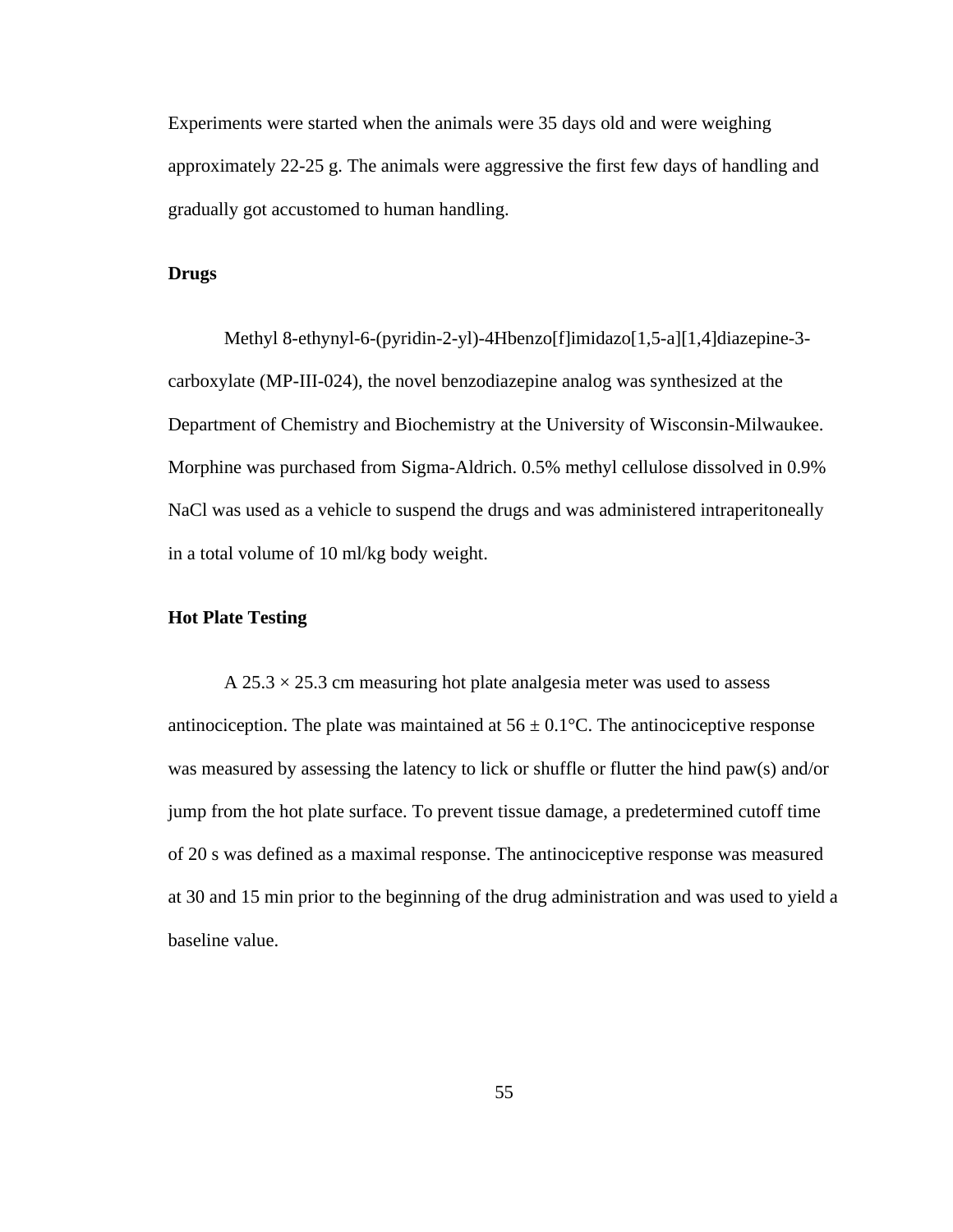### *Apparatus*

The hot plate analgesia meter (Columbus Instruments, OH) for small laboratory animals were used for this analgesic test. (Figure 9) The hot plate could continuously provide 55 °C temperature on an aluminum surface, with a digital built-in thermometer to maintain surface temperature to 0.1  $^{\circ}$ C precision and a timer with a 0.1 sec precision. The square shaped surface plate was enclosed by a clear acrylic cage to confine animals during testing. Pushes on start/stop button related to the timer, which displayed the time on the screen which was recorded manually $90$ .

#### *Procedure*

The hot plate was maintained at 56 °C. Animals were placed on the surface of the hot plate and observed for certain behavioral changes like paw licking, flutter, and jumping, which indicates animal's pain feeling. Latency time to respond to the stimuli after placing the mice on the hot plate provided a threshold level. Two baseline studies were conducted prior to injecting the animals with the drug. After weighing the animals, testing drug was administered and animals were placed on hot plate in 15, 30, 45, 60 and/or 75/90 minutes time intervals to measure the latency time. The mouse was immediately taken off the hot plate if any behavioral changes were observed and the time was recorded. Animals were removed from the hot plate after 20 seconds even though no considerable behavioral change was observed to avoid tissue damage. Animals that showed a latency time more than 20 seconds were excluded from further investigation.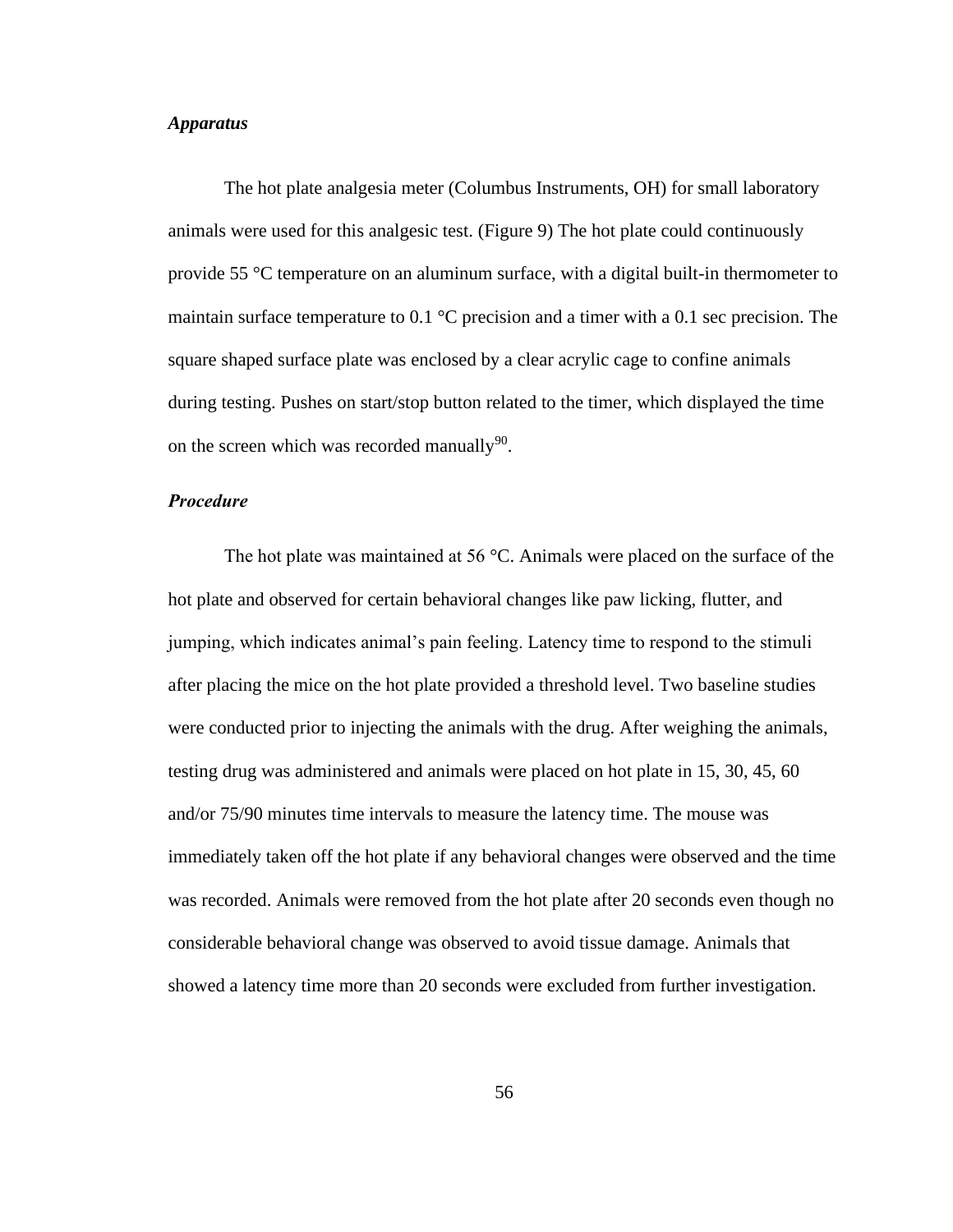#### *Statistical Analysis*

The anti-nociceptive effect for each dose was calculated as the % of the Maximal Possible Effect (% MPE) using the following formula:

%MPE =  $\frac{\text{Latency time after drug administration} - \text{Mean latency time of baseline studies}}{\text{Mearities.} (20) - \text{Mear letters time of baseline studies}}$ (Maximal latency time (20) − Mean latency time of baseline studies} X 100

#### **Von Frey Test**

A subcutaneous injection of 0.06 mg Zymosan A suspended in 20 µl 0.9% NaCl was given into the plantar surface of the right hind paw to induce inflammation and study antihyperalgesia and the e non-injected left hind paw was used as control. 24 hours after the Zymosan A injection, mechanical sensitivity was measured by applying von Frey filaments of increasing stiffness  $(5-26 g)$  to mid plantar surface of the hind paws until the filament bends. Paw withdrawal response is indicative of positive response and the mechanical threshold is defined as the minimum force necessary to elicit a positive withdrawal response.

#### *Apparatus*

The apparatus consists of a mesh screen that is mounted on a stand at eye level. Animals are placed on top the mesh and poked from below with von Frey filaments of increasing stiffness of 0.008-300 g to determine the threshold that produces a hind paw withdrawal response. The minimum gauge von Frey filament that causes a withdrawal reflex is marked as the mechanical withdrawal threshold.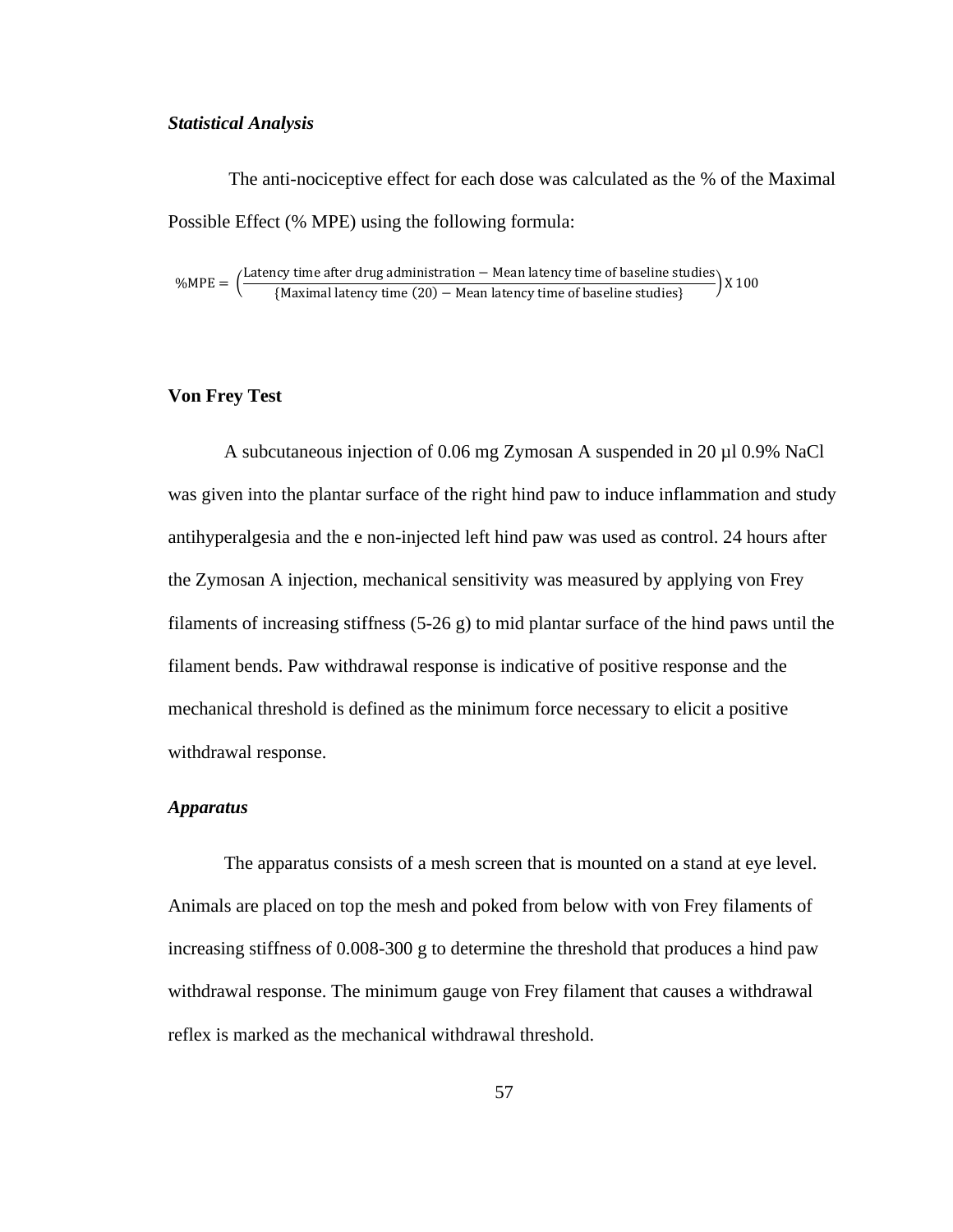#### *Procedure*

Each mouse was weighed, and baseline studies were conducted prior to injecting drugs. Testing drug was injected, and the animals were placed on the wide gauge, wire mesh surface in 15, 30, 45, 60, and/or 75/90 minutes time intervals and von Frey filaments of increasing stiffness were applied until the filaments were seen to bend. If the same filament made the mouse respond by flicking its paw away 3 times, the diameter of the filament was recorded, and the process repeated with increasing gauges of von Frey filaments that have different stiffness until stimulation forced a hind paw withdrawal.

#### *Statistical Analysis*

The mechanical threshold following drug administration was normalized to the baseline measurement of the non-injected left hind paw and expressed as a percentage of the maximal possible effect (%MPE) from the following formula:

$$
\%MPE = \left(\frac{post \; drug \; right \; paw \; threshold \; (g) - baseline \; right \; paw \; threshold \; (g)}{baseline \; left \; paw \; threshold \; (g) - baseline \; right \; paw \; threshold \; (g)}\right) \; X \; 100
$$

#### **Isobolographic and Dose-Addition Analysis**

Graphical and statistical approaches were used to assess the interaction between MP-III-024 and morphine. With the use of isobolograms, graphical approach made a distinction between sub additive, additive or synergistic interactions. In the current study, isobolograms were constructed by plotting and connecting the  $ED_{50}$  of MP-III-024 on abscissa with the  $ED_{50}$  of morphine on ordinate to obtain an additivity line. The additivity line had the loci of dose pairs that produce an  $ED_{50}$  equal to the  $ED_{50}$  of morphine or MP-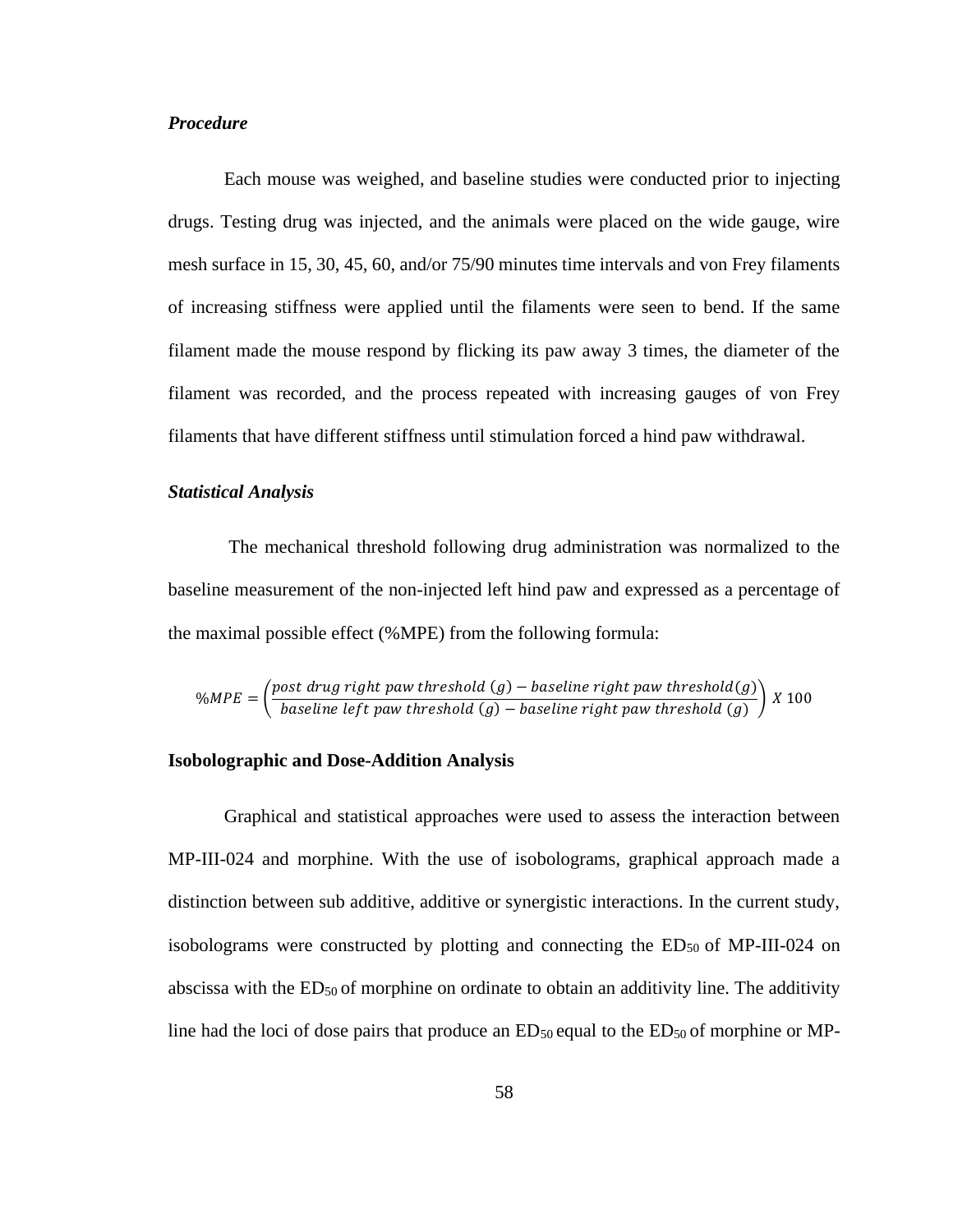III-024 alone. Dose pairs that fell below the additivity line suggested ED50 was reached with lesser quantities of the drugs which was suggestive of synergism and the experimental points representing dose pairs that fell above the lone suggested subadditivity.

Drug interaction can be analyzed in different ways. Among them, a comparison of the  $ED_{50}$ values for each mixture with the predicted additive  $ED<sub>50</sub>$  values is a good way to determine the potency of the prospective combination drug.  $ED_{50}$  values for each mixture can be represented by Zmix and predicted additive  $ED_{50}$  values can be represented by Zadd<sup>91</sup>. The total drug dose of combined MP-III-024 and morphine that produces a 50% maximum possible effect is called Zmix. If two drugs, e.g., morphine and MP-III024 added together in a specific ratio have no sub- or supra-additive effects, the predicted additive response can be measured by a predicted  $ED_{50}$  (Zadd). In this mechanical sensitivity assay, if both drugs were effective equally, an equation Zadd =  $fA + (1 - f)B$  can be used to calculate Zadd values individually. In that equation, A is the  $ED<sub>50</sub>$  for MP-III-024 alone, B is the  $ED_{50}$  for the morphine alone, and f is the fraction. For determining the proportion of MP-III-024 in each mixture equation  $fA/[fA + (1 - f)B]$  can be used. This study examined effects produced by mixtures in which  $f = 0.25, 0.5$ , and 0.75. When  $f = 0.25$ , the mixture contains a proportion of  $[A/(A + 3B)]$  MP-III-024 and a mixture ratio of  $[(A/B)/3]$  parts MP-III-024 to one-part morphine;  $f = 0.50$  leads to a proportion of  $[A/(A + B)]$  MP-III-024 in the mixture and a mixture ratio of  $(A/B)$  parts MP-III-024 to one-part morphine; and  $f =$ 0.75 leads to a proportion of  $[A/(A + B/3)]$  MP-III-024 in the mixture and a mixture ratio of  $[(A/B) \times 3]$  parts MP-III-024 to one-part morphine.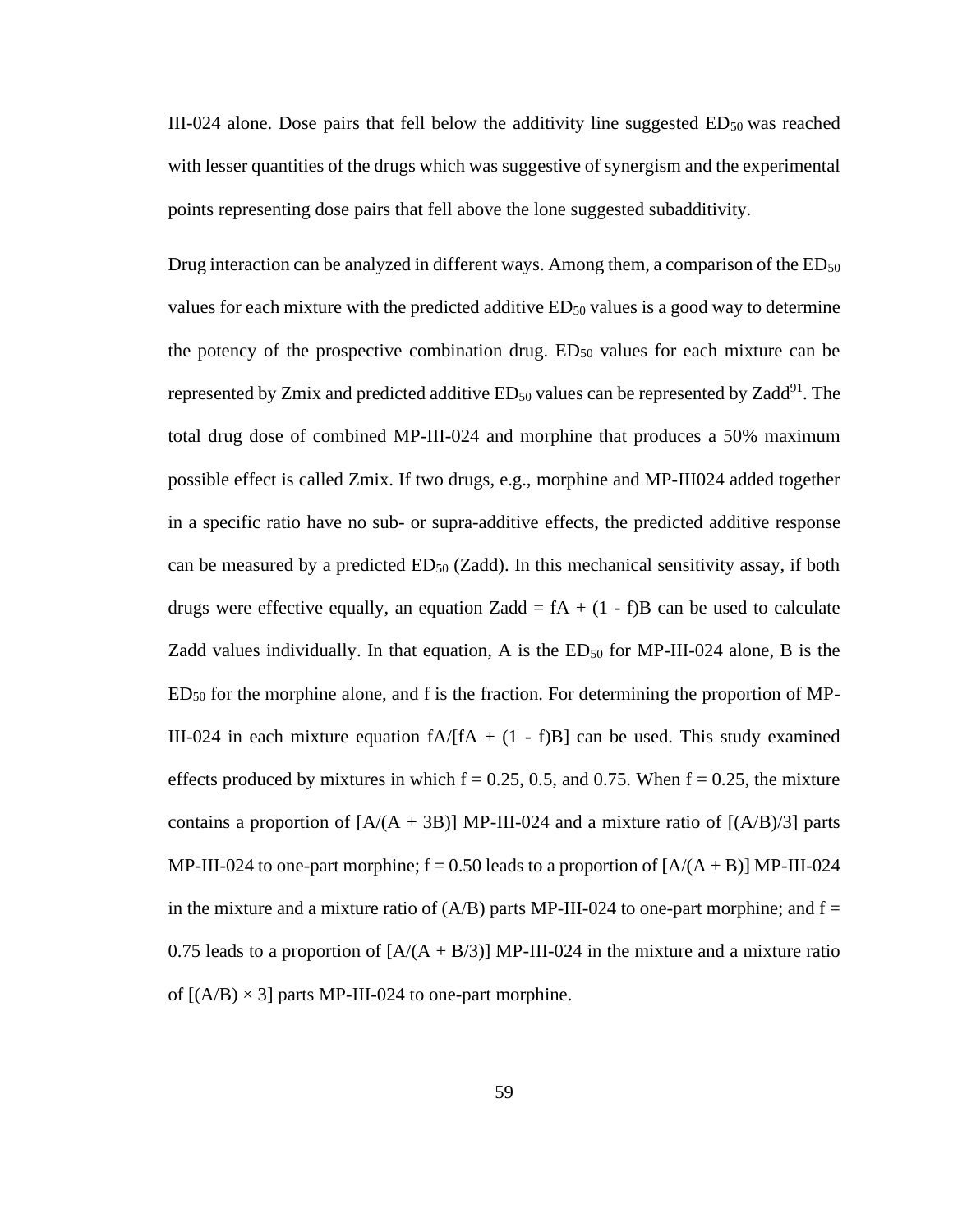Isobolograms were constructed to determine analgesic properties of morphine alone or in combination with MP-III-024 in hot plate and von Fret test. In combination study, upon plotting the ED50 on isobologram, three different cases were observed. Points representing dose pairs can be on the additive line or lower-left side or upper-right side. If the points fall on the additive line, no significant effects are possible of that combination. If the points fall on the upper-right side, subadditive or counterproductive effects. If the points fall on the lower-left hand side, supra-additive or synergistic effects are possible of that combination. Upon testing with different ratios of the mixture in von Frey and hot plate, a slight leftward shift of the  $ED<sub>50</sub>$  values on isobologram were noticed.

#### **Open-Field Locomotor Test**

To test the effect of MP-III-024 on locomotion, an open field locomotor test was conducted in drug naïve CD-1 mice. A cumulative dosing strategy was used in this experiment. 3.2 mg/kg, 6.8 mg/kg. 8.0 mg/kg, and 14 mg/kg of morphine alone and MP-III-024 alone tests were conducted followed by 1:0.94 ratio of morphine to MP-III-024 drug mix.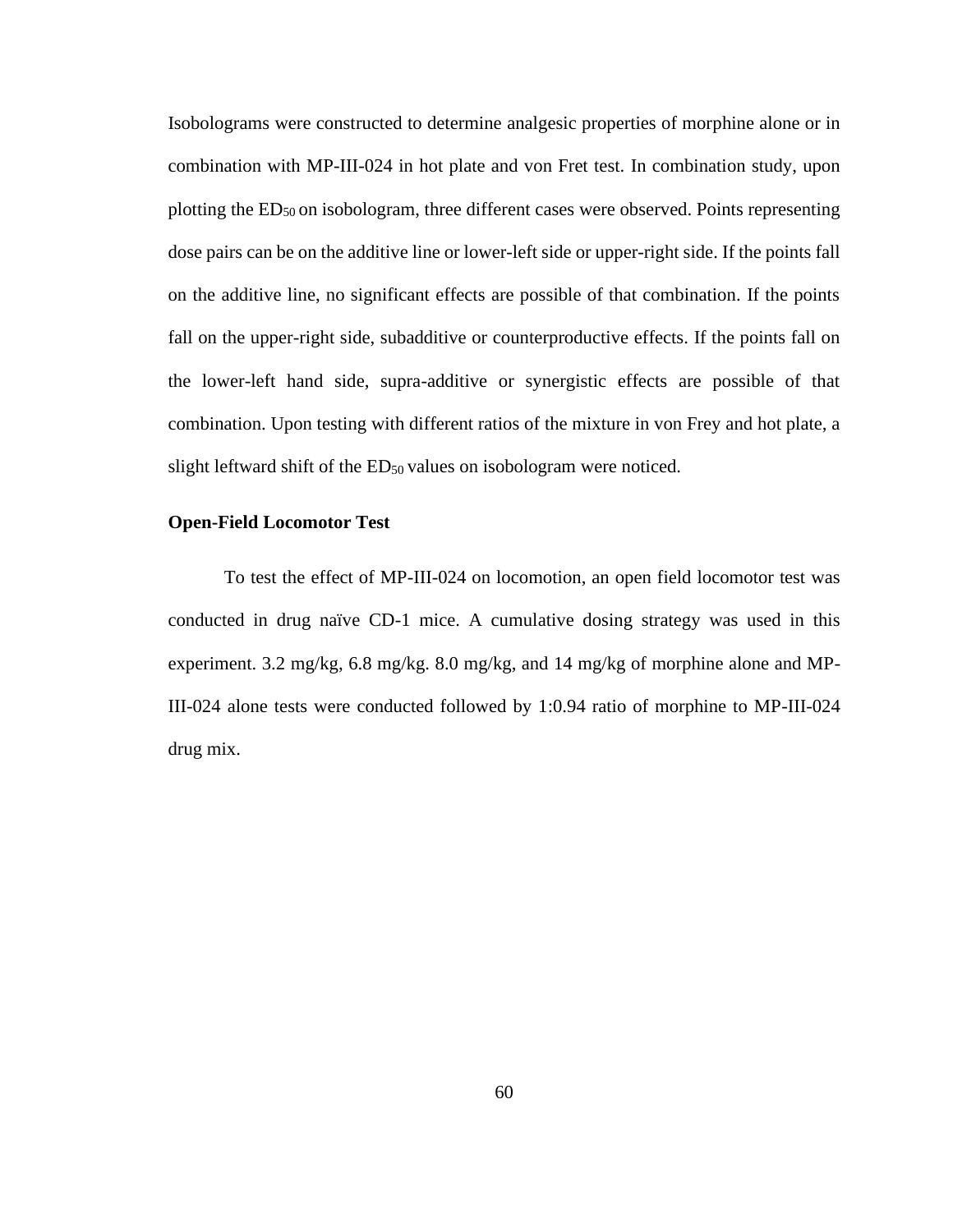### **Results**

### **Figure 10**

*Morphine and MP-III-024 in Von Frey and Hot Plate Technique*



*Note.* Dose- effect curves of analgesic properties of morphine and MP-III-024 in von Frey technique (left) and Hot plate technique(right). Morphine and MP-III-024 showed effectiveness in the von Frey test. MP-III-024 induced antinociception comparable to morphine. In the hot plate technique, Morphine showed a dose dependent effect, while MP-III-024 was with no effect.

Figure 10 demonstrates the dose response curves for morphine alone and MP-III-024 alone in both the hot plate and von Frey procedures. In the von Frey test, the right hind paw that was injected with Zymosan A showed reduced mechanical sensitivity relative to the noninjected left hind paw whose withdrawal threshold was unaffected (data not shown). In this assay (right panel) each compound produced dose- and time-dependent increases in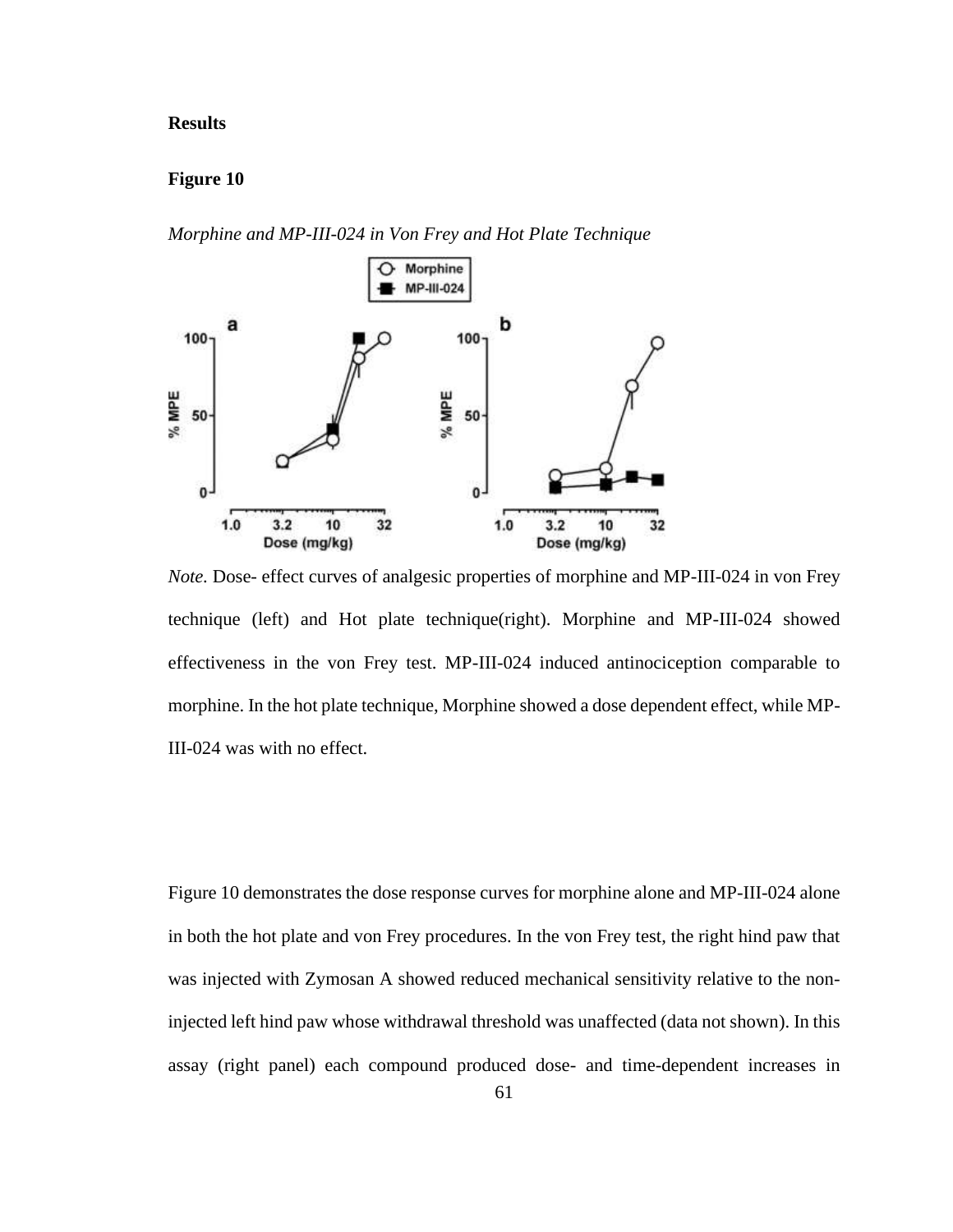mechanical sensitivity as expressed as %MPE. A statistical test for parallelism revealed that the morphine and MP-III-024 dose-effect curves were parallel ( $p < 0.05$ ). These relative potency values were used to determine relative proportions of the compounds used in subsequent studies assessing MP-III-024/morphine mixtures. In the hot plate test, Morphine produced a dose-dependent increase in the latency to respond to the thermal stimulus while MP-III-024 was without effect in this assay. Thus, relative potencies determined in the von Frey test were used to determine the relative proportions of the compounds in each mixture<sup>90</sup>.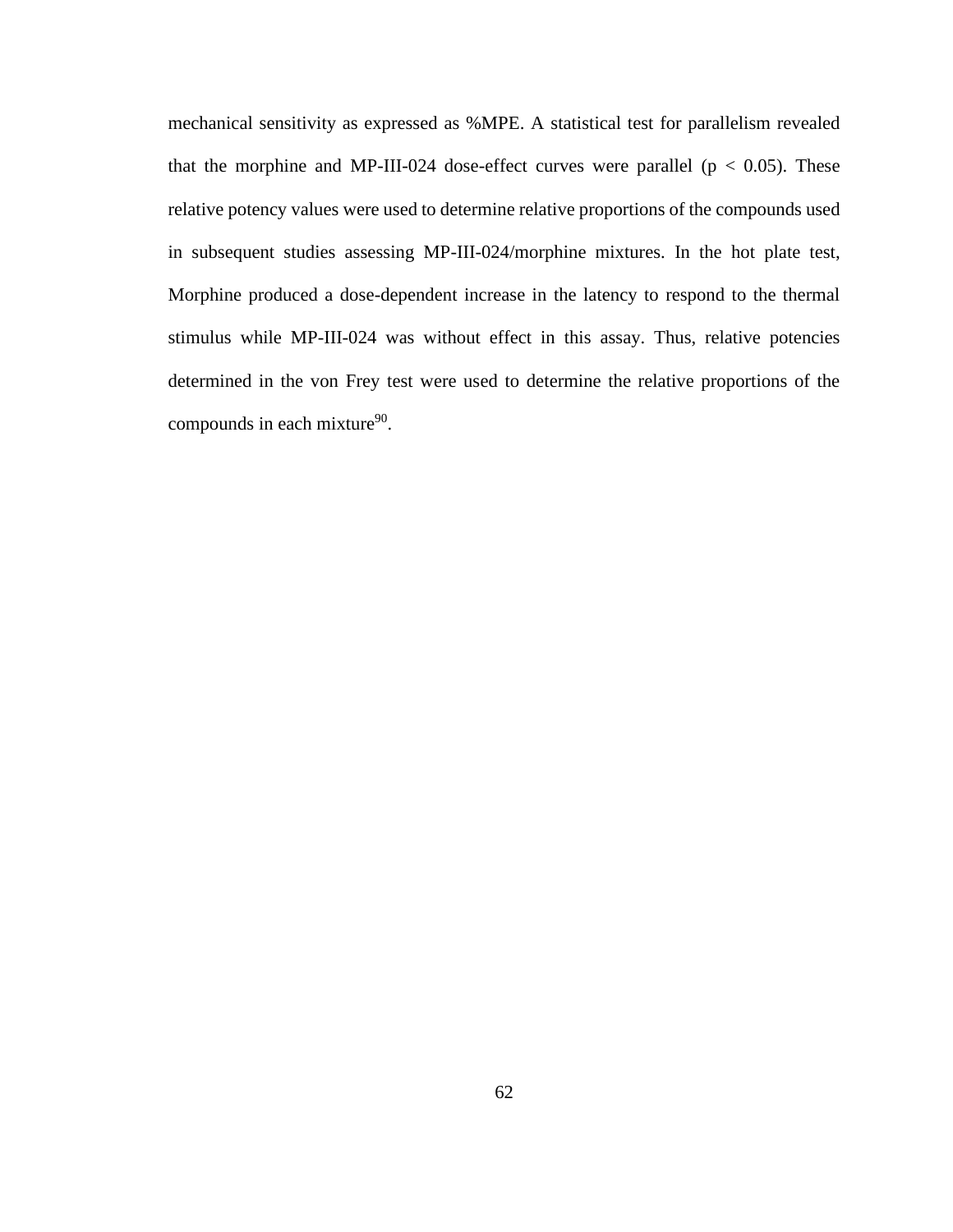### **Figure 11**

*Morphine Alone and Morphine+MP-III-024 Mixtures in Von Frey and Hot Plate Technique*



*Note.* Dose-effect curves of morphine alone and in combination with MP-III-024 in the assay of mechanical hyperalgesia and in the assay of thermal nociception b. Abscissae, cumulative dose of morphine in each mixture in mg/kg. Ordinate, antihyperalgesic (left) or antinociceptive (right) effects of each drug expressed as percent maximum possible effect. Each point shows the mean  $(\pm S.E.M.)$  from 8 mice<sup>90</sup>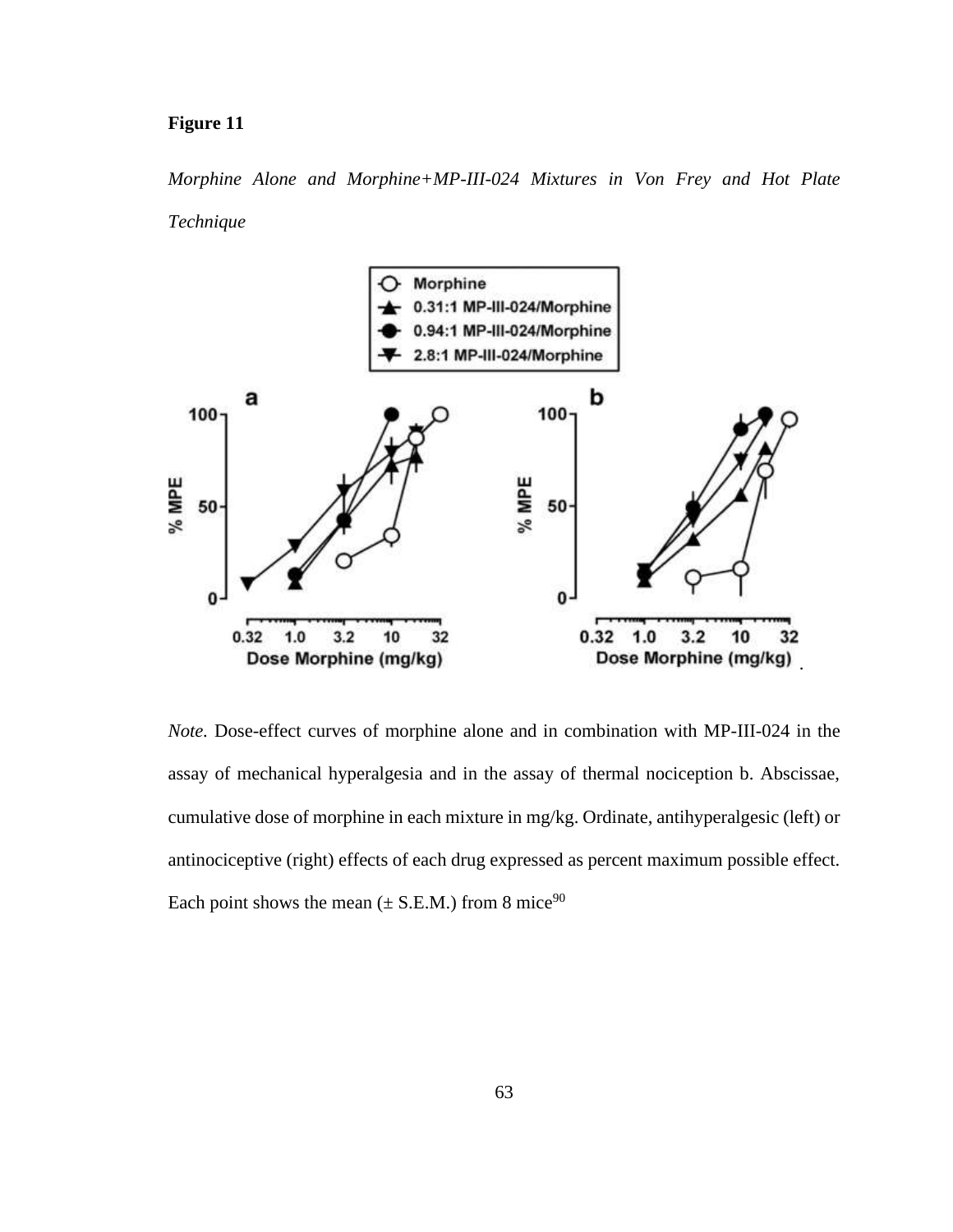# **Figure 12**

*Isobolograms for MP-III- 024/Morphine Mixtures in the Assay of Mechanical and Thermal*

*Hyperalgesia* 



*Note.* Isobolograms for MP-III- 024/morphine mixtures in the assay of mechanical hyperalgesia (a) and in the assay of thermal nociception (b). Abscissae,  $ED_{50}$  value for morphine in mg/kg. Ordinate,  $ED_{50}$  value for MP-III-024 in mg/kg. Each point shows the mean ( $\pm$  S.E.M.) from 8 mice. \*Significantly different from additivity<sup>90</sup>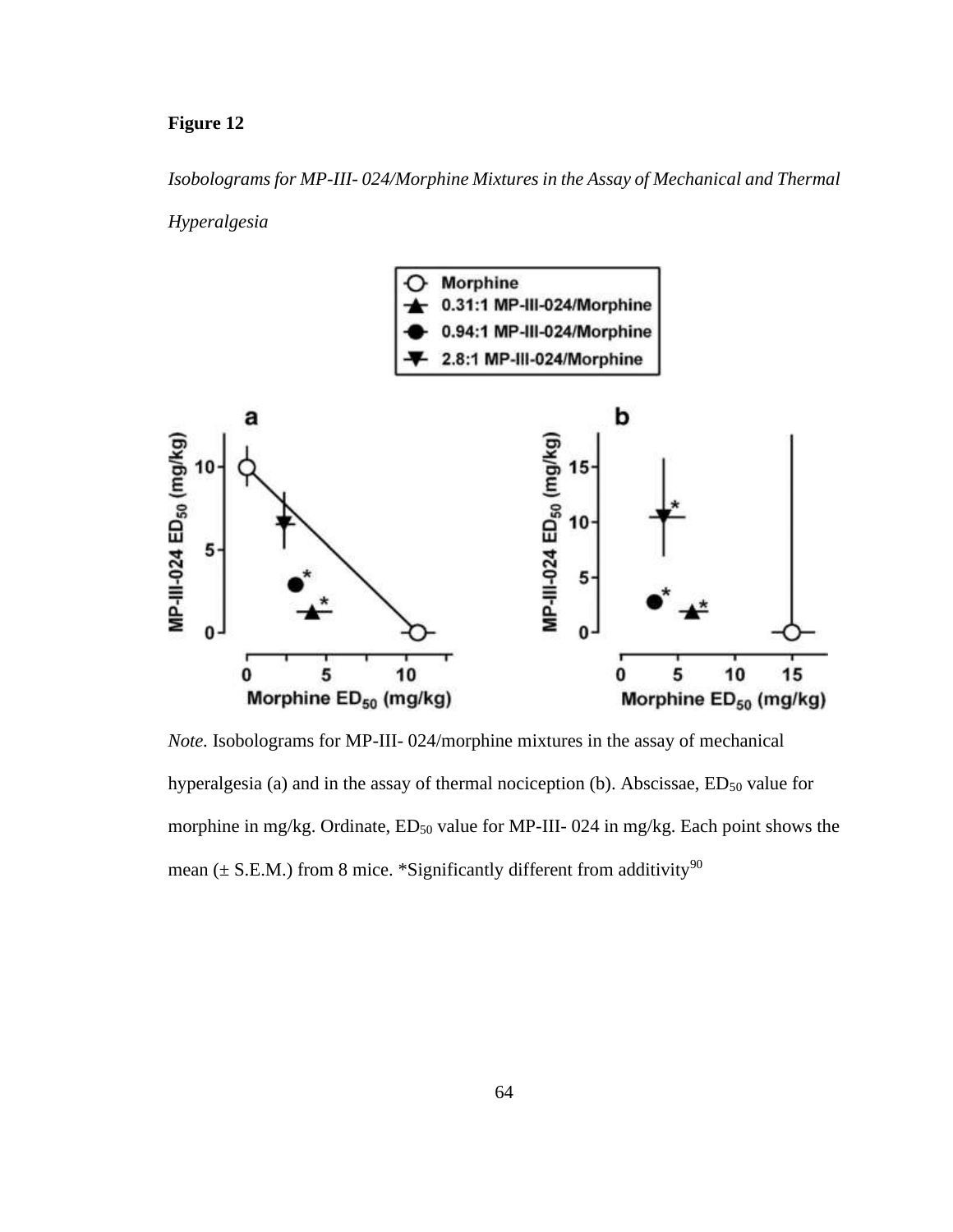# **Figure 13**

*The Comparison of Locomotor Activity in Mice Injected with Morphine, MP-III-024, and* 

*Morphine+MP-III-024.* 



*Note*. Figure 13 demonstrates the locomotor activity in mice when injected with morphine alone, 0.94:1 ratio of MP-III-024 and morphine, and MP-III-024 alone. The curves indicate that MP-III-024 can be as potent as morphine as an analgesic but with fewer side effects than morphine.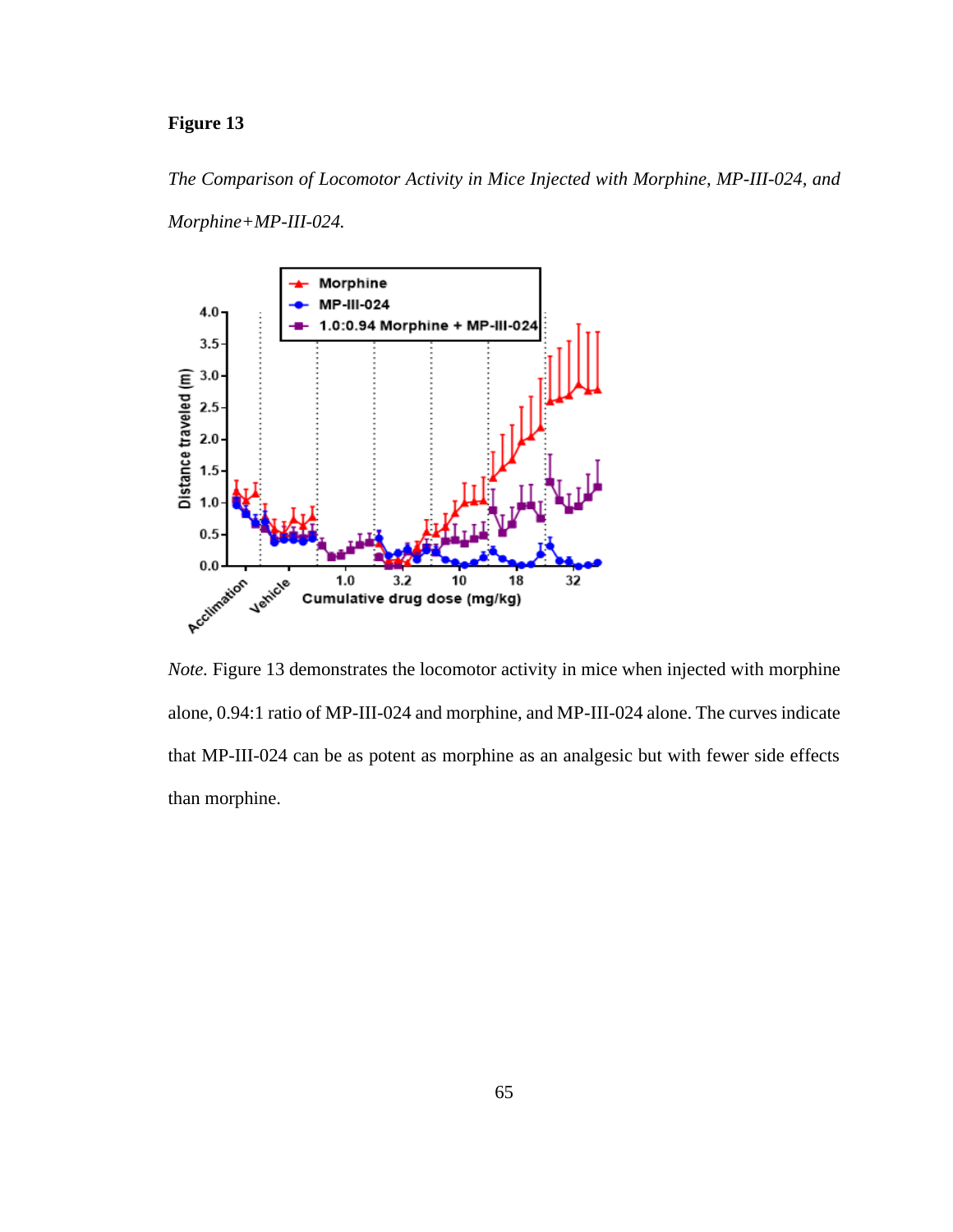#### **Discussion**

Morphine and MP-III-024 showed a dose and time-dependent reduction in mechanical sensitivity in von Frey procedure while in the hot plate procedure only morphine was observed to be effective.

1:0.94 combination mixture of morphine and MP-III-024 demonstrates an interaction that is synergistic in activity in both hot plate and von Frey procedures.

Variations in withdrawal response is an important tool used to assess changes in the tactile sensitivity in mouse models of pain and inflammation. Nociceptive behaviors like paw licking, flutter, and jumping and increased response latency following drug administration was observed in hot plate technique and interpreted as an antinociceptive response. In von Frey test, mechanical sensitivity induced by Zymosan A injection was reduced by each compound and dose indicating the antinociceptive response. The two techniques showed different effects for both the drugs but in combination, a synergistic effect raised the possibility for a new combination of analgesics that could be used in lower doses and obtain higher efficacy. Locomotor studies reveal the potential use of MP-III-024 as an analgesic that has similar potency, time course and duration of action as morphine but with significantly fewer adverse effects.

There are some limitations to this study. Firstly, all the tests were conducted in male mice. Since there are sex-mediated differences in opioid signaling and expression, if the tests were conducted in female mice the effect of combination study might have turned out to be different. Secondly, all the animals were housed in light/dark cycle, but all the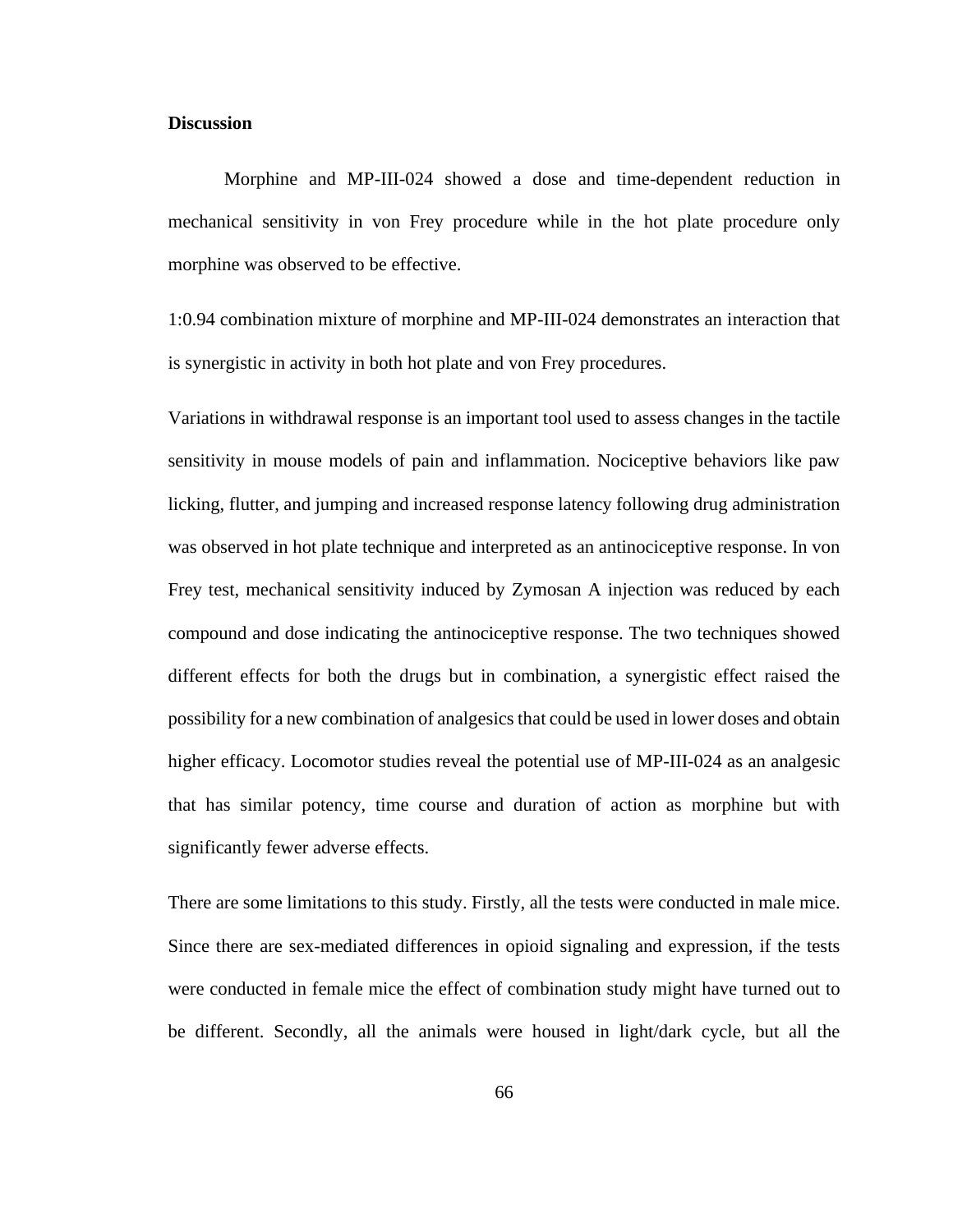experiments were conducted during the day. The inactive part or the night part of the mouse diurnal cycle may provide variable opioid receptor expression and opioid receptor activation itself can change the circadian rhythms. If these tests were performed during the dark cycle, there is a possibility that it could have yielded different results.

We aim to test GABAA PAMs such as HZ-166, or MP-III-080, and MP-III-024, in combination with other opioids in the future.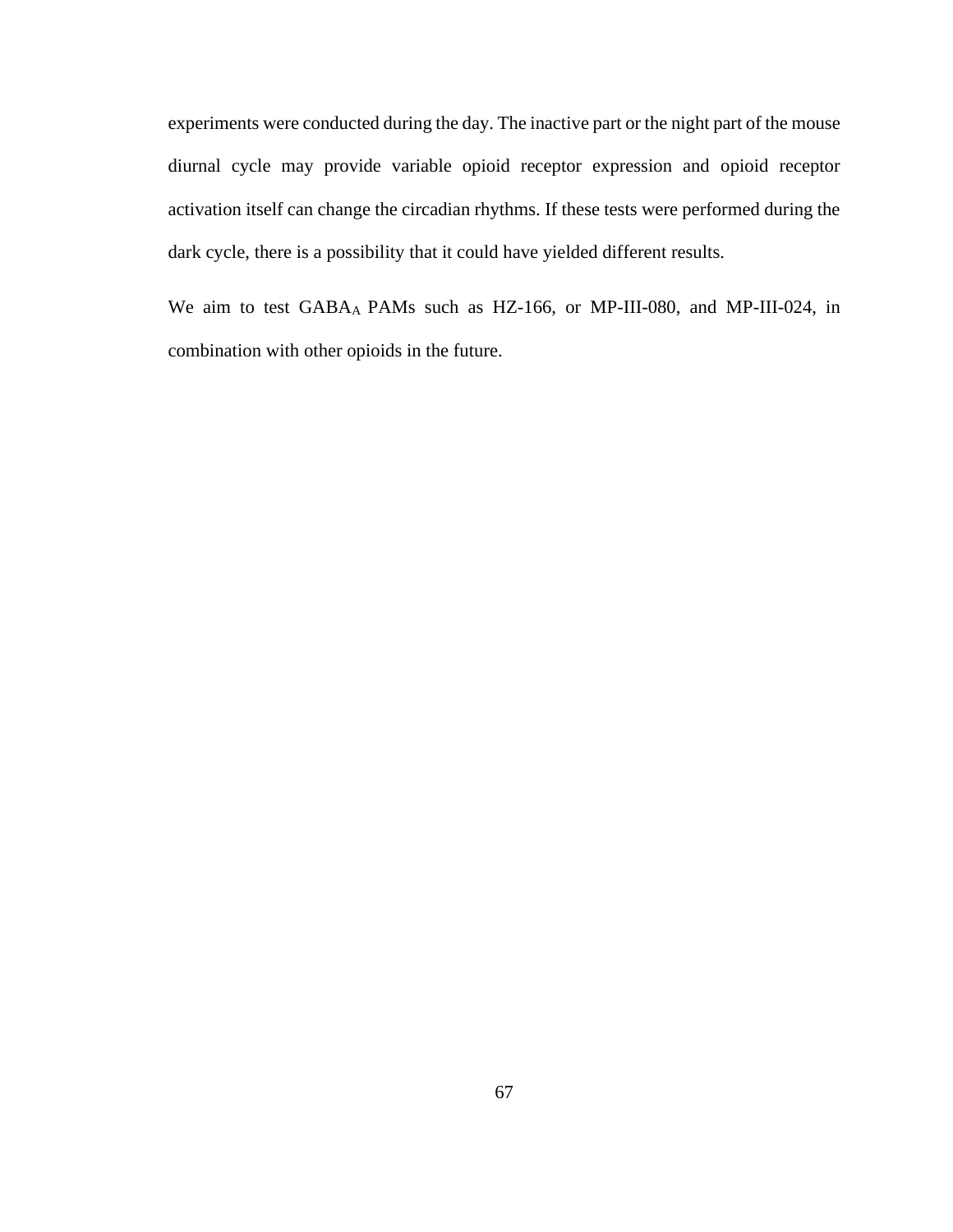### **References**

1. Mena, A., Ruiz-Salas, J. C., Puentes, A., Dorado, I., Ruiz-Veguilla, M., & De la Casa, L. G. (2016). Reduced Prepulse Inhibition as a Biomarker of Schizophrenia. Frontiers in behavioral neuroscience, 10, 202.<https://doi.org/10.3389/fnbeh.2016.00202>

2. Purves, D. (1970, January 01). Other afferent feedback that affects motor performance. Retrieved April 15, 2021, from [https://www.ncbi.nlm.nih.gov/books/NBK10986/#:~:text=The%20Golgi%20tendon%20c](https://www.ncbi.nlm.nih.gov/books/NBK10986/#:~:text=The%20Golgi%20tendon%20circuit%20is,way%20protects%20the%20muscle) [ircuit%20is,way%20protects%20the%20muscle's%20integrity.&text=Like%20the%20m](https://www.ncbi.nlm.nih.gov/books/NBK10986/#:~:text=The%20Golgi%20tendon%20circuit%20is,way%20protects%20the%20muscle) [uscle%20spindle%20system,is%20not%20a%20closed%20loop.](https://www.ncbi.nlm.nih.gov/books/NBK10986/#:~:text=The%20Golgi%20tendon%20circuit%20is,way%20protects%20the%20muscle)

3. Boundless. (n.d.). Boundless Anatomy and Physiology. Retrieved January 31, 2021, from [https://courses.lumenlearning.com/boundless-ap/chapter/reflexes/.](https://courses.lumenlearning.com/boundless-ap/chapter/reflexes/)

4. Jones W. (1936). The Reflexes and Their Significance. *Journal of the National Medical Association*, *28*(1), 15–18

5. Lee, Y., López, D. E., Meloni, E. G., & Davis, M. (1996). A Primary Acoustic Startle Pathway: Obligatory Role of Cochlear Root Neurons and the Nucleus Reticularis Pontis Caudalis. *The Journal of Neuroscience, 16*(11), 3775-3789. doi:10.1523/jneurosci.16-11- 03775.1996

6. Gulinello, M. (n.d.). Acoustic Startle and Prepulse Inhibition. Retrieved from [http://www.biobserve.com/behavioralresearch/wp](http://www.biobserve.com/behavioralresearch/wp-content/uploads/sites/2/2016/05/Acoustic-Startle-Protocol.pdf)[content/uploads/sites/2/2016/05/Acoustic-Startle-Protocol.pdf](http://www.biobserve.com/behavioralresearch/wp-content/uploads/sites/2/2016/05/Acoustic-Startle-Protocol.pdf)

7. Braff, D. L., Geyer, M. A., & Swerdlow, N. R. (2001, June 26). Human studies of prepulse inhibition of startle: Normal subjects, patient groups, and pharmacological studies. Retrieved August 28, 2020, from [https://link-springer](https://link-springer-com.ezproxy.rowan.edu/content/pdf/10.1007/s002130100810)[com.ezproxy.rowan.edu/content/pdf/10.1007/s002130100810](https://link-springer-com.ezproxy.rowan.edu/content/pdf/10.1007/s002130100810)

8. Rodrigo San-Martin, Leonardo Andrade Castro, Paulo Rossi Menezes, Francisco José Fraga, Priscyla Waleska Simões, Cristiane Salum, Meta-Analysis of Sensorimotor Gating Deficits in Patients With Schizophrenia Evaluated by Prepulse Inhibition Test, *Schizophrenia Bulletin*, , sbaa059, <https://doi.org/10.1093/schbul/sbaa059>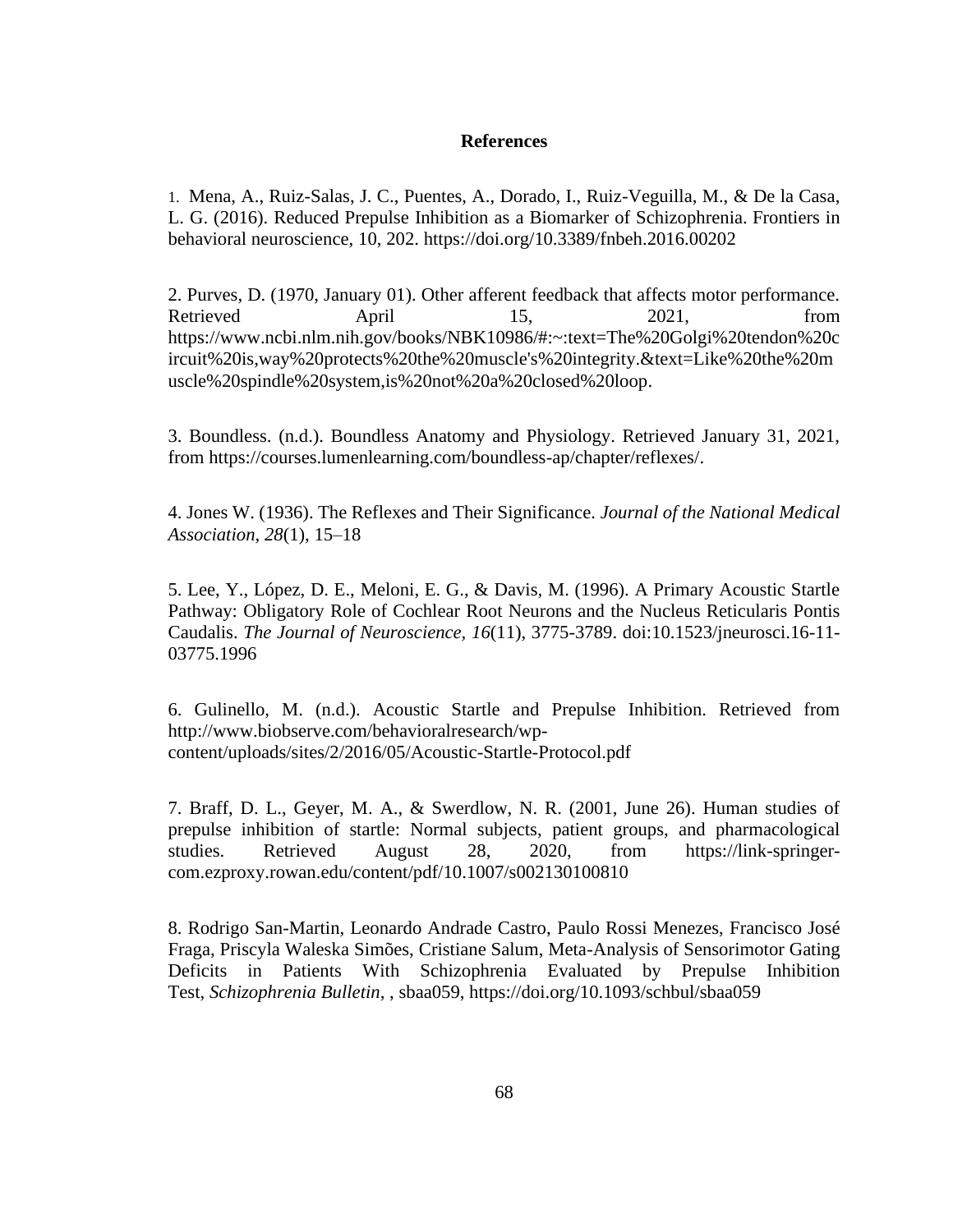9. Schizophrenia. (n.d.). Retrieved April 15, 2021, from https://www.nimh.nih.gov/health/topics/schizophrenia/index.shtml

10. Treatment of schizophrenia. (n.d.). Retrieved April 15, 2021, from [https://tmedweb.tulane.edu/pharmwiki/doku.php/rx\\_of\\_schizophrenia](https://tmedweb.tulane.edu/pharmwiki/doku.php/rx_of_schizophrenia)

11. Patel, K. R., Cherian, J., Gohil, K., & Atkinson, D. (2014). Schizophrenia: overview and treatment options. *P & T : a peer-reviewed journal for formulary management*, *39*(9), 638–645.

12. Abi-Dargham, A., Laruelle, M., Aghajanian, G. K., Charney, D., & Krystal, J. (1997). The Role of Serotonin in the Pathophysiology and Treatment of Schizophrenia. Retrieved August 28, 2020, from<https://neuro.psychiatryonline.org/doi/pdf/10.1176/jnp.9.1.1>

13. Hu, W., MacDonald, M. L., Elswick, D. E., & Sweet, R. A. (2015). The glutamate hypothesis of schizophrenia: evidence from human brain tissue studies. *Annals of the New York Academy of Sciences*, *1338*(1), 38–57.<https://doi.org/10.1111/nyas.12547>

14. Sichler, M. E., Löw, M. J., Schleicher, E. M., Bayer, T. A., & Bouter, Y. (2019). Reduced Acoustic Startle Response and Prepulse Inhibition in the Tg4-42 Model of Alzheimer's Disease. *Journal of Alzheimer's disease reports*, *3*(1), 269–278. <https://doi.org/10.3233/ADR-190132>

15. Ahmari, S. E., Risbrough, V. B., Geyer, M. A., & Simpson, H. B. (2012). Impaired sensorimotor gating in unmedicated adults with obsessive-compulsive disorder. *Neuropsychopharmacology: official publication of the American College of Neuropsychopharmacology*, *37*(5), 1216–1223.<https://doi.org/10.1038/npp.2011.308>

16. Swerdlow, N. R., Paulsen, J., Braff, D. L., Butters, N., Geyer, M. A., & Swenson, M. R. (1995). Impaired prepulse inhibition of acoustic and tactile startle response in patients with Huntington's disease. *Journal of neurology, neurosurgery, and psychiatry*, *58*(2), 192–200.<https://doi.org/10.1136/jnnp.58.2.192>

17. Carter, R. J., Lione, L. A., Humby, T., Mangiarini, L., Mahal, A., Bates, G. P., . . . Morton, A. J. (1999). Characterization of Progressive Motor Deficits in Mice Transgenic for the Human Huntington's Disease Mutation. The Journal of Neuroscience, 19(8), 3248- 3257. doi:10.1523/jneurosci.19-08-03248.1999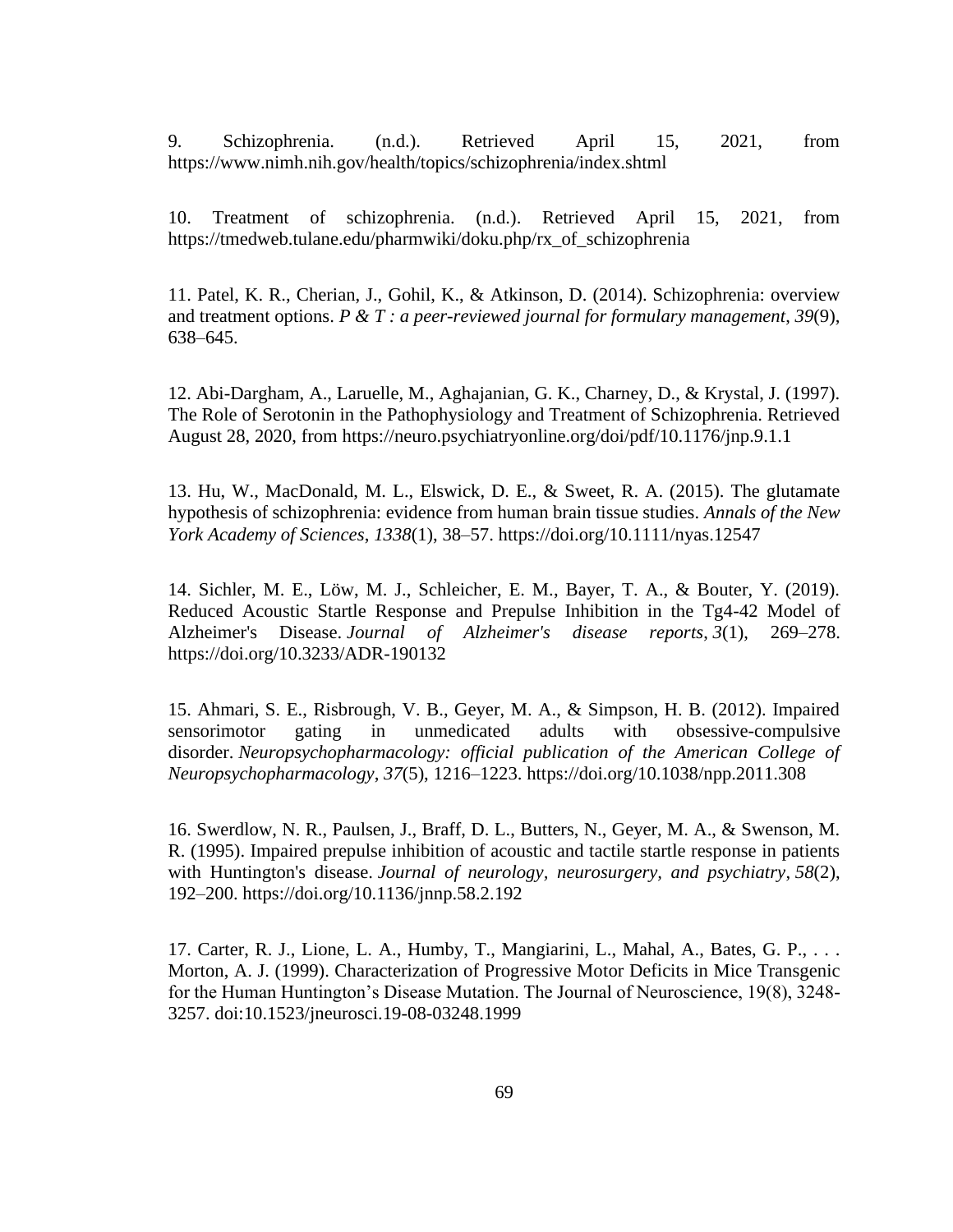18. Mao, Z., Bo, Q., Li, W. *et al.* Prepulse inhibition in patients with bipolar disorder: a systematic review and meta-analysis. *BMC Psychiatry* **19,** 282 (2019). <https://doi.org/10.1186/s12888-019-2271-8>

19. Perry, W. (2004). Prepulse inhibition in patients with non-psychotic major depressive disorder. *Journal of Affective Disorders, 81*(2), 179-184. doi:10.1016/s0165- 0327(03)00157-5

20. Sichler, M. E., Löw, M. J., Schleicher, E. M., Bayer, T. A., & Bouter, Y. (2019). Reduced Acoustic Startle Response and Prepulse Inhibition in the Tg4-42 Model of Alzheimer's Disease. *Journal of Alzheimer's disease reports*, *3*(1), 269–278. <https://doi.org/10.3233/ADR-190132>

21. *Apa psycnet*. [https://psycnet.apa.org/record/2013-00106-001.](https://psycnet.apa.org/record/2013-00106-001)

22. Neal R. Swerdlow, M.D., Ph.D., Mark A. Geyer, Ph.D., Using an Animal Model of Deficient Sensorimotor Gating to Study the Pathophysiology and New Treatments of Schizophrenia, *Schizophrenia Bulletin*, Volume 24, Issue 2, 1998, Pages 285– 301, <https://doi.org/10.1093/oxfordjournals.schbul.a033326>

23. Willott, J. F., Tanner, L., O'Steen, J., Johnson, K. R., Bogue, M. A., & Gagnon, L. (2003). Acoustic startle and prepulse inhibition in 40 inbred strains of mice. *Behavioral neuroscience*, *117*(4), 716–727.<https://doi.org/10.1037/0735-7044.117.4.716>

24. Zhang, J., Forkstam, C., Engel, J. A., & Svensson, L. (2000). Role of dopamine in prepulse inhibition of acoustic startle. *Psychopharmacology*, *149*(2), 181–188. <https://doi.org/10.1007/s002130000369>

25. Braff, D. L., Geyer, M. A., & Swerdlow, N. R. (2001). Human studies of prepulse inhibition of startle: normal subjects, patient groups, and pharmacological studies. *Psychopharmacology*, *156*(2-3), 234–258. <https://doi.org/10.1007/s002130100810>

26. C57BL/6 mouse: Charles River Laboratories. (n.d.). Retrieved April 16, 2021, from https://www.criver.com/products-services/find-model/c57bl6-mouse?region=3611

27. Overview. (n.d.). Retrieved April 16, 2021, from https://www.jax.org/strain/000664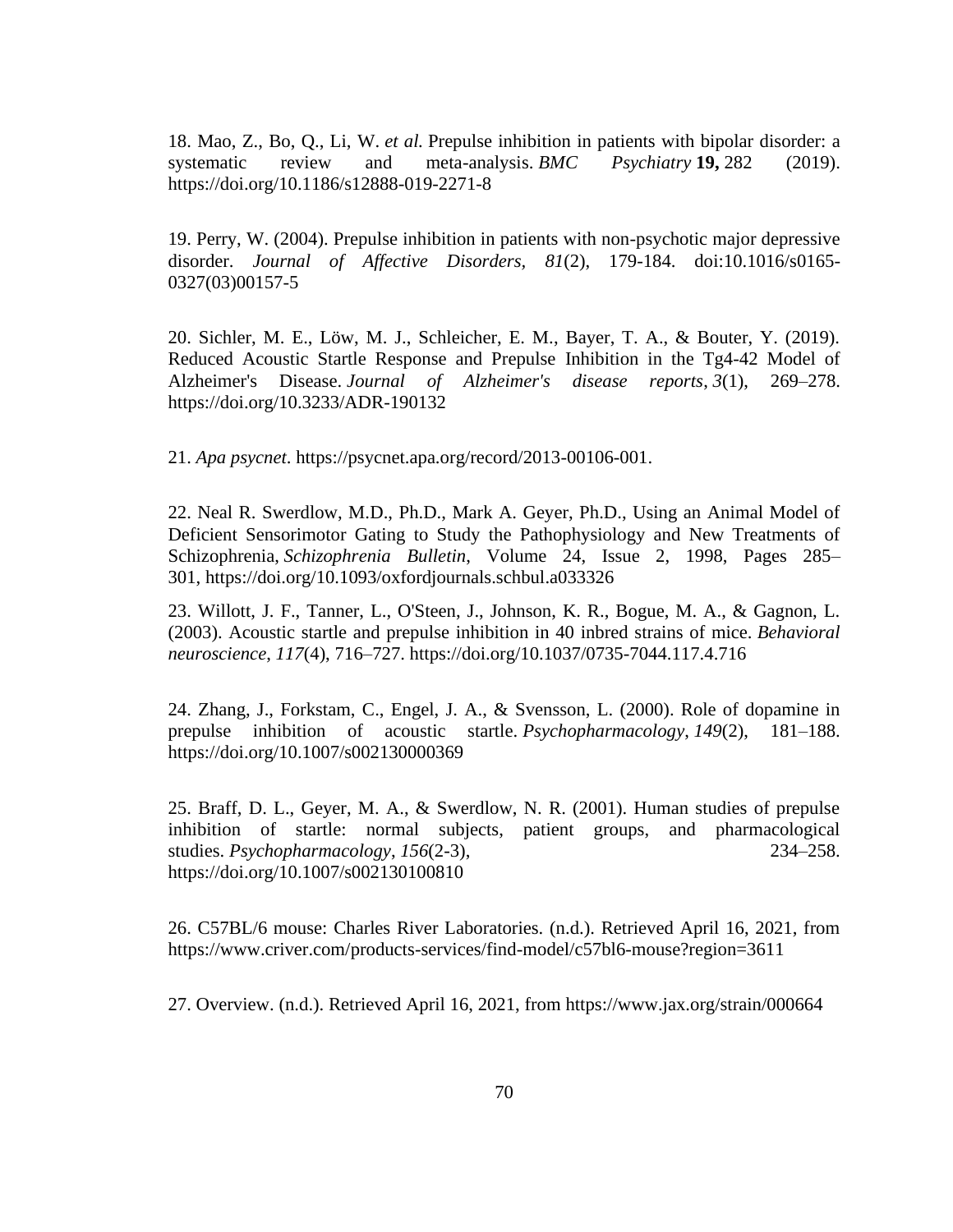28. C57BL/6. (2021, March 15). Retrieved April 16, 2021, from https://en.wikipedia.org/wiki/C57BL/6

29. Author Details Maze Engineers MazeEngineers MazeEngineers makes behavioral mazes for all species with high precision. (2019, October 14). Cd1 igs mouse strain characteristics. Retrieved April 16, 2021, from [https://conductscience.com/maze/cd1-igs](https://conductscience.com/maze/cd1-igs-mouse-strain/)[mouse-strain/](https://conductscience.com/maze/cd1-igs-mouse-strain/)

30. Haloperidol H1512. (n.d.). Retrieved November 11, 2020, from <https://www.sigmaaldrich.com/catalog/product/sigma/h1512?lang=en>

31. "Haloperidol." *Wikipedia*, Wikimedia Foundation, 20 Apr. 2020, en.wikipedia.org/wiki/Haloperidol#Pharmacology.

32. Caine, S., Geyer, M. & Swerdlow, N. Effects of  $D_3/D_2$  Dopamine Receptor Agonists and Antagonists on Prepulse Inhibition of Acoustic Startle in the Rat. *Neuropsychopharmacol* **12,** 139–145 (1995). [https://doi.org/10.1016/0893-](https://doi.org/10.1016/0893-133X(94)00071-7) [133X\(94\)00071-7](https://doi.org/10.1016/0893-133X(94)00071-7)

33. Opioid agonists, partial agonists, antagonists: Oh my! (n.d.). Retrieved April 16, 2021, from https://www.pharmacytimes.com/view/opioid-agonists-partial-agonists-antagonistsoh-my

34. Corder G, Castro DC, Bruchas MR, Scherrer G. Endogenous and Exogenous Opioids in Pain. *Annu Rev Neurosci*. 2018;41:453-473. doi:10.1146/annurev-neuro-080317- 061522

35. Raehal KM, Bohn LM. β-arrestins: regulatory role and therapeutic potential in opioid and cannabinoid receptor-mediated analgesia. *Handb Exp Pharmacol*. 2014;219:427-443. doi:10.1007/978-3-642-41199-1\_22

36. Jamison, R. N., Dorado, K., Mei, A., Edwards, R. R., & Martel, M. O. (2017). Influence of opioid-related side effects on disability, mood, and opioid misuse risk among patients with chronic pain in primary care. *Pain reports*, 2(2), e589. <https://doi.org/10.1097/PR9.0000000000000589>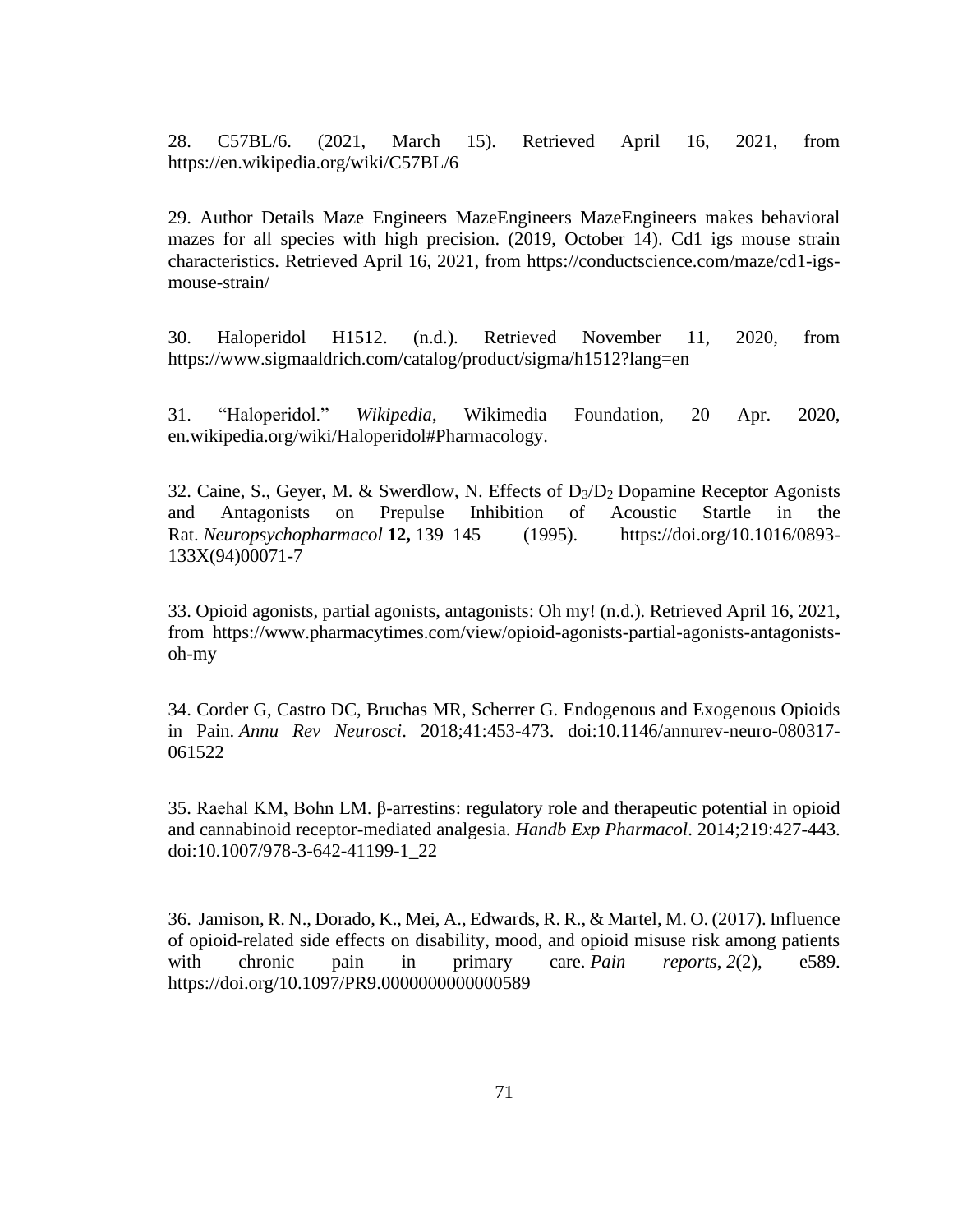37. Kalso, E., Edwards, J., Moore, R., & McQuay, H. (2004, October 20). Opioids in chronic non-cancer pain: Systematic review of efficacy and safety. Retrieved April 16, 2021, from

https://www.sciencedirect.com/science/article/pii/S0304395904004476?casa\_token=si1m \_THtNe8AAAAA%3AlE4myiO\_eQR0vngYcCPjvMFca0zNduOcRRnQbK9RrU97waq LnpEjshXOHm74PCBhLVy2b4hhuQ

38. S;, E. (n.d.). Morphine in the treatment of acute pulmonary oedema--Why? Retrieved April 17, 2021, from https://pubmed.ncbi.nlm.nih.gov/26476045/

39. Loperamide. (n.d.). Retrieved April 17, 2021, from https://go.drugbank.com/drugs/DB00836

40. Maltz, F., & Fidler, B. (2017, July). Eluxadoline (VIBERZI): A mu-opioid receptor agonist for the treatment Of irritable bowel syndrome with diarrhea. Retrieved April 17, 2021, from<https://www.ncbi.nlm.nih.gov/pmc/articles/PMC5481293/>

41. Non-Opioid Anti-Tussives Sean Marks MD Drew A Rosielle MD Download PDF. (2019, February 28). Non-Opioid Anti-Tussives. Palliative Care Network of Wisconsin. https://www.mypcnow.org/fast-fact/non-opioid-anti-tussives/.

42. Gibson, P., Wang, G., McGarvey, L., Vertigan, A., Altman, K., & Birring, S. (2016, January 06). Treatment of unexplained chronic cough: Chest guideline and expert panel report. Retrieved April 17, 2021, from [https://www.sciencedirect.com/science/article/pii/S0012369215000380?casa\\_token=SJd](https://www.sciencedirect.com/science/article/pii/S0012369215000380?casa_token=SJdErrN_M) [ErrN\\_M](https://www.sciencedirect.com/science/article/pii/S0012369215000380?casa_token=SJdErrN_M) IAAAAA%3A35jR3CEqKGv9Q1KRJFRX\_Z7wl2bT2ySavr\_KpSHrED9wxET28thRdl5 aRY40Cws6aatRkiIugg%27

43. CC;, H. *Opioids: clinical use as anesthetic agents*. Journal of pain and symptom management. [https://pubmed.ncbi.nlm.nih.gov/1517651/.](https://pubmed.ncbi.nlm.nih.gov/1517651/)

44. Benyamin R;Trescot AM;Datta S;Buenaventura R;Adlaka R;Sehgal N;Glaser SE;Vallejo R;. (n.d.). Opioid complications and side effects. Retrieved April 17, 2021, from https://pubmed.ncbi.nlm.nih.gov/18443635/

45. Pain management guidelines. (2019). *Adult-Gerontology Practice Guidelines*. doi:10.1891/9780826195197.0006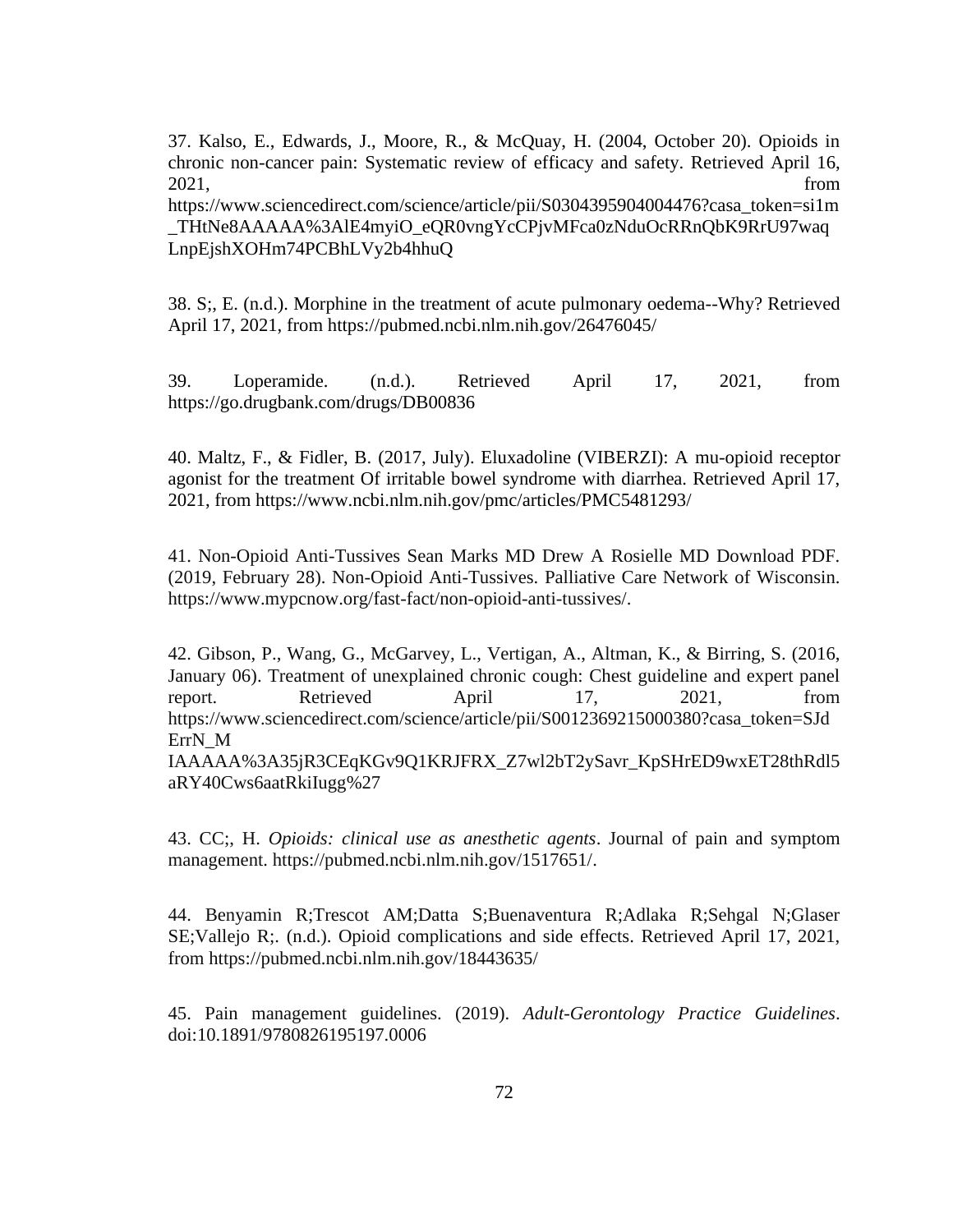46. Jarzyna, D., Jungquist, C. R., Pasero, C., Willens, J. S., Nisbet, A., Oakes, L., Dempsey, S. J., Santangelo, D., & Polomano, R. C. (2011). American Society for Pain Management Nursing guidelines on monitoring for opioid-induced sedation and respiratory depression. *Pain management nursing : official journal of the American Society of Pain Management Nurses*, *12*(3), 118–145.e10.<https://doi.org/10.1016/j.pmn.2011.06.008>

47. Sizar, O. (2020, November 20). Opioid induced constipation. Retrieved February 19, 2021, from <https://www.ncbi.nlm.nih.gov/books/NBK493184/>

48. Behzadi, M., Joukar, S., & Beik, A. (2018, August 02). Opioids and Cardiac Arrhythmia: A literature review. Retrieved February 19, 2021, from [https://www.karger.com/Article/FullText/492616#](https://www.karger.com/Article/FullText/492616)

49. Morgan, M., & Christie, M. (2011, October). Analysis of opioid efficacy, tolerance, addiction, and dependence from cell culture to human. Retrieved February 19, 2021, from <https://www.ncbi.nlm.nih.gov/pmc/articles/PMC3229764/>

50. J. Mendelson, K., Andrews, H., DA. Fishbain, B., S. Kayan, L., E. Celerier, J., JP. Laulin, E., . . . MS. Angst, J. (1970, January 01). Opioid-induced hyperalgesia: Clinically relevant or extraneous research phenomenon? Retrieved February 19, 2021, from <https://link.springer.com/article/10.1007%252Fs11916-010-0171-1#citeas>

51. Sacerdote, P., Franchi, S., & E. Panerai, A. (1970, January 01). Non-analgesic effects of opioids: Mechanisms and potential clinical relevance of opioid-induced immunodepression. Retrieved February 19, 2021, from <https://www.ingentaconnect.com/content/ben/cpd/2012/00000018/00000037/art00007>

52. Zajączkowska, R., Leppert, W., Mika, J., Kocot-Kępska, M., Woroń, J., Wrzosek, A., & Wordliczek, J. (2018, September 19). Perioperative immunosuppression and risk of Cancer Progression: The impact of OPIOIDS on pain management. Retrieved April 17, 2021, from https://www.hindawi.com/journals/prm/2018/9293704/

53. Daniell H. W. (2002). Hypogonadism in men consuming sustained-action oral opioids. The journal of pain: official journal of the American Pain Society, 3(5), 377–384. https://doi.org/10.1054/jpai.2002.126790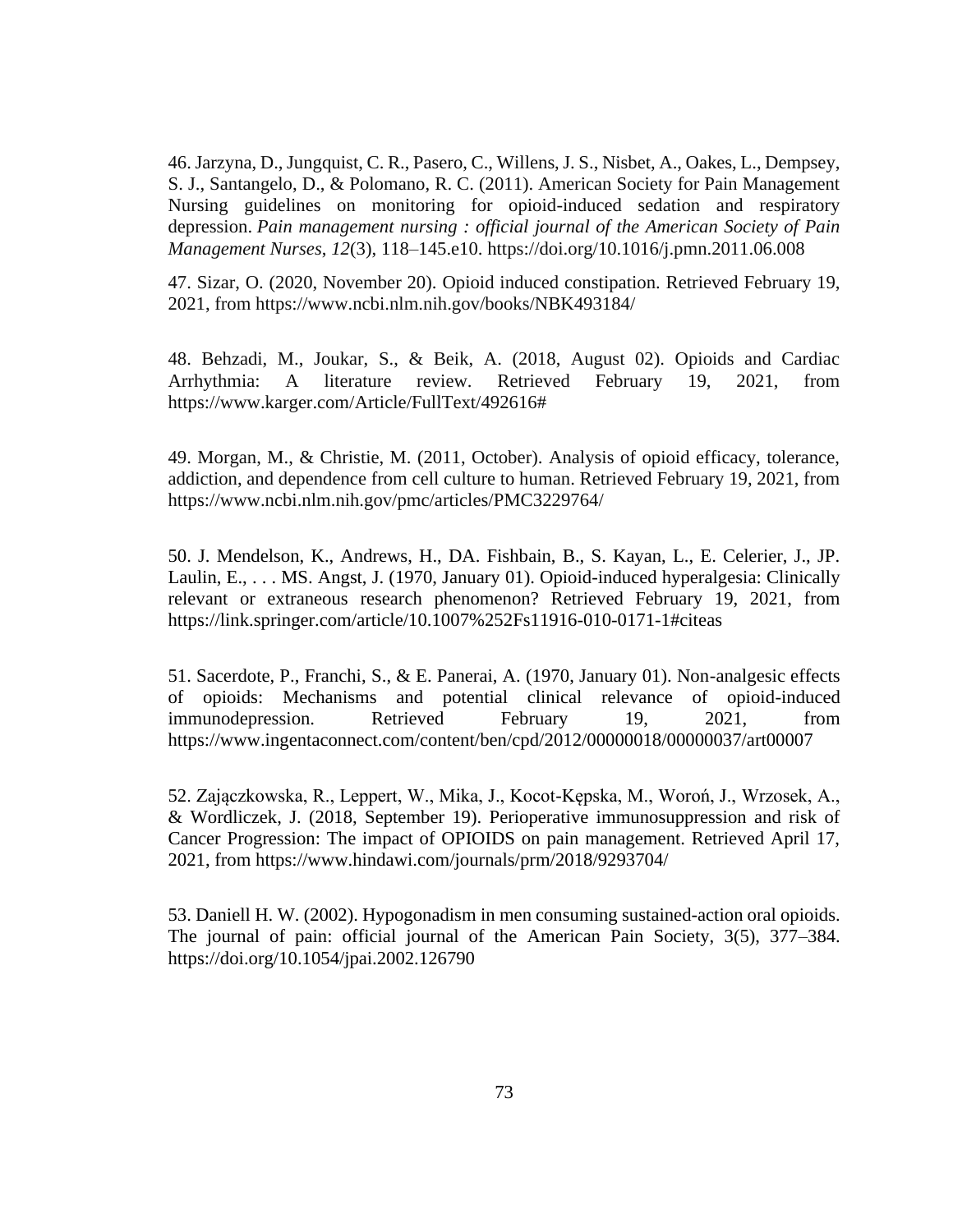54. Daniell H. W. (2008). Opioid endocrinopathy in women consuming prescribed sustainedaction opioids for control of nonmalignant pain. The journal of pain : official journal of the American Pain Society, 9(1), 28–36. <https://doi.org/10.1016/j.jpain.2007.08.005>

55. Walker HK, Hall WD, Hurst JW, editors. Clinical Methods: The History, Physical, and Laboratory Examinations. 3rd edition. Boston: Butterworths; 1990. Chapter 77. Available from:<https://www.ncbi.nlm.nih.gov/books/NBK401/>

56. Moore, P., & Dimsdale, J. E. (2002). Opioids, sleep, and cancer-related fatigue. Medical hypotheses, 58(1), 77–82.<https://doi.org/10.1054/mehy.2001.1461>

57. Koren, G., Cairns, J., Chitayat, D., Gaedigk, A., & Leeder, S. J. (2006). Pharmacogenetics of morphine poisoning in a breastfed neonate of a codeine-prescribed mother. Lancet (London, England), 368(9536), 704. https://doi.org/10.1016/S0140- 6736(06)69255-6

58. Trescot, A. M., Datta, S., Lee, M., & Hansen, H. (2008). Opioid pharmacology. Pain physician, 11(2 Suppl), S133–S153.

59. Lankenau S. E. (2004). What's wrong with addiction?. Culture, health & sexuality, 6(3), 277–280.<https://doi.org/10.1080/1369105031000150429>

60. Morgan, M. M., & Christie, M. J. (2011). Analysis of opioid efficacy, tolerance, addiction, and dependence from cell culture to human. British journal of pharmacology, 164(4), 1322–1334.<https://doi.org/10.1111/j.1476-5381.2011.01335.x>

61. Centers for Disease Control and Prevention. "Opioid Overdose Epidemic." (January 2019). Available at:<https://www.cdc.gov/opioids/strategy.html>

62. Centers for Disease Control and Prevention. "Understanding the Epidemic." (December 19, 2018). Available at: [https://www.cdc.gov/drugoverdose/epidemic/index.html.](https://www.cdc.gov/drugoverdose/epidemic/index.html)

63. (DCD), D. C. D. *Opioid Crisis Statistics*. HHS.gov. [https://www.hhs.gov/opioids/about-the-epidemic/opioid-crisis-statistics/index.html.](https://www.hhs.gov/opioids/about-the-epidemic/opioid-crisis-statistics/index.html)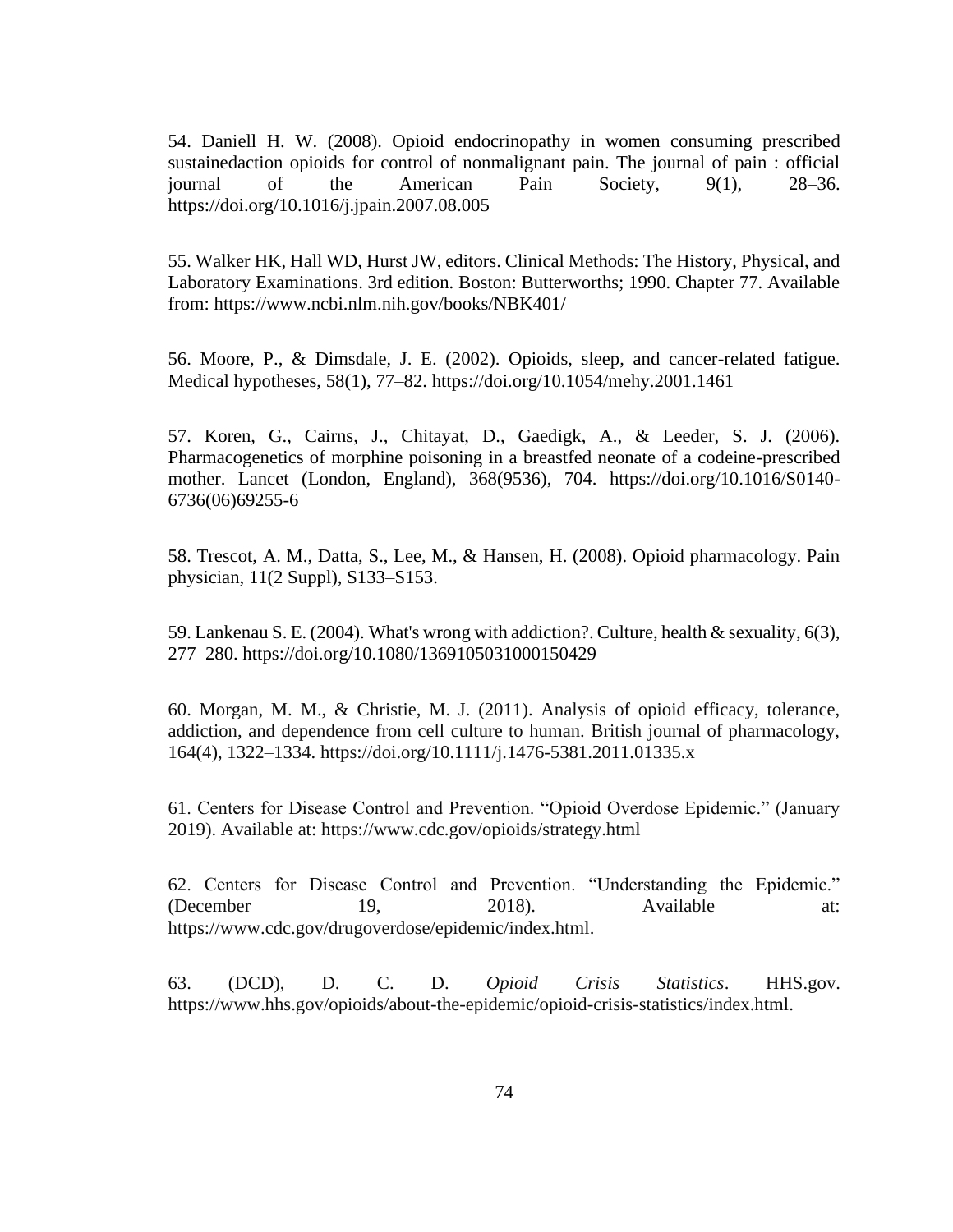64. Carroll, K. M., & Onken, L. S. (2005). Behavioral therapies for drug abuse. The American journal of psychiatry,  $162(8)$ ,  $1452-1460$ . <https://doi.org/10.1176/appi.ajp.162.8.1452>

65. Eitan, S., Emery, M. A., Bates, M., & Horrax, C. (2017). Opioid addiction: Who are your real friends?. Neuroscience and biobehavioral reviews, 83, 697–712. <https://doi.org/10.1016/j.neubiorev.2017.05.017>

66. National Institute on Drug Abuse. (n.d.). National Institute on drug Abuse (NIDA). Retrieved April 17, 2021, from https://www.drugabuse.gov/

67. Gawade S. P. (2012). Acetic acid induced painful endogenous infliction in writhing test on mice. Journal of pharmacology & pharmacotherapeutics, 3(4), 348. <https://doi.org/10.4103/0976-500X.103699>

68. Achar, K. C., Hosamani, K. M., & Seetharamareddy, H. R. (2010). In-vivo analgesic and anti-inflammatory activities of newly synthesized benzimidazole derivatives. European journal of medicinal chemistry, 45(5), 2048–2054. https://doi- /10.1016/j.ejmech.2010.01.029

69. Franklin K.B.J., Abbott F.V. (1989) Techniques for Assessing the Effects of Drugs on Nociceptive Responses. In: Boulton A.A., Baker G.B., Greenshaw A.J. (eds) Psychopharmacology. Neuromethods, vol 13. Humana Press, Totowa, NJ

70. SIEGMUND, E., CADMUS, R., & LU, G. (1957). A method for evaluating both nonnarcotic and narcotic analgesics. Proceedings of the Society for Experimental Biology and Medicine. Society for Experimental Biology and Medicine (New York, N.Y.), 95(4), 729–731.<https://doi.org/10.3181/00379727-95-23345>

71. G. WOOLFE and A. D. MACDONALD (1944). THE EVALUATION OF THE ANALGESIC ACTION OF PETHIDINE HYDROCHLORIDE (DEMEROL), Journal of Pharmacology and Experimental Therapeutics, 80 (3) 300-307

72. Espejo, E. F., & Mir, D. (1993). Structure of the rat's behaviour in the hot plate test. Behavioural brain research, 56(2), 171–176. https://doi.org/10.1016/0166- 4328(93)90035-o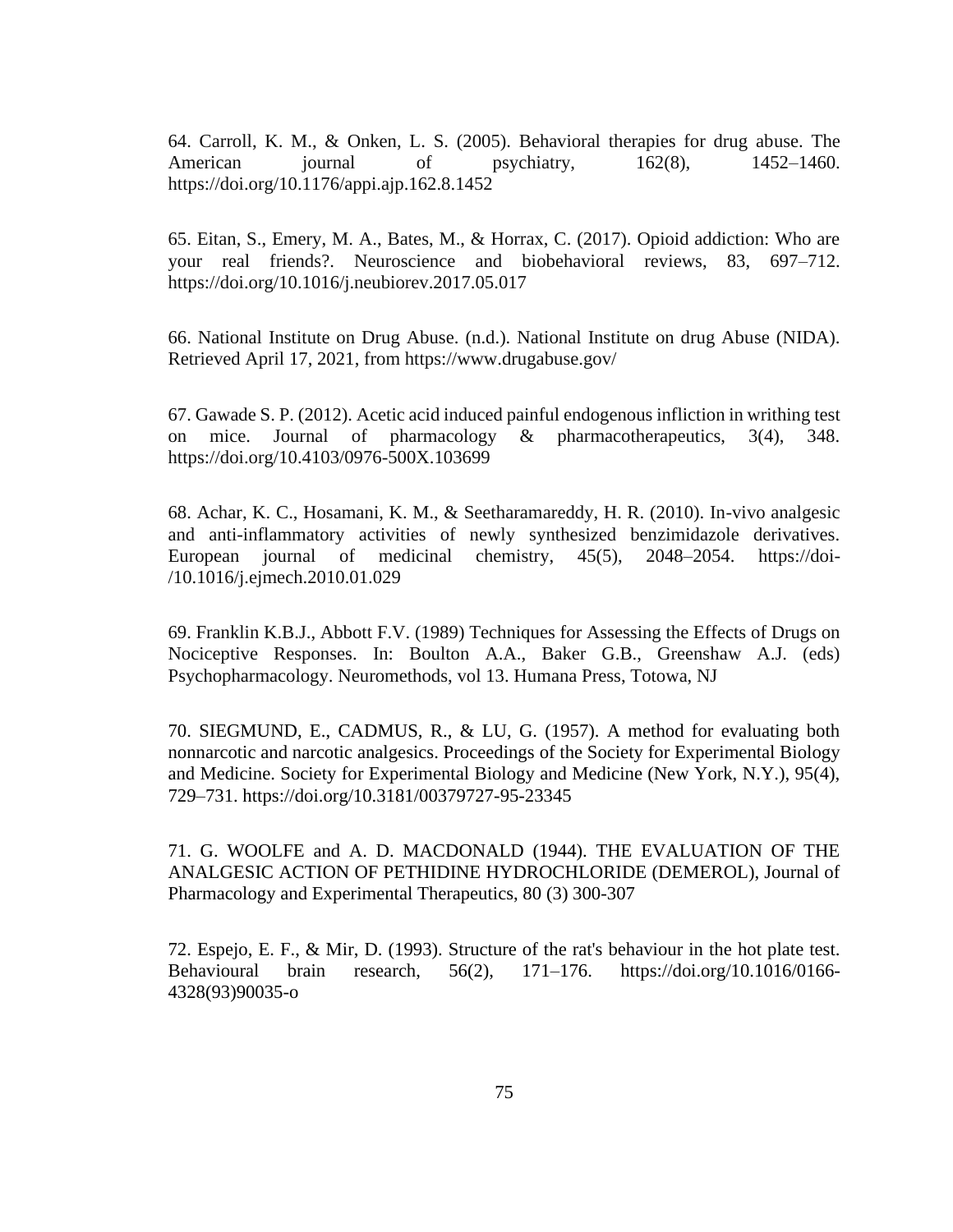73. Carter, Matt; Shieh, Jennifer C. (2010). "Nociception". Guide to Research Techniques in Neuroscience. Burlington, MA: Academic Press. pp. 51–2. ISBN 978-0-12-374849-2

74. Deuis, J. R., Dvorakova, L. S., & Vetter, I. (2017). Methods Used to Evaluate Pain Behaviors in Rodents. Frontiers in molecular neuroscience, 10, 284. <https://doi.org/10.3389/fnmol.2017.00284>

75. D'Amour, FE; Smith, DL (1941). "A method for determining loss of pain sensation". J Pharmacol Exp Ther. 72 (1): 74–78.

76. Ren MF, Han JS (1979) Rat Tail–Flick Acupuncture Analgesia Model. Chin Med J 92:576–582

77. Lariviere, W. R., Wilson, S. G., Laughlin, T. M., Kokayeff, A., West, E. E., Adhikari, S. M., Wan, Y., & Mogil, J. S. (2002). Heritability of nociception. III. Genetic relationships among commonly used assays of nociception and hypersensitivity. Pain, 97(1-2), 75–86. [https://doi.org/10.1016/s0304-3959\(01\)00492-4](https://doi.org/10.1016/s0304-3959(01)00492-4)

78. Ibironke, G. F., & Odewole, G. A. (2012). Analgesic and anti-inflammatory properties of methanol extract of Cnestis ferruginea in rodents. African journal of medicine and medical sciences, 41(2), 205–210.

79. Hunskaar, S., & Hole, K. (1987). The formalin test in mice: dissociation between inflammatory and non-inflammatory pain. Pain, 30(1), 103–114. [https://doi.org/10.1016/0304-3959\(87\)90088-1](https://doi.org/10.1016/0304-3959(87)90088-1)

80. Eide PK, Berge O-G, Tjølsen A, Hole K (1988) Apparent Hyperalgesia in the Mouse Tail–Flick Test due to Increased Tail Skin Temperature after Lesioning of Serotonergic Pathways. Acta Physiol Scand 134:413–420

81. Knabl J, Witschi R, Hösl K, Reinold H, Zeilhofer UB, Ahmadi S, Brockhaus J, Sergejeva M, Hess A, Brune K, Fritschy JM, Rudolph U, Möhler H, Zeilhofer HU (2008) Reversal of pathological pain through specific spinal GABAA receptor subtypes. Nature 451(7176):330–334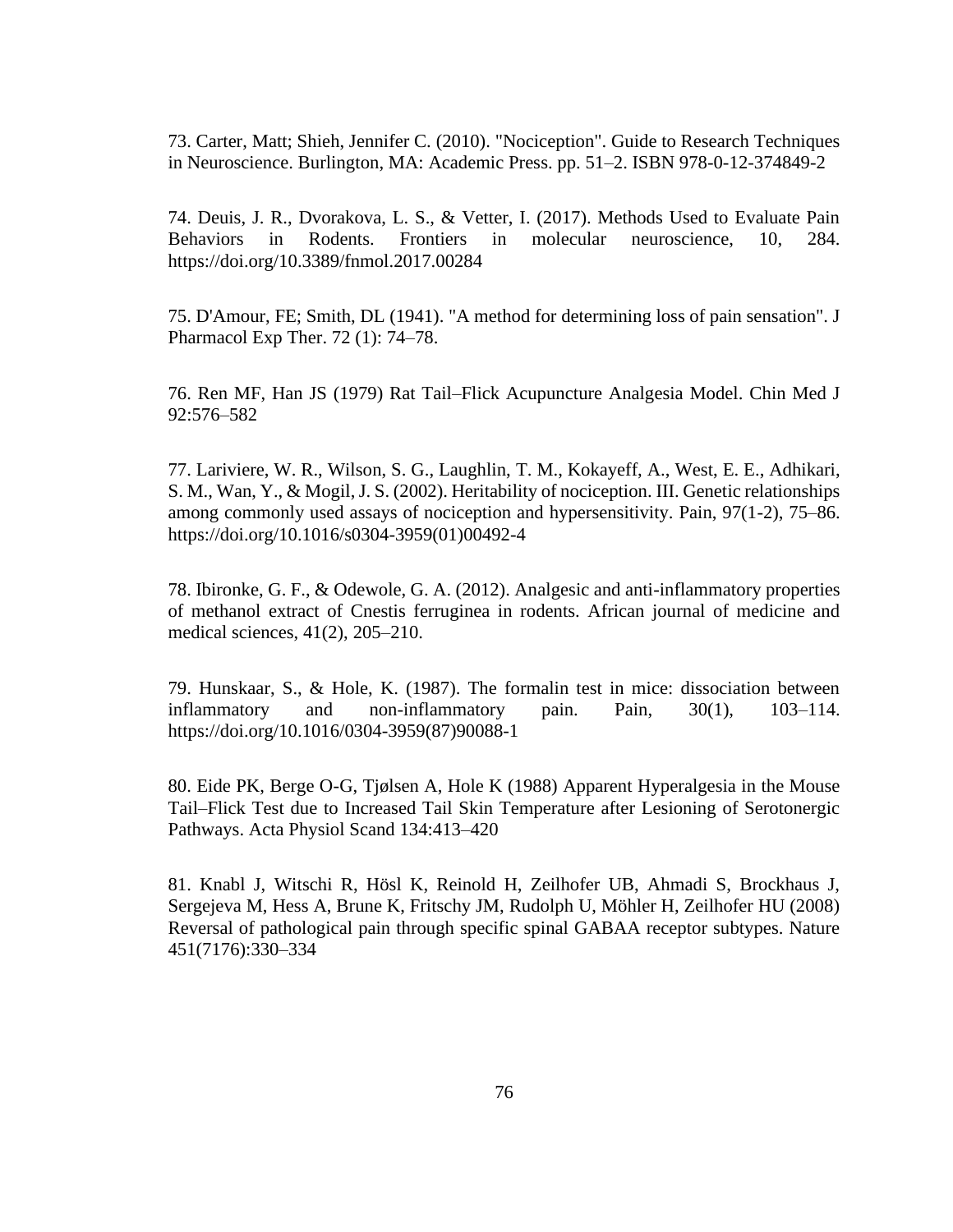82. Paul J, Yévenes GE, Benke D, Di Lio A, Ralvenius WT, Witschi R, Scheurer L, Cook JM, Rudolph U, Fritschy JM, Zeilhofer HU (2014) Antihyperalgesia by α2-GABAA receptors occurs via a genuine spinal action and does not involve supraspinal sites. Neuropsychopharmacology 39(2):477–487.<https://doi.org/10.1038/npp.2013.221>

83. Knabl, J., Witschi, R., Hösl, K., Reinold, H., Zeilhofer, U. B., Ahmadi, S., Brockhaus, J., Sergejeva, M., Hess, A., Brune, K., Fritschy, J. M., Rudolph, U., Möhler, H., & Zeilhofer, H. U. (2008). Reversal of pathological pain through specific spinal GABAA receptor subtypes. Nature, 451(7176), 330–334.<https://doiorg/10.1038/nature06493>

84. Knabl, J., Zeilhofer, U. B., Crestani, F., Rudolph, U., & Zeilhofer, H. U. (2009). Genuine antihyperalgesia by systemic diazepam revealed by experiments in GABAA receptor point-mutated mice. Pain, 141(3), 233–238. <https://doiorg/10.1016/j.pain.2008.10.015>

85. Witschi, R., Punnakkal, P., Paul, J., Walczak, J. S., Cervero, F., Fritschy, J. M., Kuner, R., Keist, R., Rudolph, U., & Zeilhofer, H. U. (2011). Presynaptic alpha2-GABAA receptors in primary afferent depolarization and spinal pain control. The Journal of neuroscience: the official journal of the Society for Neuroscience, 31(22), 8134– 8142. <https://doi.org/10.1523/JNEUROSCI.6328-10.2011>

86. Di Lio, A., Benke, D., Besson, M., Desmeules, J., Daali, Y., Wang, Z. J., Edwankar, R., Cook, J. M., & Zeilhofer, H. U. (2011). HZ166, a novel GABAA receptor subtypeselective benzodiazepine site ligand, is antihyperalgesic in mouse models of inflammatory and neuropathic pain. Neuropharmacology, 60(4), 626–632. <https://doi.org/10.1016/j.neuropharm.2010.11.026>

87. de Lucas, A. G., Ahring, P. K., Larsen, J. S., Rivera-Arconada, I., Lopez-Garcia, J. A., Mirza, N. R., & Munro, G. (2015). GABAA  $\alpha$ 5 subunit-containing receptors do not contribute to reversal of inflammatory-induced spinal sensitization as indicated by the unique selectivity profile of the GABAA receptor allosteric modulator NS16085. Biochemical pharmacology, 93(3), 370–379.<https://doi.org/10.1016/j.bcp.2014.12.010>

88. Fischer, B. D., Schlitt, R. J., Hamade, B. Z., Rehman, S., Ernst, M., Poe, M. M., Li, G., Kodali, R., Arnold, L. A., & Cook, J. M. (2017). Pharmacological and antihyperalgesic properties of the novel  $\alpha$ 2/3 preferring GABAA receptor ligand MP-III-024. Brain research bulletin, 131, 62–69.<https://doi.org/10.1016/j.brainresbull.2017.03.001>